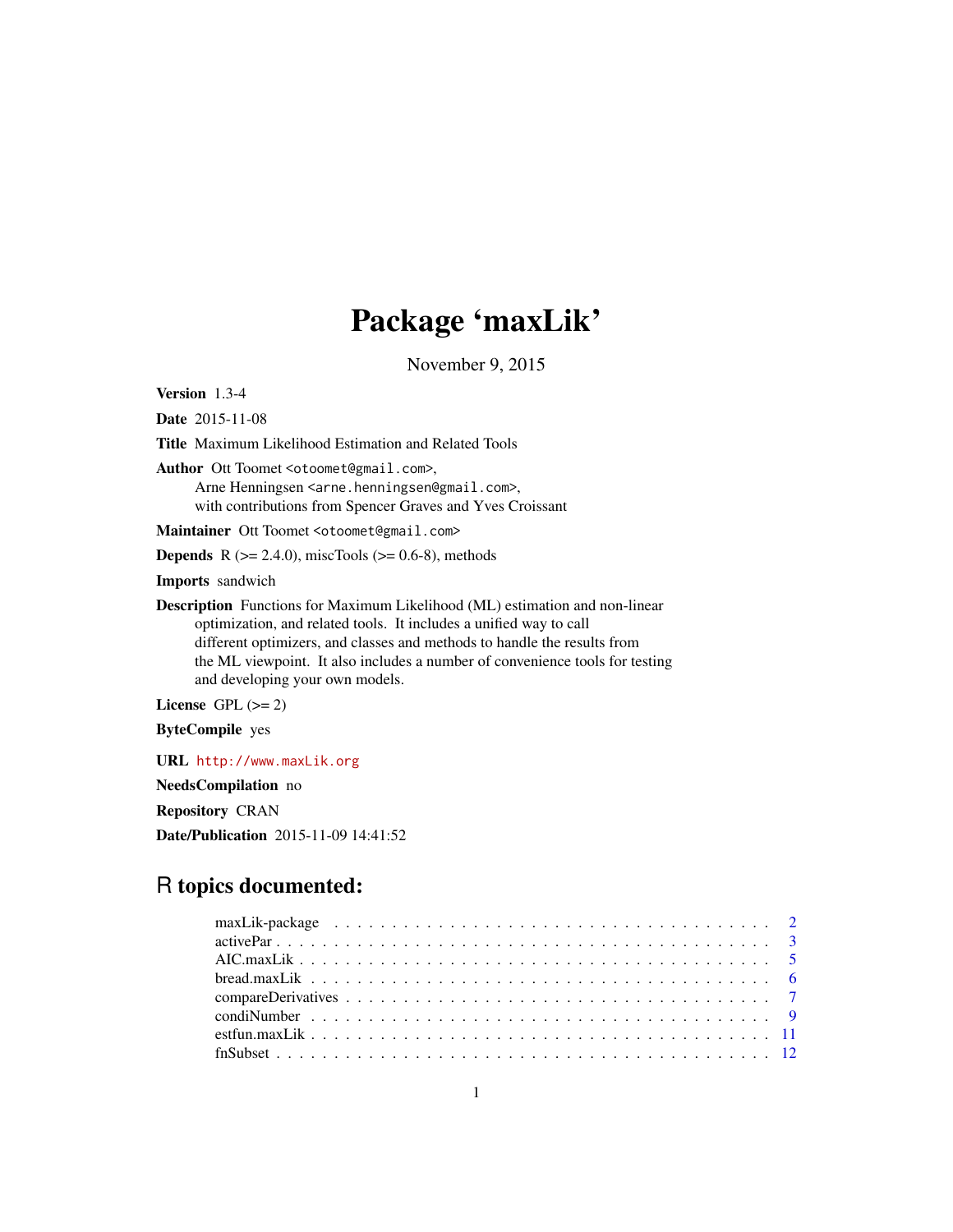<span id="page-1-0"></span>

| Index | 43 |
|-------|----|

<span id="page-1-1"></span>maxLik-package *Maximum Likelihood Estimation*

#### **Description**

This is a set of functions and tools to perform Maximum Likelihood (ML) estimation. The focus of the package is on the non-linear optimization from the ML viewpoint, and it provides several convenience wrappers and tools, like BHHH algorithm and extraction of variance-covariance matrix.

#### Details

"maxLik" package is a set of convenience tools and wrappers to perform Maximum Likelihood (ML) analysis. It includes a) wrappers for several existing optimizers (implemented by [optim](#page-0-0)); b) original optimizers, including Newton-Raphson; and c) several convenience tools to use these optimizers from the ML perspective. Examples are BHHH optimization ([maxBHHH](#page-24-1)) and utilities that extract standard errors from the estimates. Other highlights include a unified interface for all included optimizers, tools to check the programmed analytic derivatives, and constrained optimization.

From the user's perspective, the central function in the package is [maxLik](#page-22-1). In the simplest form it takes two arguments: the log-likelihood function, and a vector of parameters' start values. It returns an object of class 'maxLik' with convenient methods such as [summary](#page-0-0), [coef](#page-0-0), and [stdEr](#page-0-0). It also supports a plethora of other arguments, for instance one can supply analytic gradient and Hessian, select the desired optimizer, and control the optimization in different ways.

One of the most useful utility functions in the package is [compareDerivatives](#page-6-1) that allows one to compare the analytic and numeric derivatives for debugging the derivative code. Another useful function is [condiNumber](#page-8-1) for analyzing multicollinearity problems in the estimated models.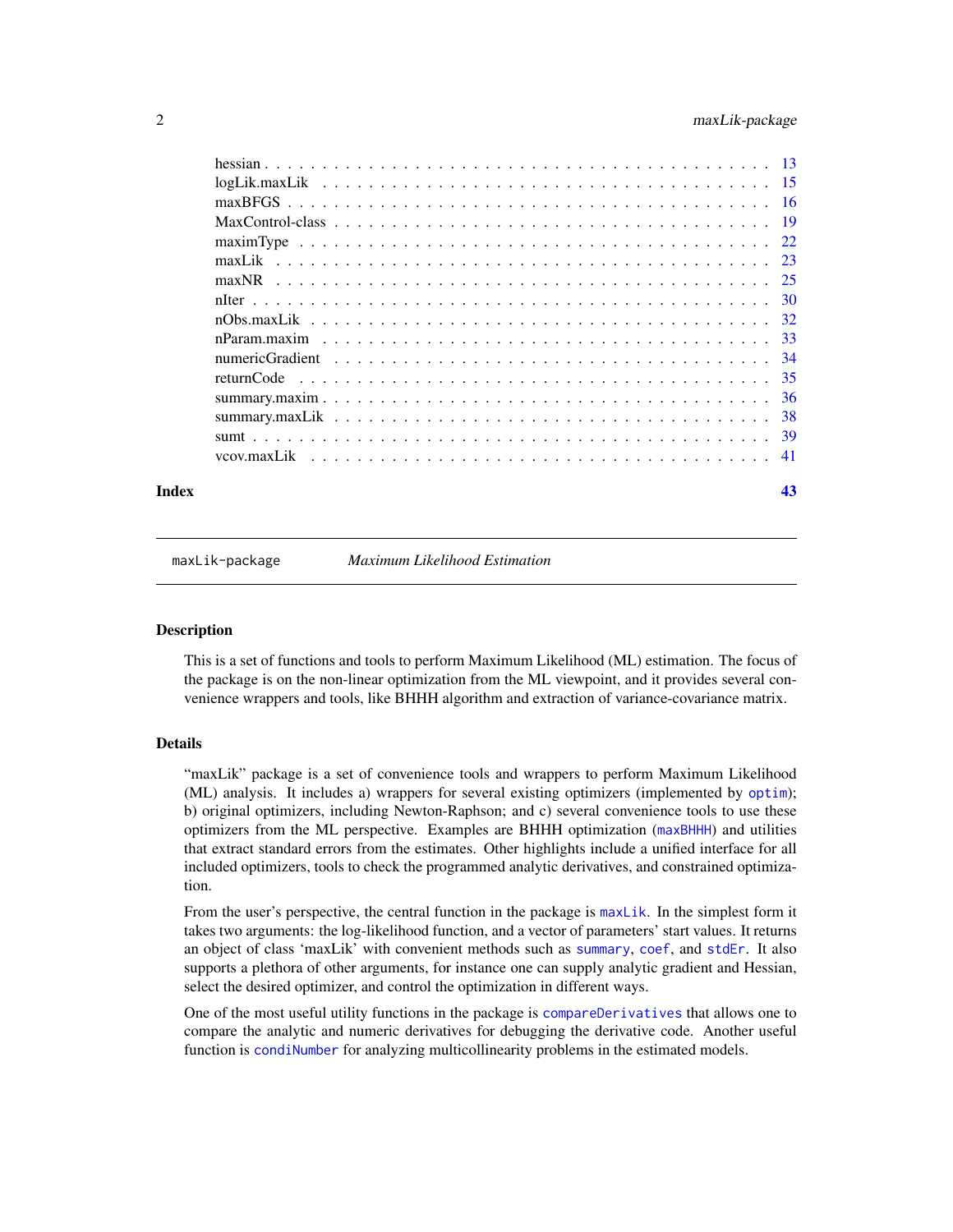#### <span id="page-2-0"></span>activePar 3

#### Author(s)

Ott Toomet <otoomet@gmail.com>, Arne Henningsen <arne.henningsen@gmail.com>, with contributions from Spencer Graves and Yves Croissant

Maintainer: Ott Toomet <otoomet@gmail.com>

#### Examples

```
## estimate mean and variance of normal random vector
set.seed( 123 )
x \le - rnorm(50, 1, 2)
## log likelihood function.
## Note: 'param' is a vector
llf <- function( param ) {
  mu < - param[ 1 ]
   sigma <- param[ 2 ]
   llValue <- dnorm(x, mean=mu, sd=sigma, log=TRUE)
   return(sum(llValue))
}
## Estimate it. Take standard normal as start values
ml \leq - \text{maxLik}( llf, start = c(mu=0, sigma=1) )print(summary(ml))
## Estimates close to c(1,2) :-)
## Example how to use maxLik in your own function and allow users
## to override the default parameters
##
## 'estimate': user contructed estimation routine
## Note: it accepts both 'control' and '...'
estimate <- function(control=NULL, ...) {
   return(maxLik(llf, start=c(1,1),
                 control=c(list(iterlim=100), control),
                           # user-supplied 'control' overrides default
                           # 'iterlim=100'
                 ...))
}
m <- estimate(control=list(iterlim=1), fixed=2)
                           # user can override default 'iterlim' and
                           # supply additional parameters ('fixed')
show(maxControl(m))
                           # iterlim should be 1
print(coef(m))
                           # sigma should be 1.000
```
<span id="page-2-1"></span>

activePar *free parameters under maximisation*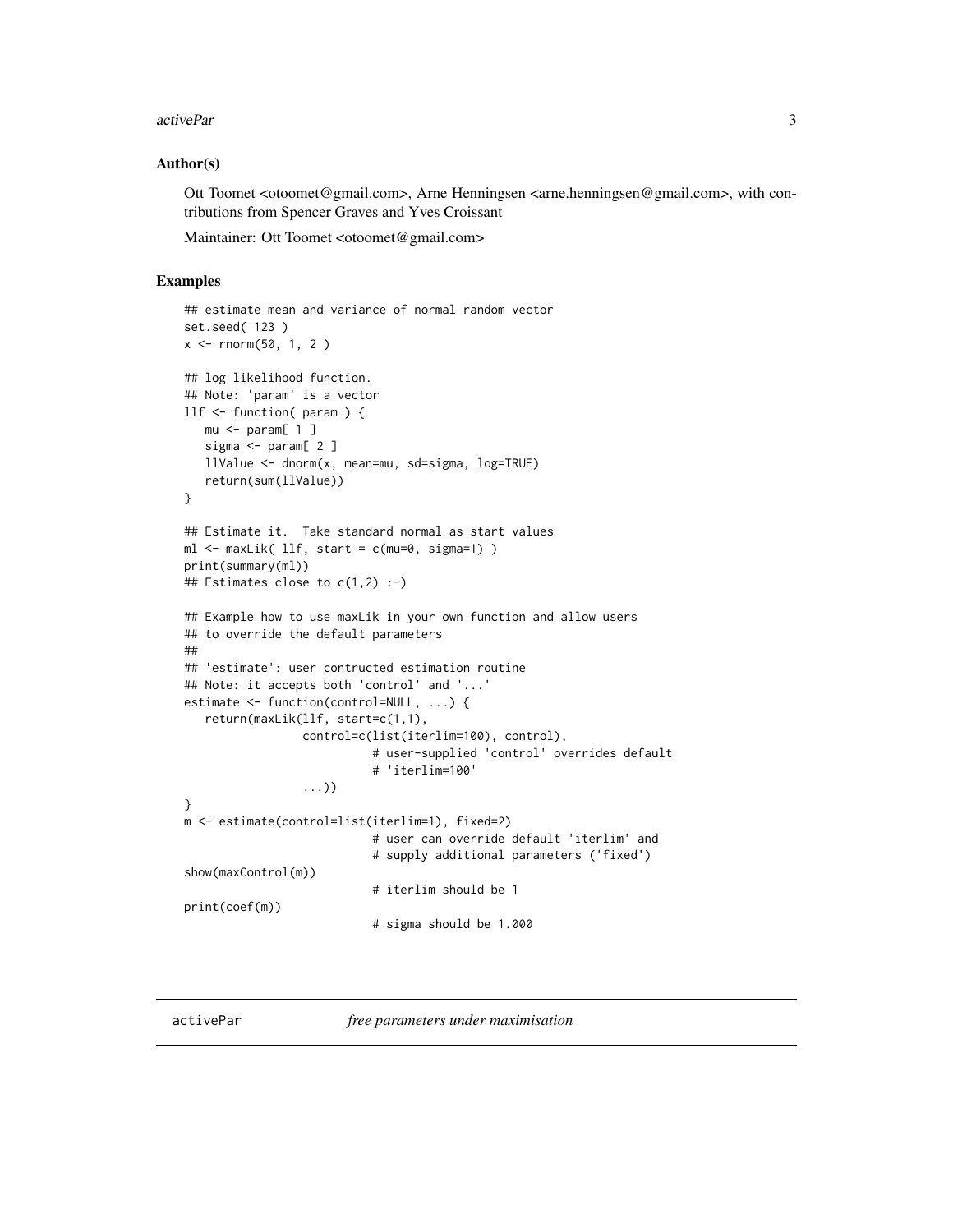#### Description

Return a logical vector, indicating which parameters were free under maximisation, as opposed to the fixed parameters that are treated as constants. See argument "fixed" for [maxNR](#page-24-2).

#### Usage

activePar(x, ...) ## Default S3 method: activePar(x, ...)

#### Arguments

|          | object, created by a maximisation routine, or derived from a maximisation ob-<br>iect. |
|----------|----------------------------------------------------------------------------------------|
| $\cdots$ | further arguments for methods                                                          |

#### Details

Several optimisation routines allow the user to fix some parameter values (or do it automatically in some cases). For gradient or Hessian based inference one has to know which parameters carry optimisation-related information.

#### Value

A logical vector, indicating whether the parameters were free to change during optimisation algorithm.

#### Author(s)

Ott Toomet

#### See Also

[maxNR](#page-24-2), [nObs](#page-0-0)

```
# a simple two-dimensional exponential hat
f <- function(a) exp(-a[1]^2 - a[2]^2)#
# maximize wrt. both parameters
free <- maxNR(f, start=1:2)
summary(free) # results should be close to (0,0)activePar(free)
# keep the first parameter constant
cons <- maxNR(f, start=1:2, fixed=c(TRUE,FALSE))
summary(cons) # result should be around (1,0)
activePar(cons)
```
<span id="page-3-0"></span>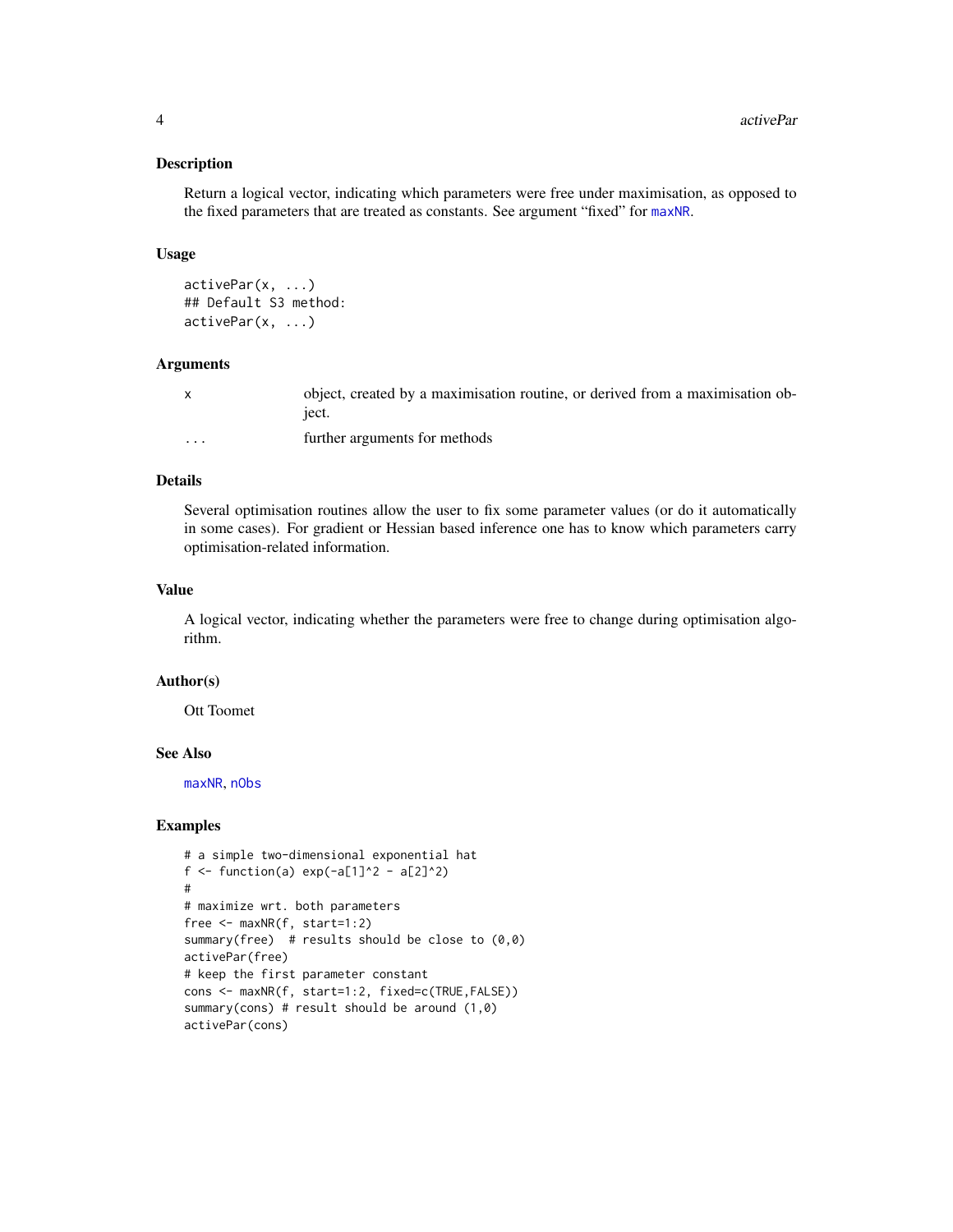<span id="page-4-0"></span>

#### Description

These are methods for the maxLik related objects. See also the documentation for the corresponding generic functions

#### Usage

```
## S3 method for class 'maxLik'
AIC(object, ..., k=2)
## S3 method for class 'maxim'
coef(object, ...)
## S3 method for class 'maxLik'
stdEr(x, eigentol=1e-12, ...)
```
#### Arguments

| object       | a 'maxLik' object (or a 'maxim' object for coef)                                                                                                                                                |
|--------------|-------------------------------------------------------------------------------------------------------------------------------------------------------------------------------------------------|
| k            | numeric, the penalty per parameter to be used; the default ' $k = 2$ ' is the classical<br>AIC.                                                                                                 |
| $\mathsf{x}$ | a 'maxLik' object                                                                                                                                                                               |
| eigentol     | The standard errors are only calculated if the ration of the smallest and largest<br>eigenvalue of the Hessian matrix is less than "eigentol". Otherwise the Hessian<br>is treated as singular. |
| $\cdots$     | other arguments for methods                                                                                                                                                                     |

#### Details

AIC calculates Akaike's Information Criterion (and other information criteria).

coef extracts the estimated parameters (model's coefficients).

stdEr extracts standard errors (using the Hessian matrix).

```
## estimate mean and variance of normal random vector
set.seed( 123 )
x < - rnorm(50, 1, 2)
## log likelihood function.
## Note: 'param' is a vector
llf <- function( param ) {
  mu < - param[ 1 ]
   sigma <- param[ 2 ]
   return(sum(dnorm(x, mean=mu, sd=sigma, log=TRUE)))
}
```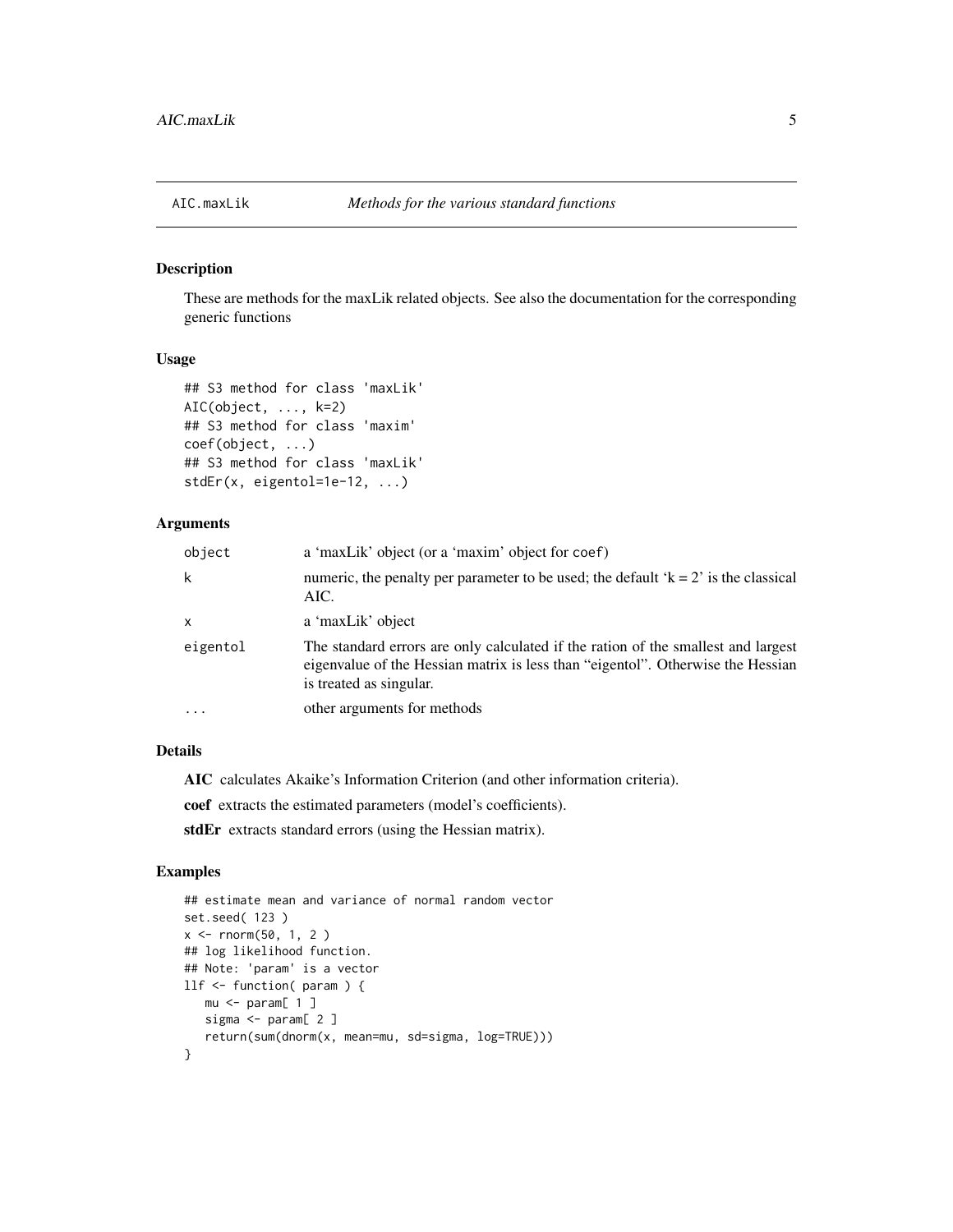```
## Estimate it. Take standard normal as start values
ml \leq maxLik(llf, start = c(mu=0, sigma=1))coef(ml)
stdEr(ml)
AIC(ml)
```
bread.maxLik *Bread for Sandwich Estimator*

#### Description

Extracting an estimator for the 'bread' of the sandwich estimator, see [bread](#page-0-0).

#### Usage

## S3 method for class 'maxLik'  $bread(x, \ldots)$ 

#### Arguments

| X        | an object of class maxLik.             |
|----------|----------------------------------------|
| $\cdots$ | further arguments (currently ignored). |

#### Value

Matrix, the inverse of the expectation of the second derivative (Hessian matrix) of the log-likelihood function with respect to the parameters. In case of the simple Maximum Likelihood, it is equal to the variance covariance matrix of the parameters, multiplied by the number of observations.

#### Warnings

The sandwich package is required for this function.

This method works only if the observaton-specific gradient information was available for the estimation. This is the case if the observation-specific gradient was supplied (see the grad argument for [maxLik](#page-22-1)), or the log-likelihood function returns a vector of observation-specific values.

#### Author(s)

Arne Henningsen

#### See Also

[bread](#page-0-0), [maxLik](#page-22-1).

<span id="page-5-0"></span>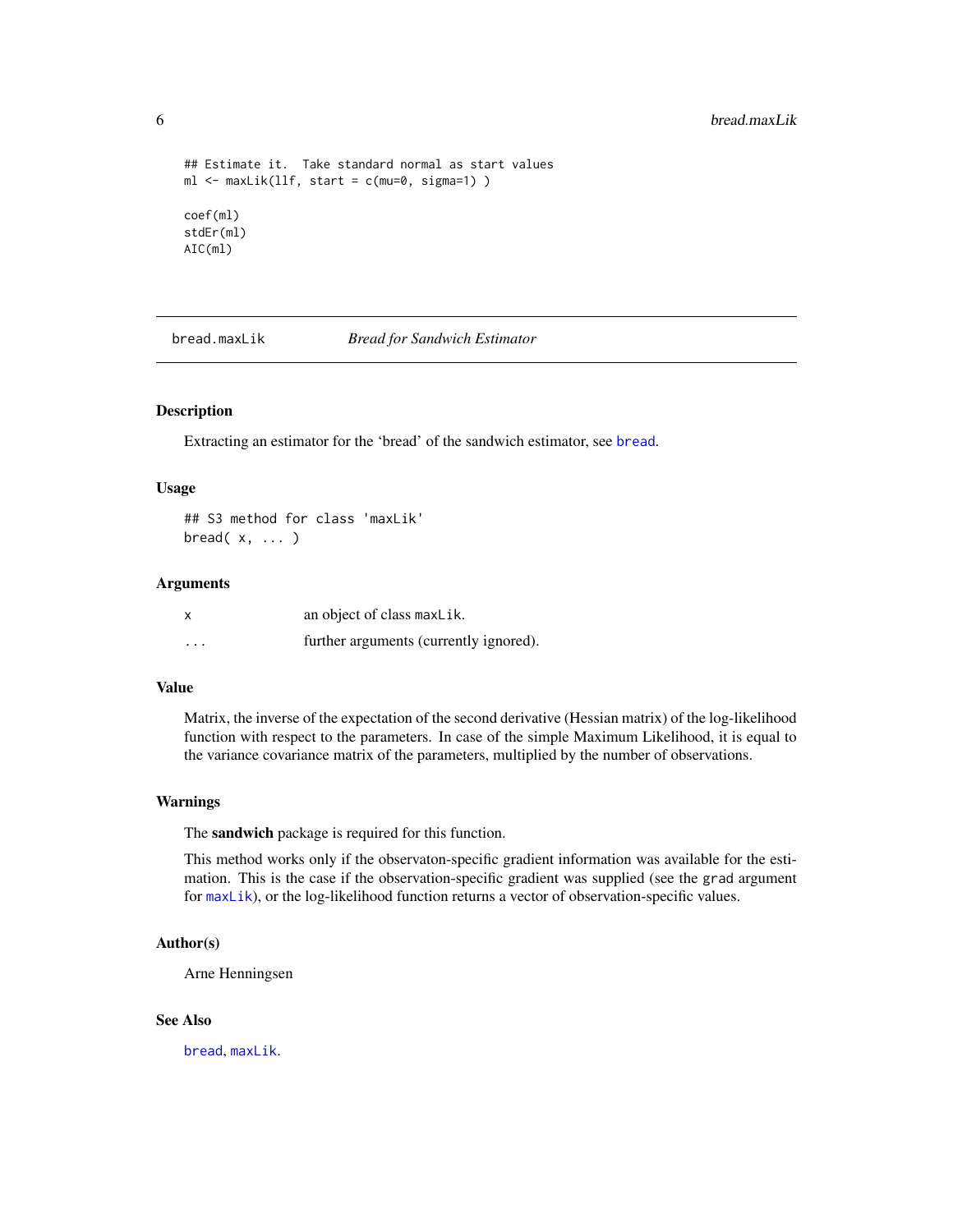#### <span id="page-6-0"></span>compareDerivatives 7

#### Examples

```
## ML estimation of exponential duration model:
t < - rexp(100, 2)
loglik <- function(theta) log(theta) - theta*t
## Estimate with numeric gradient and hessian
a <- maxLik(loglik, start=1 )
# Extract the "bread"
library( sandwich )
bread( a )
all.equal( bread( a ), vcov(a) * nObs(a) )
```
<span id="page-6-1"></span>compareDerivatives *function to compare analytic and numeric derivatives*

#### Description

This function compares analytic and numerical derivative and prints related diagnostics information. It is intended for testing and debugging code for analytic derivatives for maximization algorithms.

#### Usage

```
compareDerivatives(f, grad, hess=NULL, t0, eps=1e-6, print=TRUE, ...)
```
#### Arguments

| f     | function to be differentiated. The parameter (vector) of interest must be the first<br>argument. The function may return a vector, in that case the derivative will be a<br>matrix.                                                                                                                                                                                                                         |
|-------|-------------------------------------------------------------------------------------------------------------------------------------------------------------------------------------------------------------------------------------------------------------------------------------------------------------------------------------------------------------------------------------------------------------|
| grad  | analytic gradient. This may be either a function, returning the analytic gradient,<br>or a numeric vector, the pre-computed gradient. The function must use the same<br>set of parameters as f. If f is a vector-valued function, grad must return/be a<br>matrix where the number of rows equals the number of components of f, and<br>the number of columns must equal to the number of components in t0. |
| hess  | function returning the analytic hessian. If present, hessian matrices are com-<br>pared too. Only appropriate for scalar-valued functions.                                                                                                                                                                                                                                                                  |
| t0    | numeric vector, parameter at which the derivatives are compared. The derivative<br>is taken with respect to this vector. both fm grad (if function) and hess (if<br>present) must accept this value as the first parameter.                                                                                                                                                                                 |
| eps   | numeric. Step size for numeric differentiation. Central derivative is used.                                                                                                                                                                                                                                                                                                                                 |
| print | logical: TRUE to print a summary, FALSE to return the comparison only (invis-<br>ibly).                                                                                                                                                                                                                                                                                                                     |
| .     | further arguments to f, grad and hess.                                                                                                                                                                                                                                                                                                                                                                      |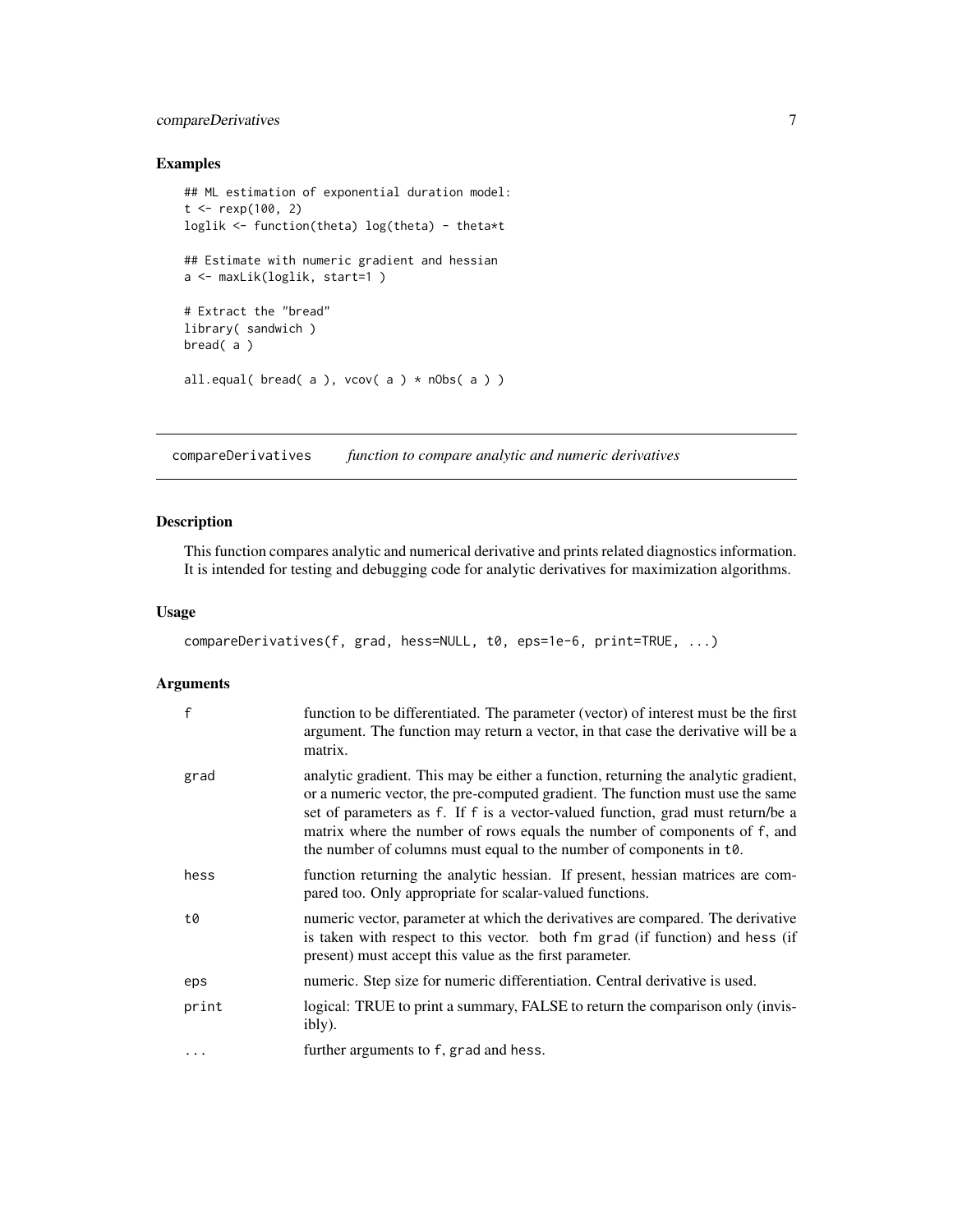#### <span id="page-7-0"></span>Details

Analytic derivatives (and Hessian) substantially improve the estimation speed and reliability. However, these are typically hard to program. This utility compares the programmed result and the (internally calculated) numeric derivative. For every component of f, it prints the parameter value, analytic and numeric derivative, and their relative difference

$$
rel.diff = \frac{analytic - numeric}{\frac{1}{2}(analytic + numeric)}
$$

.

If analytic  $= 0$  = numeric, the rel.diff  $= 0$ . If analytic derivatives are correct and the function is sufficiently smooth, expect the relative differences to be less than  $10^{-7}$ .

#### Value

A list with following components:

| t0          | the input argument to                                                                                                        |
|-------------|------------------------------------------------------------------------------------------------------------------------------|
| f.t0        | f(t0)                                                                                                                        |
| compareGrad | a list with components analytic = $\text{grad}(t0)$ , nmeric = numericGradient(f, t0),<br>and their rel.diff.                |
|             | maxRelDiffGrad max(abs(rel.diff))                                                                                            |
|             | If hess is also provided, the following optional components are also present:                                                |
|             | compareHessian a list with components analytic = $hess(t0)$ , numeric = numericGradient(grad,<br>$(0)$ , and their rel.diff. |

maxRelDiffHess max(abs(rel.diff)) for the Hessian

#### Author(s)

Ott Toomet <otoomet@ut.ee> and Spencer Graves

#### See Also

[numericGradient](#page-33-1) [deriv](#page-0-0)

```
## A simple example with sin(x)' = cos(x)f \leftarrow function(x)c(sin=sin(x))Dsin <- compareDerivatives(f, cos, t0=c(angle=1))
##
## Example of normal log-likelihood. Two-parameter
## function.
##
x \le rnorm(100, 1, 2) # generate rnorm xl <- function(b) sum(dnorm(x, mean=b[1], sd=b[2], log=TRUE))
gradl <- function(b) {
    c(mu=sum(x - b[1])/b[2]^2,signa = sum((x - b[1])^2/6[2]^3 - 1/b[2]))
```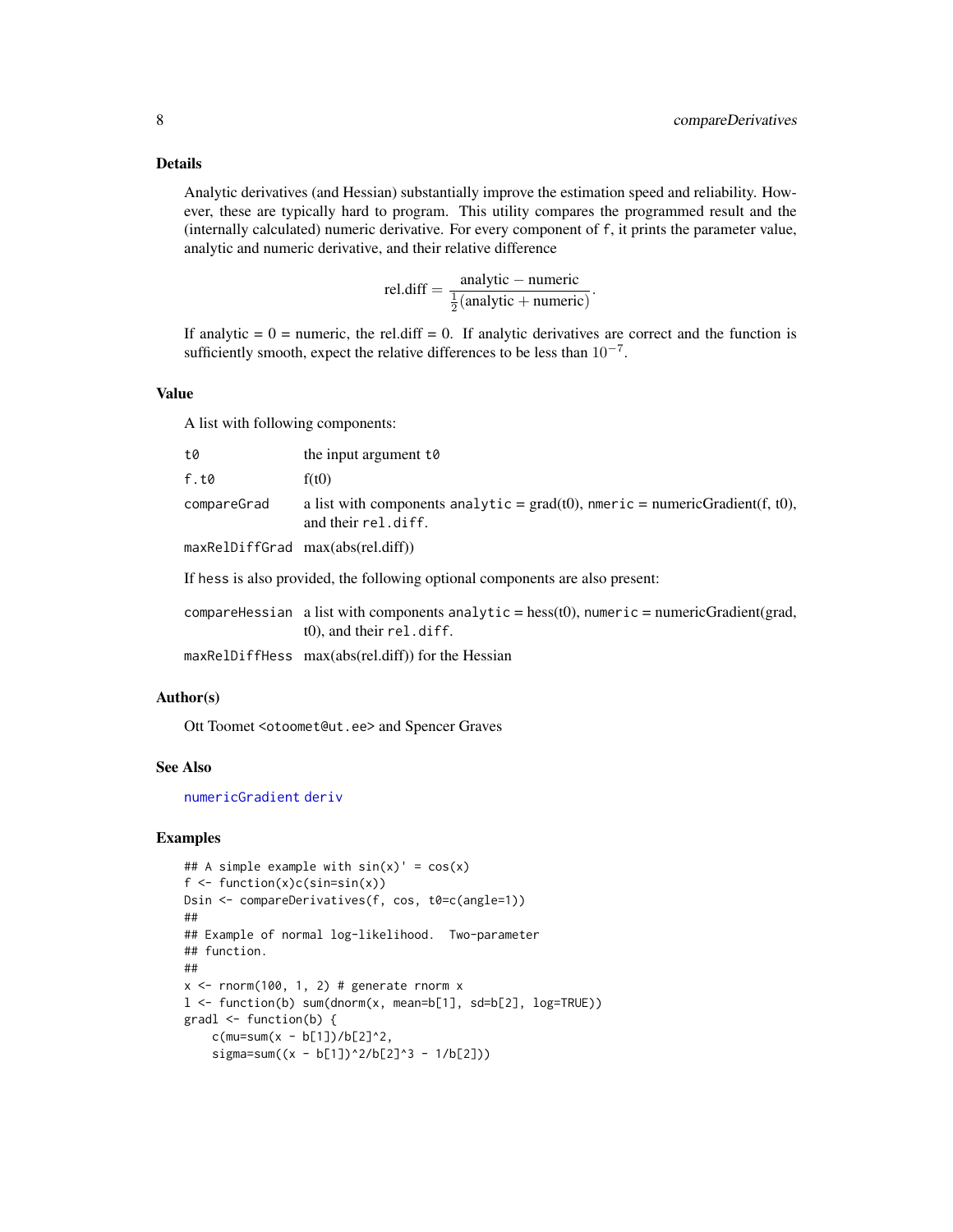#### <span id="page-8-0"></span>condiNumber 9

```
}
gradl. <- compareDerivatives(l, gradl, t0=c(mu=1,sigma=2))
##
## An example with f returning a vector, t0 = a scalar
##
trig <- function(x)c(sin=sin(x), cos=cos(x))
Dtrig <- function(x)c(sin=cos(x), cos=-sin(x))
Dtrig. <- compareDerivatives(trig, Dtrig, t0=1)
```

```
condiNumber Print matrix condition numbers column-by-column
```
#### Description

This function prints the condition number of a matrix while adding columns one-by-one. This is useful for testing multicollinearity and other numerical problems. It is a generic function with a default method, and a method for maxLik objects.

#### Usage

```
condiNumber(x, ...)
## Default S3 method:
condiNumber(x, exact = FALSE, norm = FALSE,
   printLevel=print.level, print.level=1, digits = getOption( "digits" ), ... )
## S3 method for class 'maxLik'
condiNumber(x, ...)
```
#### Arguments

| $\mathsf{x}$ | numeric matrix, condition numbers of which are to be printed                                                                                     |
|--------------|--------------------------------------------------------------------------------------------------------------------------------------------------|
| exact        | logical, should condition numbers be exact or approximations (see kappa)                                                                         |
| norm         | logical, whether the columns should be normalised to have unit norm                                                                              |
| printLevel   | numeric, positive value will output the numbers during the calculations. Useful<br>for interactive work.                                         |
| print.level  | same as 'printLevel', for backward compatibility                                                                                                 |
| digits       | minimal number of significant digits to print (only relevant if argument print. level<br>is larger than zero).                                   |
| $\ddots$ .   | Further arguments to condinamber. default are currently ignored; further ar-<br>guments to condiNumber.maxLik are passed to condiNumber.default. |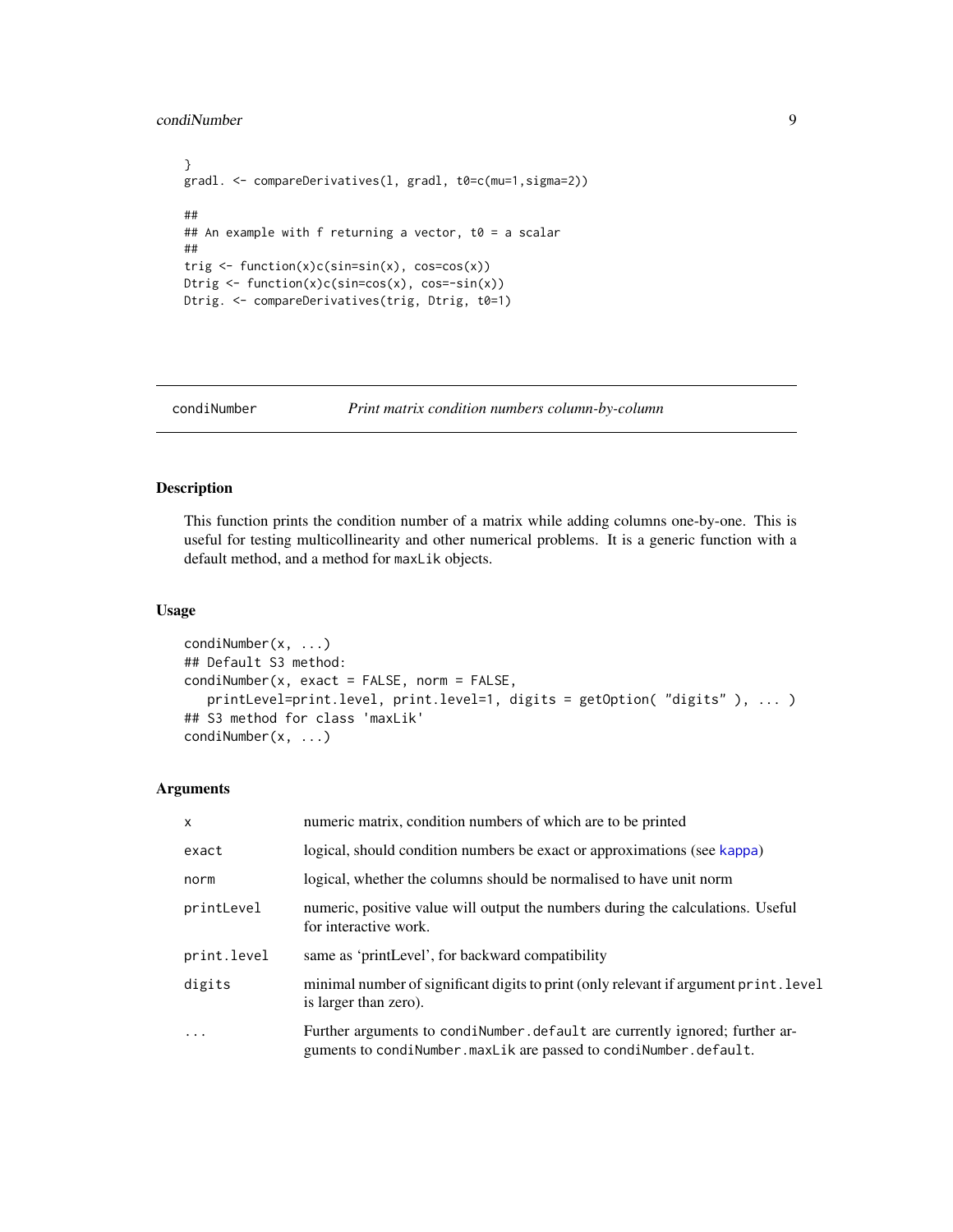#### Details

Statistical model often fail because of a high correlation between the explanatory variables in the linear index (multicollinearity) or because the evaluated maximum of a non-linear model is virtually flat. In both cases, the (near) singularity of the related matrices may help to understand the problem.

condiNumber inspects the matrices column-by-column and indicates which variables lead to a jump in the condition number (cause singularity). If the matrix column name does not immediately indicate the problem, one may run an OLS model by estimating this column using all the previous columns as explanatory variables. Those columns that explain almost all the variation in the current one will have very high t-values.

#### Value

Invisible vector of condition numbers by column. If the start values for [maxLik](#page-22-1) are named, the condition numbers are named accordingly.

#### Author(s)

Ott Toomet

#### References

Greene, W. (2012): *Econometrics Analysis*, 7th edition, p. 130.

#### See Also

[kappa](#page-0-0)

```
set.seed(0)
## generate a simple nearly multicollinear dataset
x1 \leftarrow runif(100)x2 <- runif(100)
x3 <- x1 + x2 + 0.000001*runif(100) # this is virtually equal to x1 + x2x4 \leftarrow runif(100)y \le -x1 + x2 + x3 + x4 + \text{rnorm}(100)m \le - \ln(y \sim -1 + x1 + x2 + x3 + x4)print(summary(m)) # note the outlandish estimates and standard errors
                  # while R^2 is 0.88. This suggests multicollinearity
condiNumber(model.matrix(m)) # note the value 'explodes' at x3
## we may test the results further:
print(summary(lm(x3 \sim -1 + x1 + x2)))
# Note the extremely high t-values and R^2: x3 is (almost) completely
# explained by x1 and x2
```
<span id="page-9-0"></span>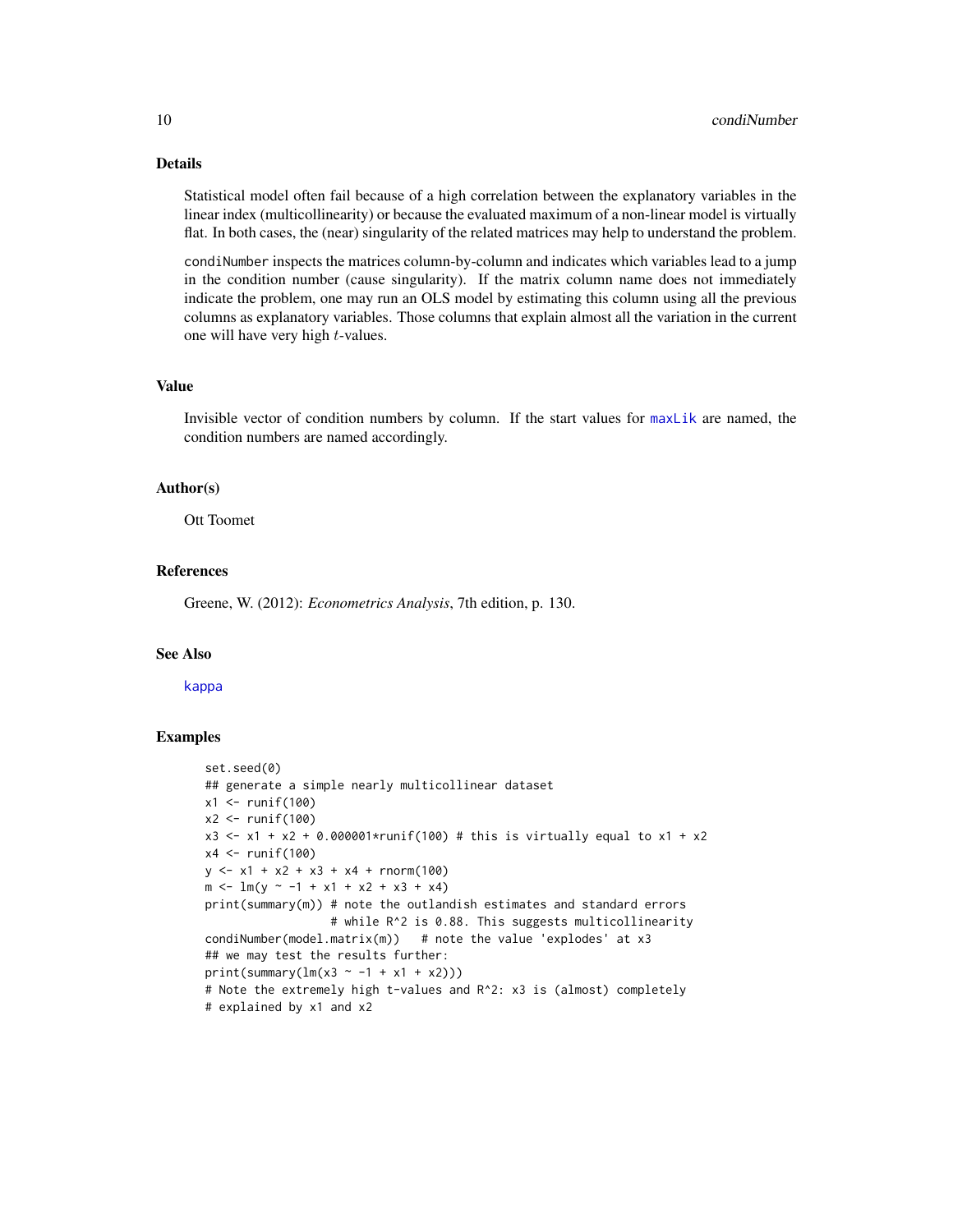<span id="page-10-0"></span>

#### Description

Extract the gradients of the log-likelihood function evaluated at each observation ('Empirical Estimating Function', see [estfun](#page-0-0)).

#### Usage

## S3 method for class 'maxLik' estfun( x, ... )

#### Arguments

| $\boldsymbol{\mathsf{x}}$ | an object of class maxLik.             |
|---------------------------|----------------------------------------|
| $\cdots$                  | further arguments (currently ignored). |

#### Value

Matrix of log-likelihood gradients at the estimated parameter value evaluated at each observation. Observations in rows, parameters in columns.

#### Warnings

The sandwich package must be loaded before this method can be used.

This method works only if the observaton-specific gradient information was available for the estimation. This is the case of the observation-specific gradient was supplied (see the grad argument for [maxLik](#page-22-1)), or the log-likelihood function returns a vector of observation-specific values.

#### Author(s)

Arne Henningsen

#### See Also

[estfun](#page-0-0), [maxLik](#page-22-1).

#### Examples

```
## ML estimation of exponential duration model:
t < - rexp(100, 2)
loglik <- function(theta) log(theta) - theta*t
## Estimate with numeric gradient and hessian
a <- maxLik(loglik, start=1 )
```
# Extract the gradients evaluated at each observation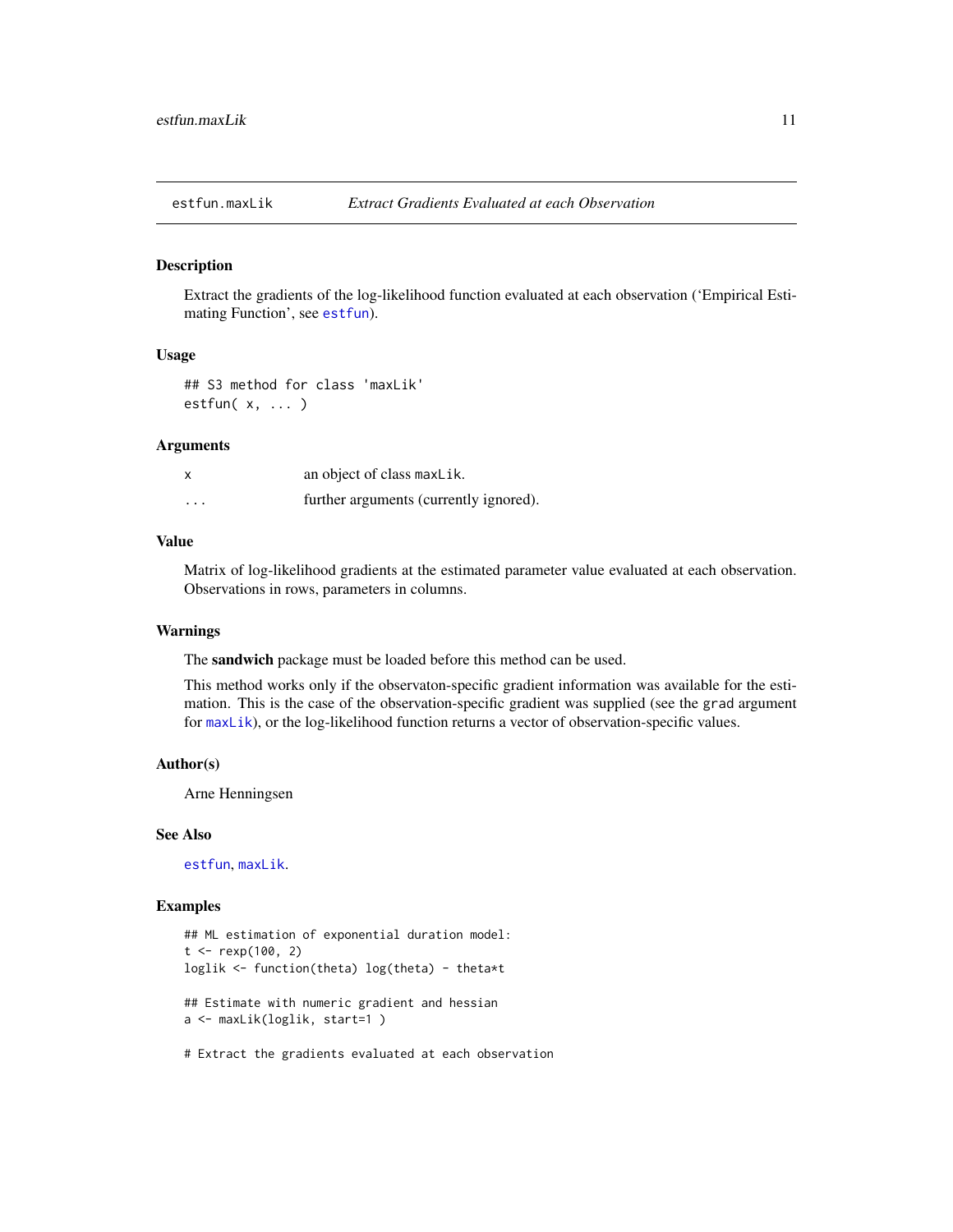```
library( sandwich )
head(estfun( a ), 10)
## Estimate with analytic gradient.
## Note: it returns a vector
gradlik <- function(theta) 1/theta - t
b <- maxLik(loglik, gradlik, start=1)
head(estfun( b ), 10)
```
fnSubset *Call fnFull with variable and fixed parameters*

#### Description

Combine variable parameters with with fixed parameters and pass to fnFull. Useful for optimizing over a subset of parameters without writing a separate function. Values are combined by name if available. Otherwise, xFull is constructed by position (the default).

#### Usage

fnSubset(x, fnFull, xFixed, xFull=c(x, xFixed), ...)

#### Arguments

| x      | Variable parameters to be passed to fneull.                                                     |
|--------|-------------------------------------------------------------------------------------------------|
| fnFull | Function whose first argument has $length = length(xFull)$ .                                    |
| xFixed | Parameter values to be combined with x to construct the first argument for a call<br>to fnFull. |
| xFull  | Prototype initial argument for fnFull.                                                          |
| .      | Optional arguments passed to fneull.                                                            |

#### Details

This function first confirms that length(x) + length(xFixed) == length(xFull). Next,

- If xFull has names, match at least xFixed by name.
- Else  $xFull = c(x, xFixes)$ , the default.

Finally, call fnFull(xFull, ...).

#### Value

value returned by fnFull

#### Author(s)

Spencer Graves

<span id="page-11-0"></span>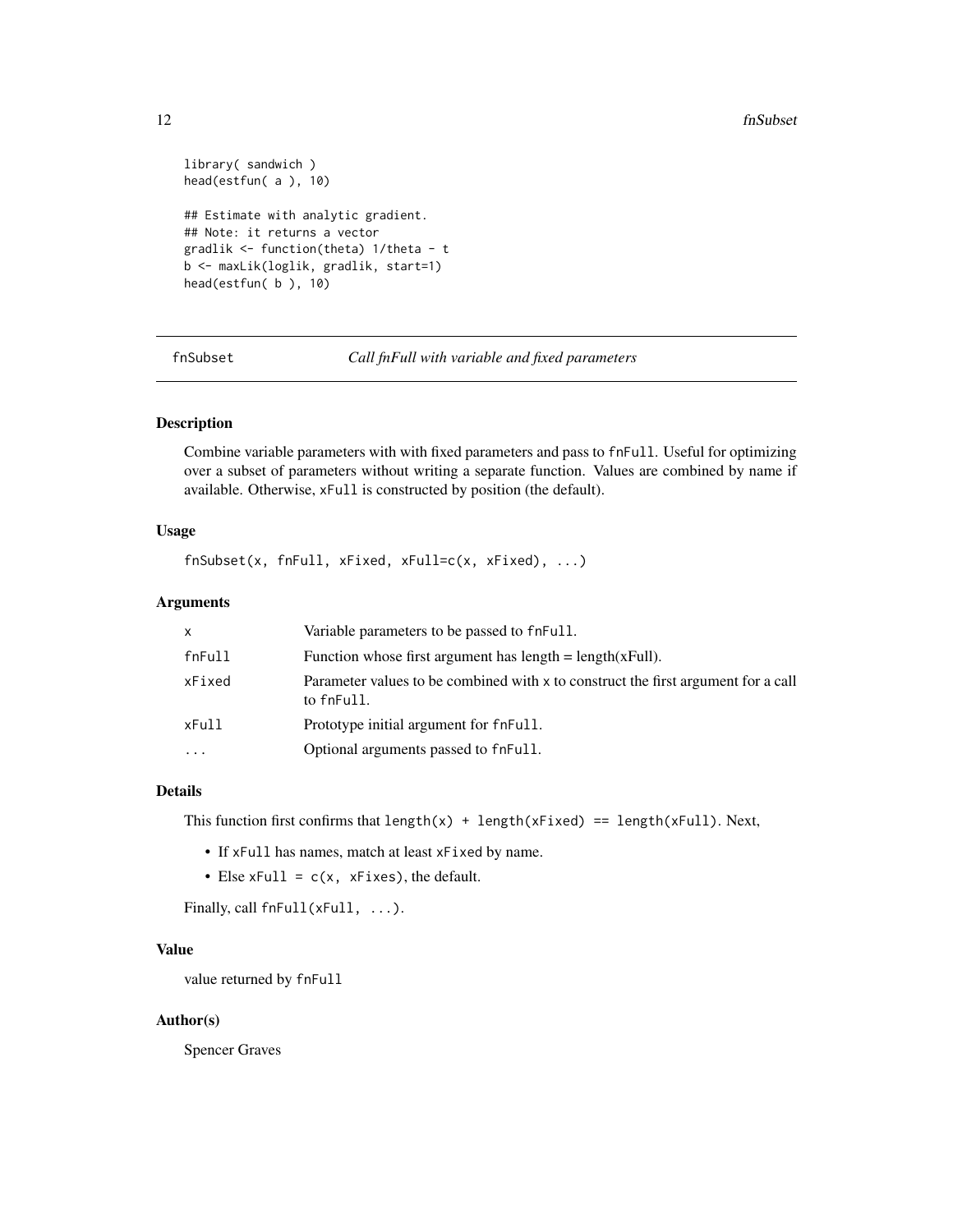<span id="page-12-0"></span>hessian and the state of the state of the state of the state of the state of the state of the state of the state of the state of the state of the state of the state of the state of the state of the state of the state of th

#### See Also

[optim](#page-0-0) [dlmMLE](#page-0-0) [maxLik](#page-22-1) [maxNR](#page-24-2)

#### Examples

```
##
## Example with 'optim'
##
fn <- function(x) (x[2]-2*x[1])^2# note: true minimum is 0 on line 2*x[1] == x[2]fullEst <- optim(par=c(1,1), method="BFGS", fn=fn)
fullEst$par
# par = c(0.6, 1.2) at minimum (not convex)
# Fix the last component to 4
est4 <- optim(par=1, fn=fnSubset, method="BFGS", fnFull=fn, xFixed=4)
est4$par
# now there is a unique minimun x[1] = 2# Fix the first component
fnSubset(x=1, fnFull=fn, xFixed=c(a=4), xFull=c(a=1, b=2))
# After substitution: xFull = c(a=4, b=1),
# so fn = (1 - 2 \times 4)^2 = (-7)^2 = 49
est4. <- optim(par=1, fn=fnSubset, method="BFGS",
               fnFull=fn, xFixed=c(a=4),
               xFull=c(a=1, b=2))
est4.$par
# At optimum: xFull=c(a=4, b=8),
# so fn = (8 - 2*4)^2 = 0##
## Example with 'maxLik'
##
fn2max <- function(x) -(x[2]-2*x[1])^2# -> need to have a maximum
max4 <- maxLik(fnSubset, start=1, fnFull=fn2max, xFixed=4)
summary(max4)
# Similar result using fixed parameters in maxNR, called by maxLik
max4. <- maxLik(fn2max, start=c(1, 4), fixed=2)
summary(max4.)
```
hessian *Hessian matrix*

#### Description

This function extracts the Hessian of the objective function at optimum. The Hessian information should be supplied by the underlying optimization algorithm, possibly by an approximation.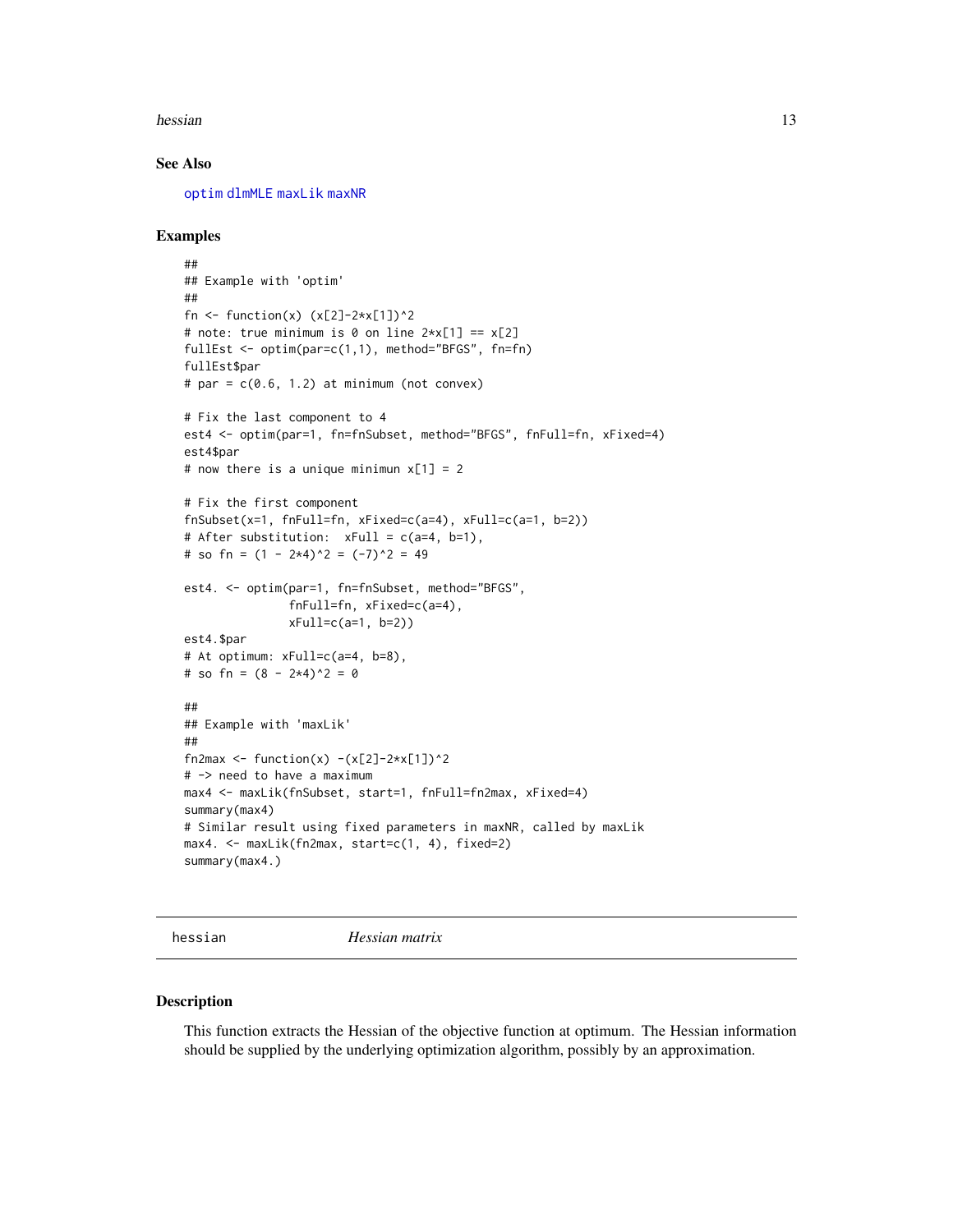#### 14 hessian between the state of the state of the state of the state of the state of the state of the state of the state of the state of the state of the state of the state of the state of the state of the state of the stat

#### Usage

```
hessian(x, \ldots)## Default S3 method:
hessian(x, ...)
```
#### Arguments

| x                       | an optimization result of class 'maxim' or 'maxLik' |
|-------------------------|-----------------------------------------------------|
| $\cdot$ $\cdot$ $\cdot$ | other arguments for methods                         |

#### Value

A numeric matrix, the Hessian of the model at the estimated parameter values. If the maximum is flat, the Hessian is singular. In that case you may want to invert only the non-singular part of the matrix. You may also want to fix certain parameters (see [activePar](#page-2-1)).

#### Author(s)

Ott Toomet

#### See Also

[maxLik](#page-22-1), [activePar](#page-2-1), [condiNumber](#page-8-1)

```
# log-likelihood for normal density
# a[1] - mean
# a[2] - standard deviation
11 \leftarrow function(a) sum(-log(a[2]) - (x - a[1])^2/(2*a[2]^2))x \le rnorm(100) # sample from standard normal
ml \leftarrow \text{maxLik}(ll, start=c(1,1))# ignore eventual warnings "NaNs produced in: log(x)"
summary(ml) # result should be close to c(0,1)hessian(ml) # How the Hessian looks like
sqrt(-solve(hessian(ml))) # Note: standard deviations are on the diagonal
#
# Now run the same example while fixing a[2] = 1mlf <- maxLik(ll, start=c(1,1), activePar=c(TRUE, FALSE))
summary(mlf) # first parameter close to 0, the second exactly 1.0
hessian(mlf)
# Note that now NA-s are in place of passive
# parameters.
# now invert only the free parameter part of the Hessian
sqrt(-solve(hessian(mlf)[activePar(mlf), activePar(mlf)]))
# gives the standard deviation for the mean
```
<span id="page-13-0"></span>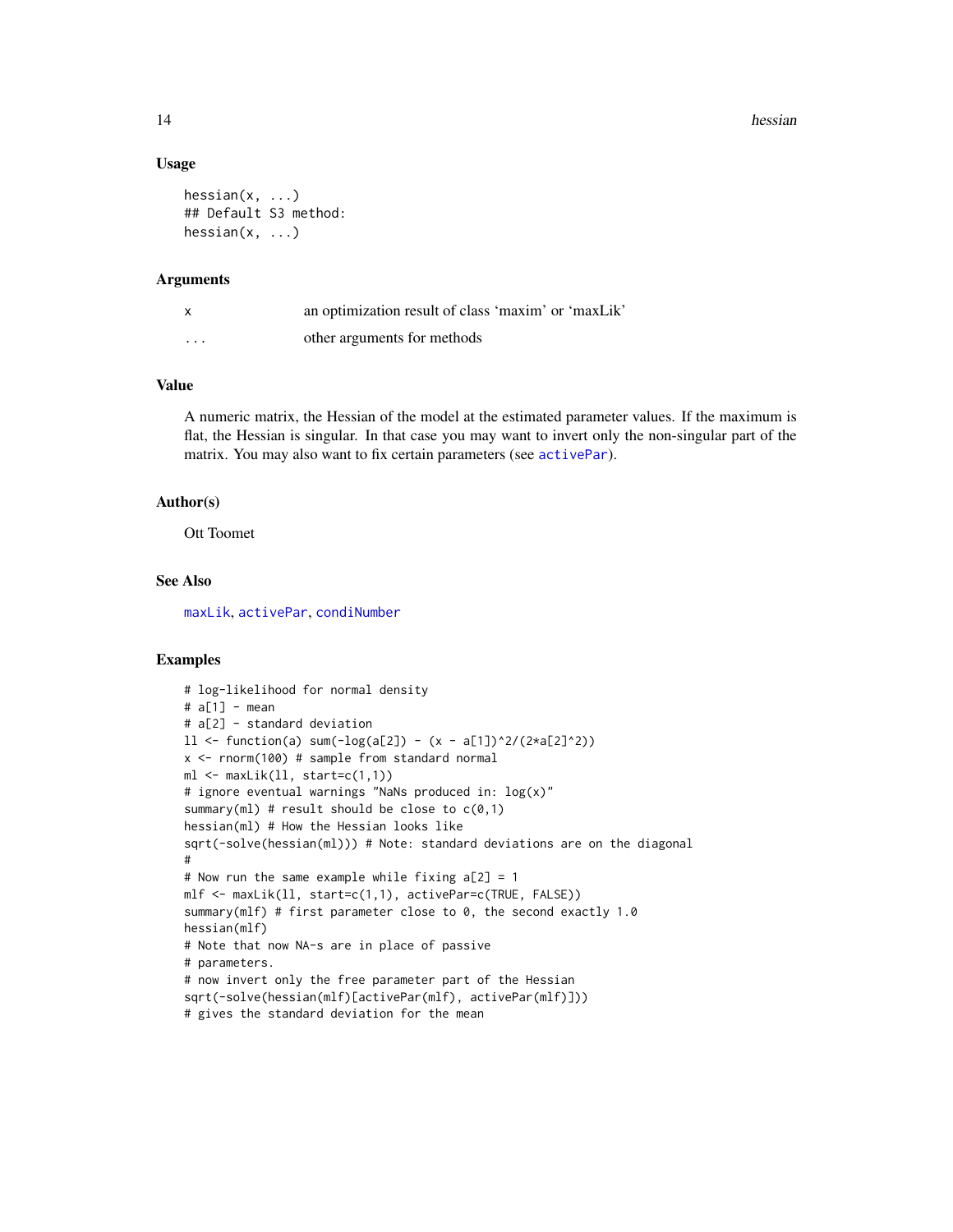<span id="page-14-0"></span>logLik.maxLik *Return the log likelihood value*

#### Description

Return the log likelihood value of objects of class maxLik and summary.maxLik.

#### Usage

```
## S3 method for class 'maxLik'
logLik( object, ... )
## S3 method for class 'summary.maxLik'
logLik( object, ... )
```
#### Arguments

| object                  | object of class maxlik or summary maxlik, usually a model estimated with<br>Maximum Likelihood |
|-------------------------|------------------------------------------------------------------------------------------------|
| $\cdot$ $\cdot$ $\cdot$ | additional arguments to methods                                                                |

#### Value

A scalar numeric, log likelihood of the estimated model

#### Author(s)

Arne Henningsen, Ott Toomet

#### See Also

[maxLik](#page-22-1)

```
## ML estimation of exponential duration model:
t < - rexp(100, 2)
loglik <- function(theta) log(theta) - theta*t
gradlik <- function(theta) 1/theta - t
hesslik <- function(theta) -100/theta^2
## Estimate with analytic gradient and hessian
a <- maxLik(loglik, gradlik, hesslik, start=1)
## print log likelihood value
logLik( a )
## print log likelihood value of summary object
b <- summary( a )
logLik( b )
```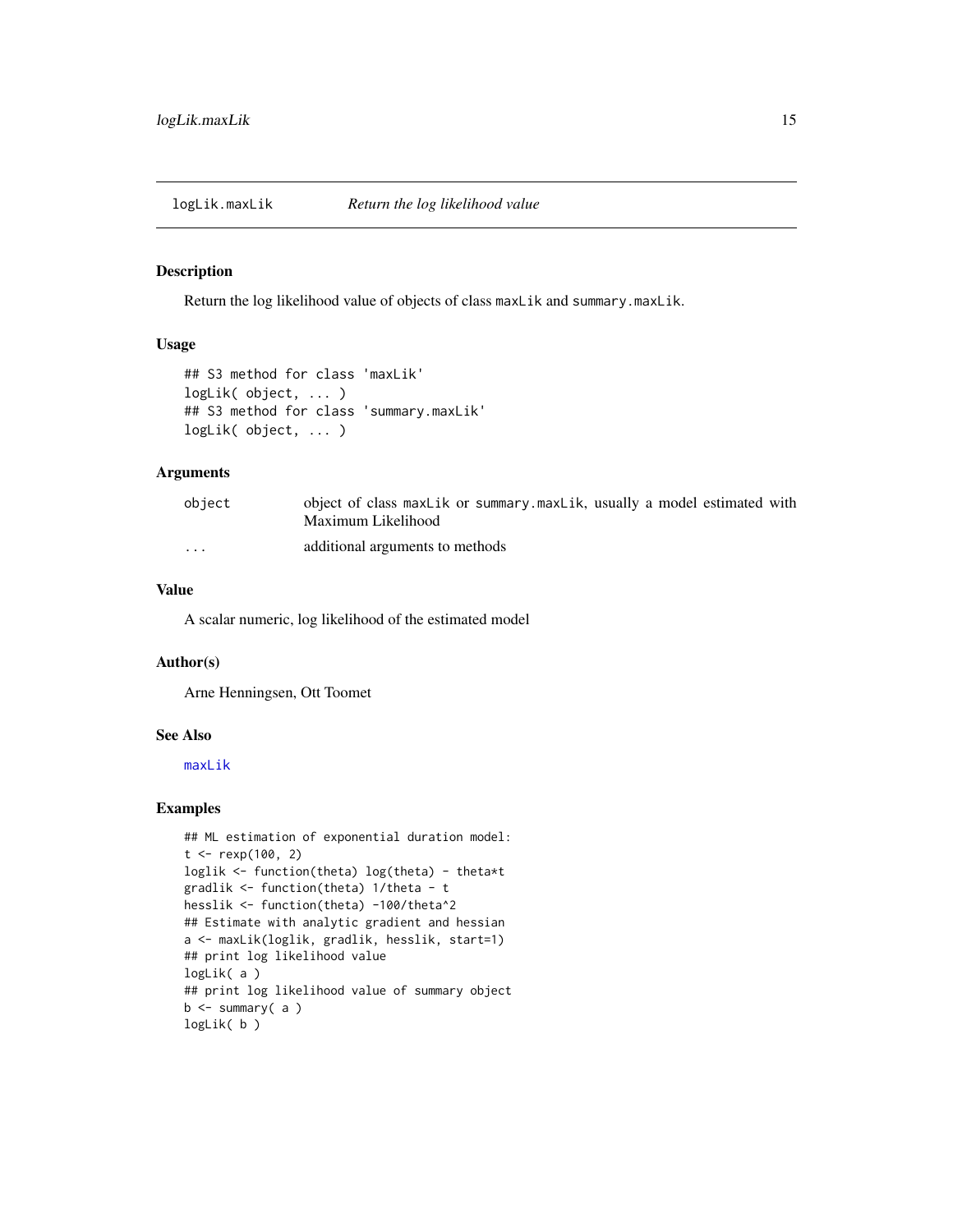#### <span id="page-15-2"></span><span id="page-15-1"></span><span id="page-15-0"></span>Description

These functions are wrappers for [optim](#page-0-0), adding constrained optimization and fixed parameters.

#### Usage

```
maxBFGS(fn, grad=NULL, hess=NULL, start, fixed=NULL,
   control=NULL,
   constraints=NULL,
   finalHessian=TRUE,
   parscale=rep(1, length=length(start)),
   ... )
maxCG(fn, grad=NULL, hess=NULL, start, fixed=NULL,
   control=NULL,
   constraints=NULL,
   finalHessian=TRUE,
   parscale=rep(1, length=length(start)), ...)
maxSANN(fn, grad=NULL, hess=NULL, start, fixed=NULL,
   control=NULL,
   constraints=NULL,
   finalHessian=TRUE,
   parscale=rep(1, length=length(start)),
   ... )
maxNM(fn, grad=NULL, hess=NULL, start, fixed=NULL,
   control=NULL,
   constraints=NULL,
   finalHessian=TRUE,
   parscale=rep(1, length=length(start)),
   ...)
```
#### Arguments

| fn   | function to be maximised. Must have the parameter vector as the first argument.<br>In order to use numeric gradient and BHHH method, fn must return a vector<br>of observation-specific likelihood values. Those are summed internally where |
|------|----------------------------------------------------------------------------------------------------------------------------------------------------------------------------------------------------------------------------------------------|
|      | necessary. If the parameters are out of range, fn should return NA. See details<br>for constant parameters.                                                                                                                                  |
| grad | gradient of fn. Must have the parameter vector as the first argument. If NULL,<br>numeric gradient is used (maxNM and maxSANN do not use gradient). Gradient<br>may return a matrix, where columns correspond to the parameters and rows to  |
|      | the observations (useful for maxBHHH). The columns are summed internally.                                                                                                                                                                    |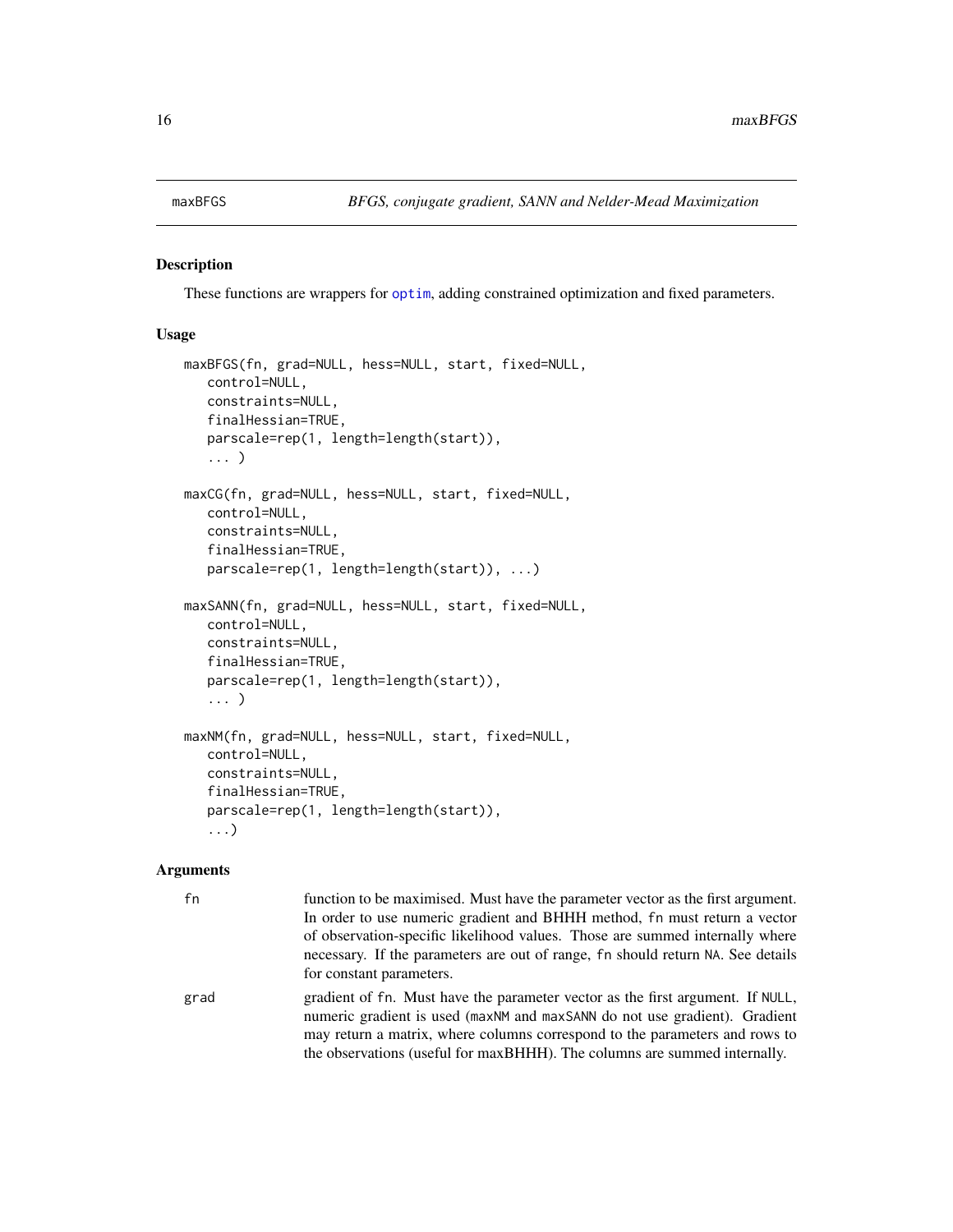<span id="page-16-0"></span>

| hess         | Hessian of fn. Not used by any of these methods, included for compatibility<br>with maxNR.                                                                                                                                                                                                                                                                                                                                                                                                                                                           |
|--------------|------------------------------------------------------------------------------------------------------------------------------------------------------------------------------------------------------------------------------------------------------------------------------------------------------------------------------------------------------------------------------------------------------------------------------------------------------------------------------------------------------------------------------------------------------|
| start        | initial values for the parameters. If start values are named, those names are also<br>carried over to the results.                                                                                                                                                                                                                                                                                                                                                                                                                                   |
| fixed        | parameters to be treated as constants at their start values. If present, it is treated<br>as an index vector of start parameters.                                                                                                                                                                                                                                                                                                                                                                                                                    |
| control      | list of control parameters or a 'MaxControl' object. If it is a list, the default<br>values are used for the parameters that are left unspecified by the user. These<br>functions accept the following parameters:                                                                                                                                                                                                                                                                                                                                   |
|              | reltol sqrt(.Machine\$double.eps), stopping condition. Relative convergence tol-<br>erance: the algorithm stops if the relative improvement between iterations<br>is less than 'reltol'. Note: for compatibility reason 'tol' is equivalent to<br>'reltol' for optim-based optimizers.                                                                                                                                                                                                                                                               |
|              | iterlim integer, maximum number of iterations. Default values are 200 for<br>'BFGS', 500 ('CG' and 'NM'), and 10000 ('SANN'). Note that 'iteration'<br>may mean different things for different optimizers.                                                                                                                                                                                                                                                                                                                                           |
|              | printLevel integer, larger number prints more working information. Default 0,<br>no information.                                                                                                                                                                                                                                                                                                                                                                                                                                                     |
|              | nm_alpha 1, Nelder-Mead simplex method reflection coefficient (see Nelder &<br>Mead, 1965)                                                                                                                                                                                                                                                                                                                                                                                                                                                           |
|              | nm_beta 0.5, Nelder-Mead controction coefficient                                                                                                                                                                                                                                                                                                                                                                                                                                                                                                     |
|              | nm_gamma 2, Nelder-Mead expansion coefficient                                                                                                                                                                                                                                                                                                                                                                                                                                                                                                        |
|              | sann_cand NULL or a function for "SANN" algorithm to generate a new candi-<br>date point; if NULL, Gaussian Markov kernel is used (see argument gr of<br>optim).                                                                                                                                                                                                                                                                                                                                                                                     |
|              | sann_temp 10, starting temperature for the "SANN" cooling schedule. See<br>optim.                                                                                                                                                                                                                                                                                                                                                                                                                                                                    |
|              | sann_tmax 10, number of function evaluations at each temperature for the<br>"SANN" optimizer. See optim.                                                                                                                                                                                                                                                                                                                                                                                                                                             |
|              | sann_randomSeed 123, integer to seed random numbers to ensure replicability<br>of "SANN" optimization and preserve R random numbers. Use options like<br>sann_randomSeed=Sys.time() or sann_randomSeed=sample(100,1) if<br>you want stochastic results.                                                                                                                                                                                                                                                                                              |
| constraints  | either NULL for unconstrained optimization or a list with two components. The<br>components may be either eqA and eqB for equality-constrained optimization<br>$A\theta + B = 0$ ; or ineqA and ineqB for inequality constraints $A\theta + B > 0$ .<br>More than one row in ineqA and ineqB corresponds to more than one linear<br>constraint, in that case all these must be zero (equality) or positive (inequal-<br>ity constraints). The equality-constrained problem is forwarded to sumt, the<br>inequality-constrained case to constrOptim2. |
| finalHessian | how (and if) to calculate the final Hessian. Either FALSE (not calculate), TRUE<br>(use analytic/numeric Hessian) or "bhhh"/"BHHH" for information equality ap-<br>proach. The latter approach is only suitable for maximizing log-likelihood func-<br>tion. It requires the gradient/log-likelihood to be supplied by individual obser-                                                                                                                                                                                                             |

vations, see [maxBHHH](#page-24-1) for details.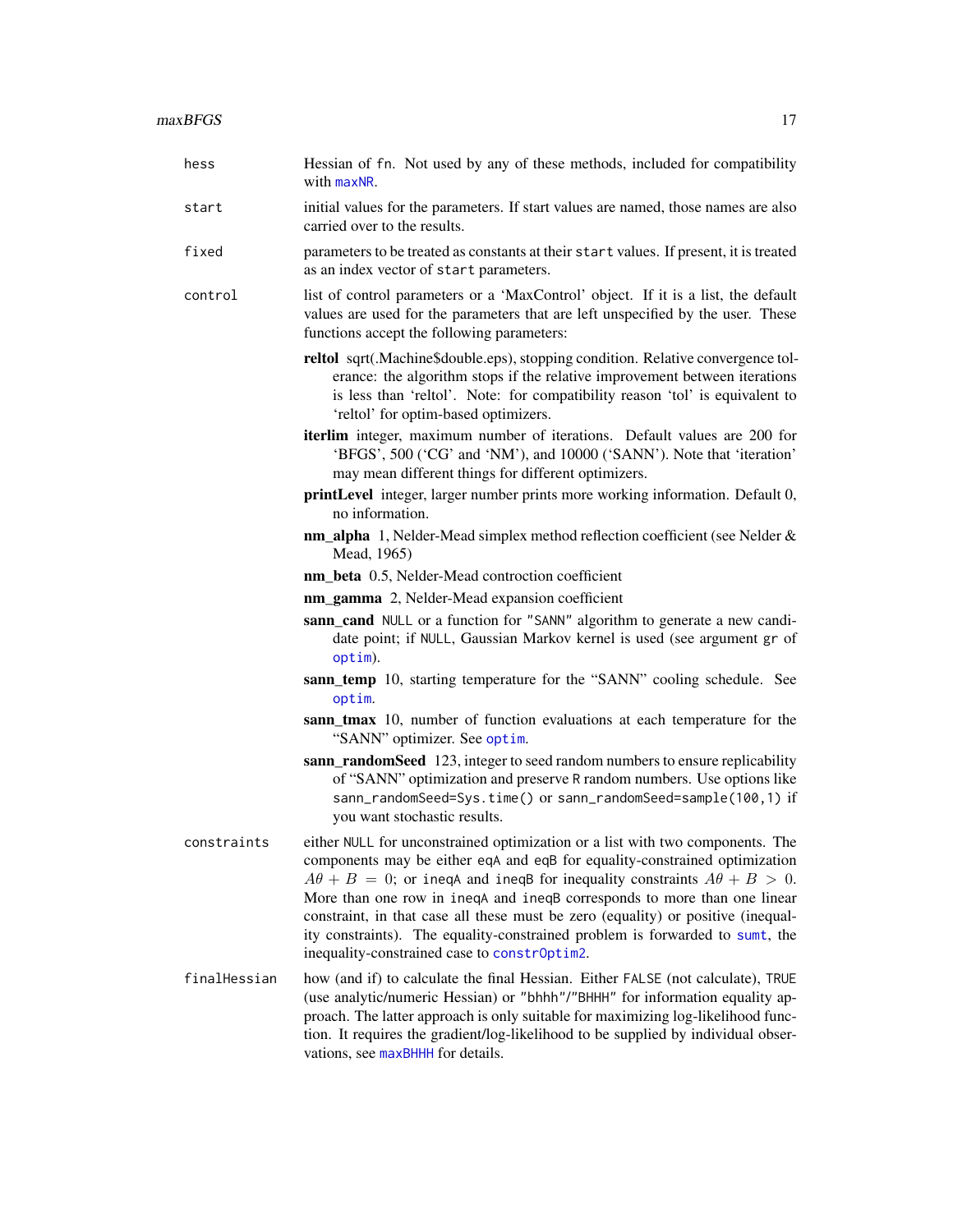<span id="page-17-0"></span>

| parscale                | A vector of scaling values for the parameters. Optimization is performed on      |
|-------------------------|----------------------------------------------------------------------------------|
|                         | 'par/parscale' and these should be comparable in the sense that a unit change in |
|                         | any element produces about a unit change in the scaled value. (see optim)        |
| $\cdot$ $\cdot$ $\cdot$ | further arguments for fn and grad.                                               |

### Details

In order to provide a consistent interface, all these functions also accept arguments that other optimizers use. For instance, maxNM accepts the 'grad' argument despite being a gradient-less method.

The 'state' (or 'seed') of R's random number generator is saved at the beginning of the maxSANN function and restored at the end of this function so this function does *not* affect the generation of random numbers although the random seed is set to argument random.seed and the 'SANN' algorithm uses random numbers.

#### Value

Object of class "maxim":

| maximum     | value of fn at maximum.                                                                                                                                                                                                                          |
|-------------|--------------------------------------------------------------------------------------------------------------------------------------------------------------------------------------------------------------------------------------------------|
| estimate    | best parameter vector found.                                                                                                                                                                                                                     |
| gradient    | vector, gradient at parameter value estimate.                                                                                                                                                                                                    |
| gradientObs | matrix of gradients at parameter value estimate evaluated at each observation<br>(only if grad returns a matrix or grad is not specified and fn returns a vector).                                                                               |
| hessian     | value of Hessian at optimum.                                                                                                                                                                                                                     |
| code        | integer. Success code, 0 is success (see optim).                                                                                                                                                                                                 |
| message     | character string giving any additional information returned by the optimizer, or<br>NULL.                                                                                                                                                        |
| fixed       | logical vector indicating which parameters are treated as constants.                                                                                                                                                                             |
| iterations  | two-element integer vector giving the number of calls to fn and gr, respectively.<br>This excludes those calls needed to compute the Hessian, if requested, and any<br>calls to fn to compute a finite-difference approximation to the gradient. |
| type        | character string "BFGS maximisation".                                                                                                                                                                                                            |
| constraints | A list, describing the constrained optimization (NULL if unconstrained). Includes<br>the following components:                                                                                                                                   |
|             | type type of constrained optimization<br>outer.iterations number of iterations in the constraints step<br><b>barrier, value</b> value of the barrier function                                                                                    |
| control     | the optimization control parameters in the form of a MaxControl object.                                                                                                                                                                          |

#### Author(s)

Ott Toomet, Arne Henningsen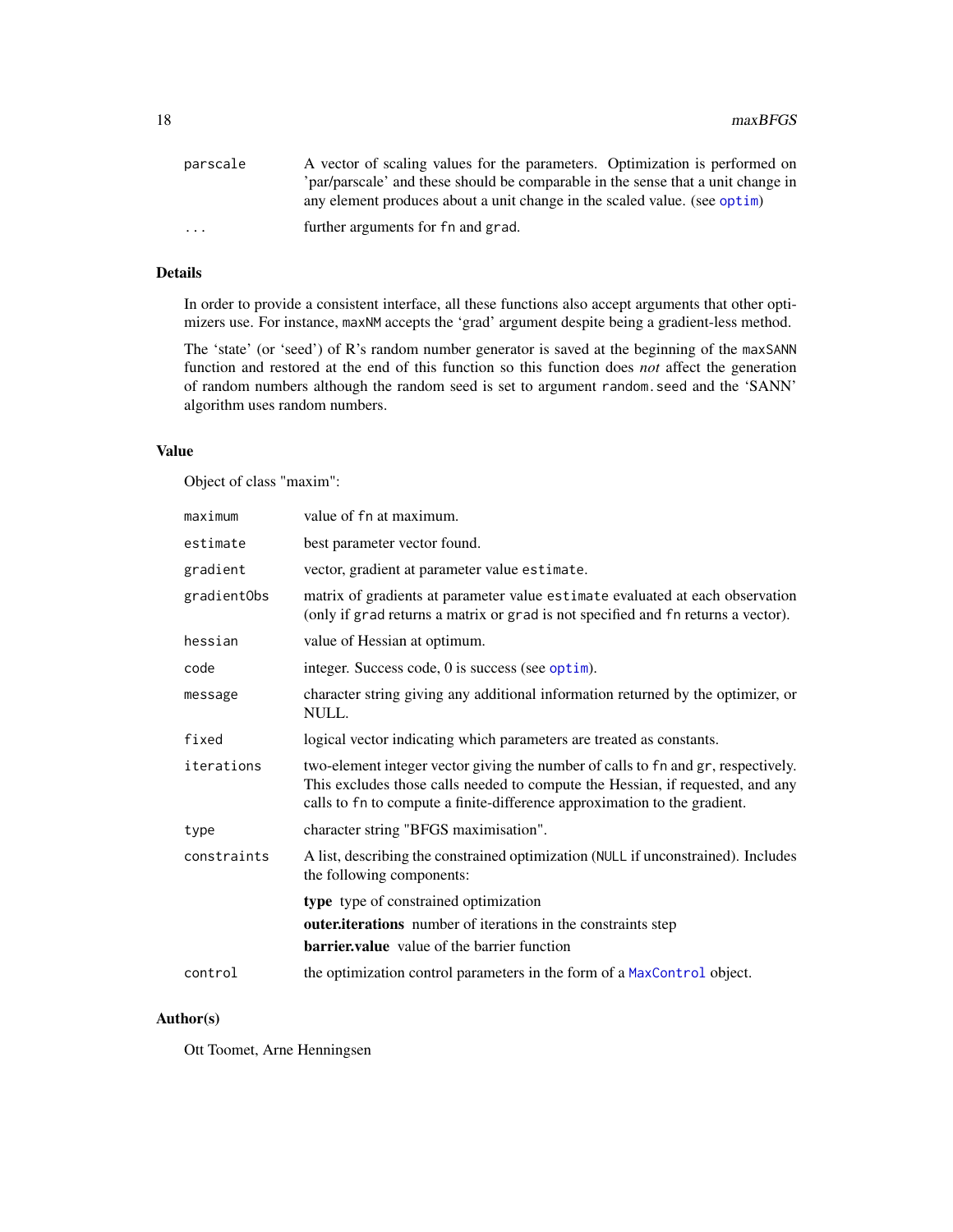#### <span id="page-18-0"></span>MaxControl-class 19

#### References

Nelder, J. A. & Mead, R. A, Simplex Method for Function Minimization, The Computer Journal, 1965, 7, 308-313

#### See Also

[optim](#page-0-0), [nlm](#page-0-0), [maxNR](#page-24-2), [maxBHHH](#page-24-1), [maxBFGSR](#page-24-1) for a [maxNR](#page-24-2)-based BFGS implementation.

#### Examples

```
# Maximum Likelihood estimation of Poissonian distribution
n <- rpois(100, 3)
loglik <- function(l) n * log(1) - 1 - 1 factorial(n)
# we use numeric gradient
summary(maxBFGS(loglik, start=1))
# you would probably prefer mean(n) instead of that ;-)
# Note also that maxLik is better suited for Maximum Likelihood
###
### Now an example of constrained optimization
###
f <- function(theta) {
 x \leftarrow \text{theta}[1]y \leftarrow \text{theta}[2]exp(-(x^2 + y^2))## you may want to use exp(- theta %*% theta) instead
}
## use constraints: x + y \ge 1A \leq matrix(c(1, 1), 1, 2)
B \le -1res <- maxNM(f, start=c(1,1), constraints=list(ineqA=A, ineqB=B),
control=list(printLevel=1))
print(summary(res))
```
MaxControl-class *Class* "MaxControl"

#### Description

This is the structure that holds the optimization control options. The corresponding constructors take the parameters, perform consistency checks, and return the control structure. Alternatively, it overwrites the supplied parameters in an existing MaxControl structure. There is also a method to extract the control structure from the estimated 'maxim'-objects.

#### **Slots**

The default values and definition of the slots:

tol 1e-8, stopping condition for [maxNR](#page-24-2) and related optimizers. Stop if the absolute difference between successive iterations is less than tol, returns code 2.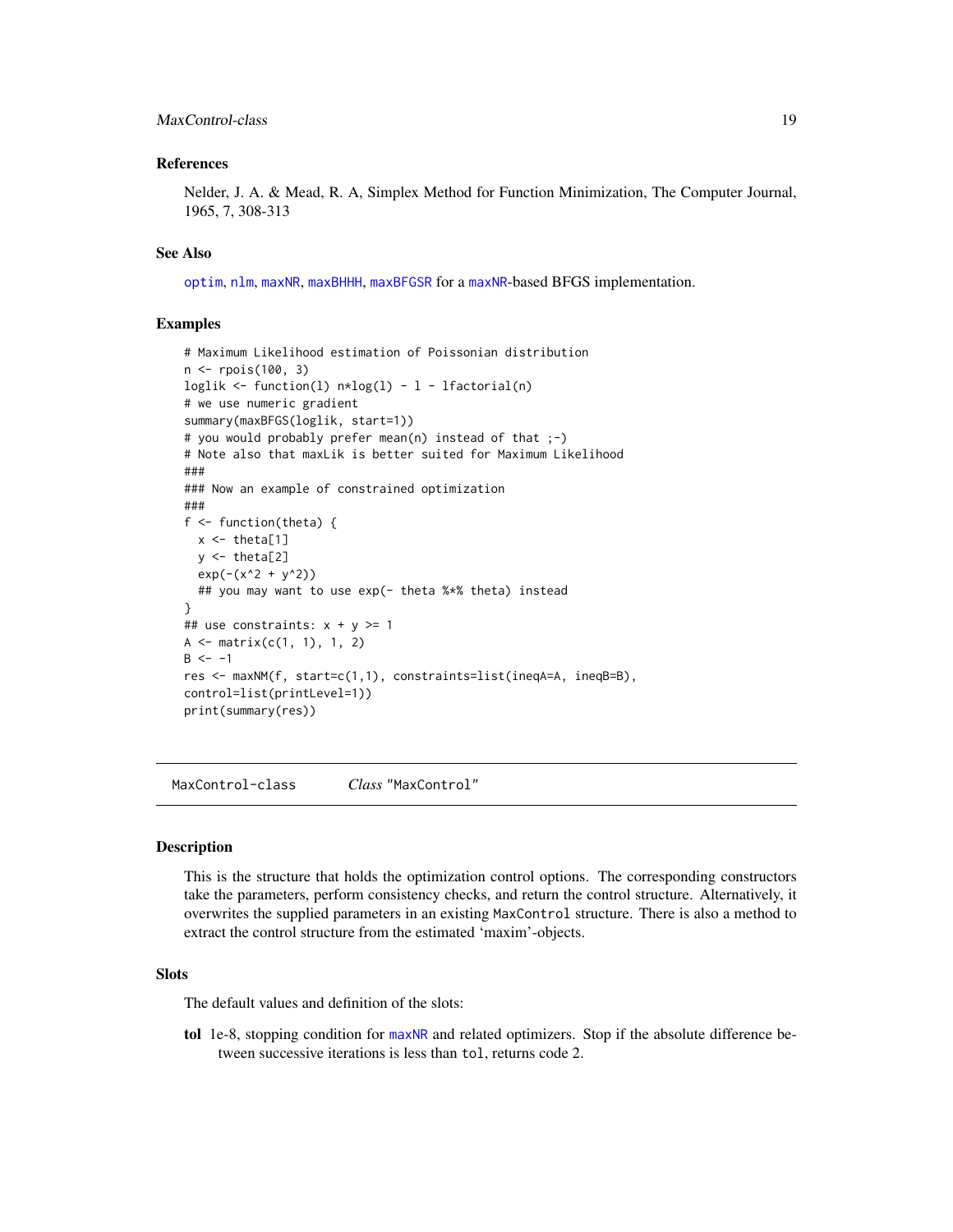- <span id="page-19-0"></span>reltol sqrt(.Machine\$double.eps), relative convergence tolerance (used by [maxNR](#page-24-2) related optimizers, and [optim](#page-0-0)-based optimizers. The algorithm stops if it iteration increases the value by less than a factor of  $reltol*(abs(val) + reltol)$ . Returns code 2.
- gradtol 1e-6, stopping condition for [maxNR](#page-24-2) and related optimizers. Stops if norm of the gradient is less than gradtol, returns code 1.
- steptol 1e-10, stopping/error condition for [maxNR](#page-24-2) and related optimizers. If  $qac == "stephalving"$ and the quadratic approximation leads to a worse, instead of a better value, or to NA, the step length is halved and a new attempt is made. If necessary, this procedure is repeated until step < steptol, thereafter code 3 is returned.
- lambdatol 1e-6, (for [maxNR](#page-24-2) related optimizers) controls whether Hessian is treated as negative definite. If the largest of the eigenvalues of the Hessian is larger than -lambdatol (Hessian is not negative definite), a suitable diagonal matrix is subtracted from the Hessian (quadratic hill-climbing) in order to enforce negative definiteness.
- qac "stephalving", character, Qadratic Approximation Correction for [maxNR](#page-24-2) related optimizers. When the new guess is worse than the initial one, program attempts to correct it: "stephalving" decreases the step but keeps the direction. "marquardt" uses Marquardt (1963) method by decreasing the step length while also moving closer to the pure gradient direction. It may be faster and more robust choice in areas where quadratic approximation behaves poorly.
- qrtol 1e-10, QR-decomposition tolerance for Hessian inversion in [maxNR](#page-24-2) related optimizers.
- marquardt\_lambda0 0.01, a positive numeric, initial correction term for Marquardt (1963) correction in [maxNR](#page-24-2)-related optimizers
- **marquardt lambdaStep** 2, how much the *Marquardt* (1963) correction is decreased/increased at successful/unsuccesful step for [maxNR](#page-24-2) related optimizers
- marquardt\_maxLambda 1e12, maximum allowed correction term for [maxNR](#page-24-2) related optimizers. If exceeded, the algorithm exits with return code 3.
- nm\_alpha 1, Nelder-Mead simplex method reflection factor (see Nelder \& Mead, 1965)
- nm\_beta 0.5, Nelder-Mead contraction factor
- nm\_gamma 2, Nelder-Mead expansion factor
- sann\_cand\_NULL or a function for "SANN" algorithm to generate a new candidate point; if NULL, Gaussian Markov kernel is used (see argument gr of [optim](#page-0-0)).
- sann\_temp 10, starting temperature for the "SANN" cooling schedule. See [optim](#page-0-0).
- sann\_tmax 10, number of function evaluations at each temperature for the "SANN" optimizer. See [optim](#page-0-0).
- sann randomSeed 123, integer to seed random numbers to ensure replicability of "SANN" optimization and preserve R random numbers. Use options like SANN\_randomSeed=Sys.time() or SANN\_randomeSeed=sample(1000,1) if you want stochastic results.
- iterlim 150, stopping condition. Stop if more than iterlim iterations performed. Note that 'iteration' may mean different things for different optimzers.
- printLevel 0, the level of verbosity. Larger values print more information. Result depends on the optimizer. Form print.level is also accepted by the methods for compatibility.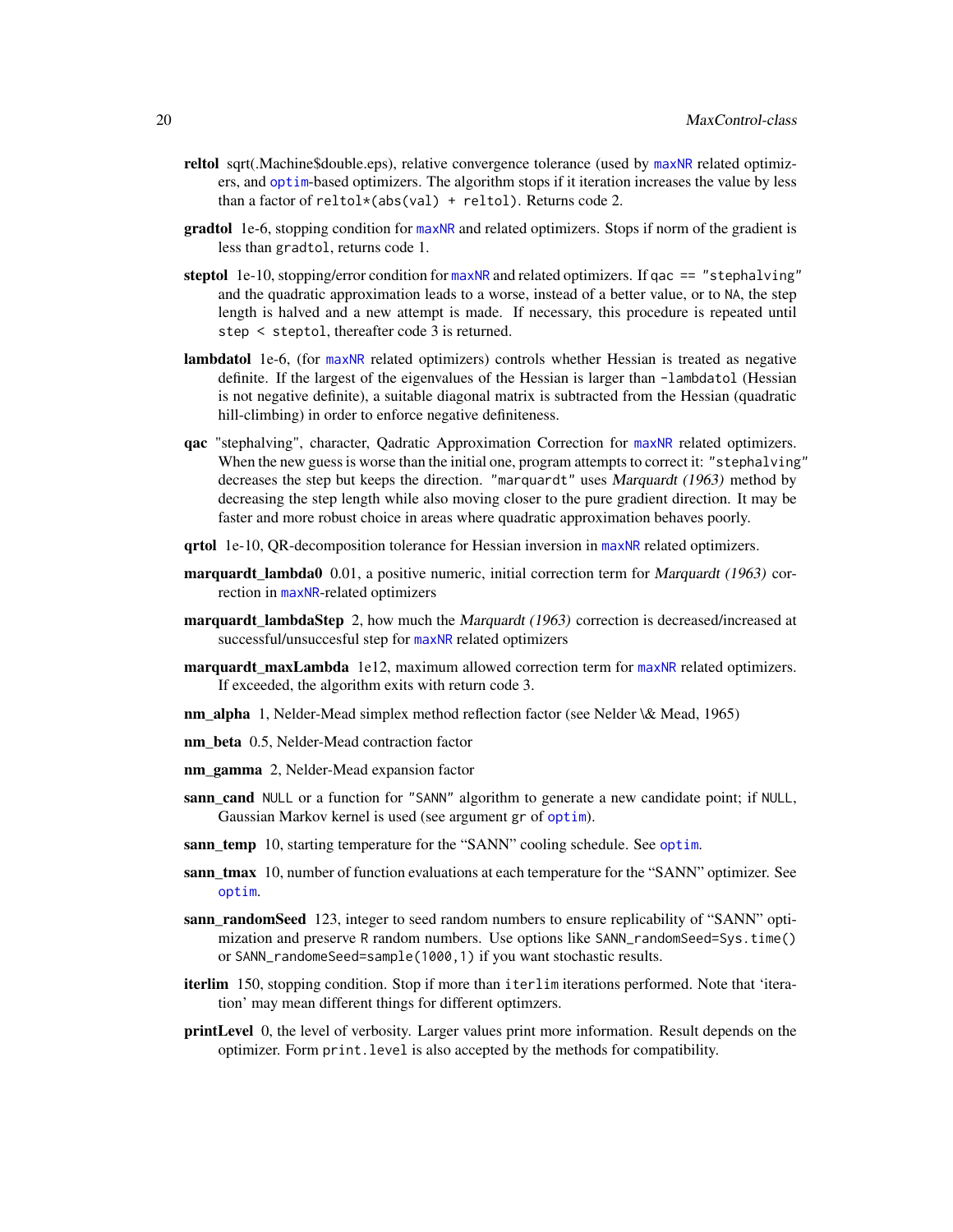#### <span id="page-20-0"></span>Methods

- **maxControl**  $($ ...) creates a "MaxControl" object. The arguments must be in the form option1 = value1, option2 = value2, .... In case there are more than one option with similar name, only the last one is taken into account. This allows the user to override default parameters in the control list. See example in [maxLik-package.](#page-1-1)
- maxControl (x = "MaxControl", ...) overwrites parameters of an existing "MaxControl" object. The '...' argument must be in the form option1 = value1, option2 = value2, ... In case there are more than one option with similar name, only the last one is taken into account. This allows the user to override default parameters in the control list. See example in [maxLik-package.](#page-1-1)

**maxControl**  $(x = "maxim")$  extracts "MaxControl" structure from an estimated model

show shows the parameter values

#### Details

Typically, the control options are supplied in the form of a list, in which case the corresponding default values are overwritten by the user-specified ones. However, one may also create the control structure by maxControl(opt1=value1, opt2=value2, ...) and supply such value directly to the optimizer. In this case the optimization routine takes all the values from the control object.

#### Note

Several control parameters can also be supplied directly to the optimization routines.

#### Author(s)

Ott Toomet

#### References

- Nelder, J. A. & Mead, R. A (1965) Simplex Method for Function Minimization *The Computer Journal* 7, 308–313
- Marquardt, D. W. (1963) An Algorithm for Least-Squares Estimation of Nonlinear Parameters *Journal of the Society for Industrial and Applied Mathematics* 11, 431–441

```
## Optimize quadratic form t(D) %*% W %*% D with p.d. weight matrix,
## s.t. constraints sum(D) = 1quadForm <- function(D) {
  return(-t(D) %*% W %*% D)
}
eps < -0.1W \leftarrow diag(3) + matrix(runif(9), 3, 3)*epsD \leq - rep(1/3, 3)# initial values
library(maxLik)
## create control object and use it for optimization
co <- maxControl(printLevel=2, qac="marquardt", marquardt_lambda0=1)
```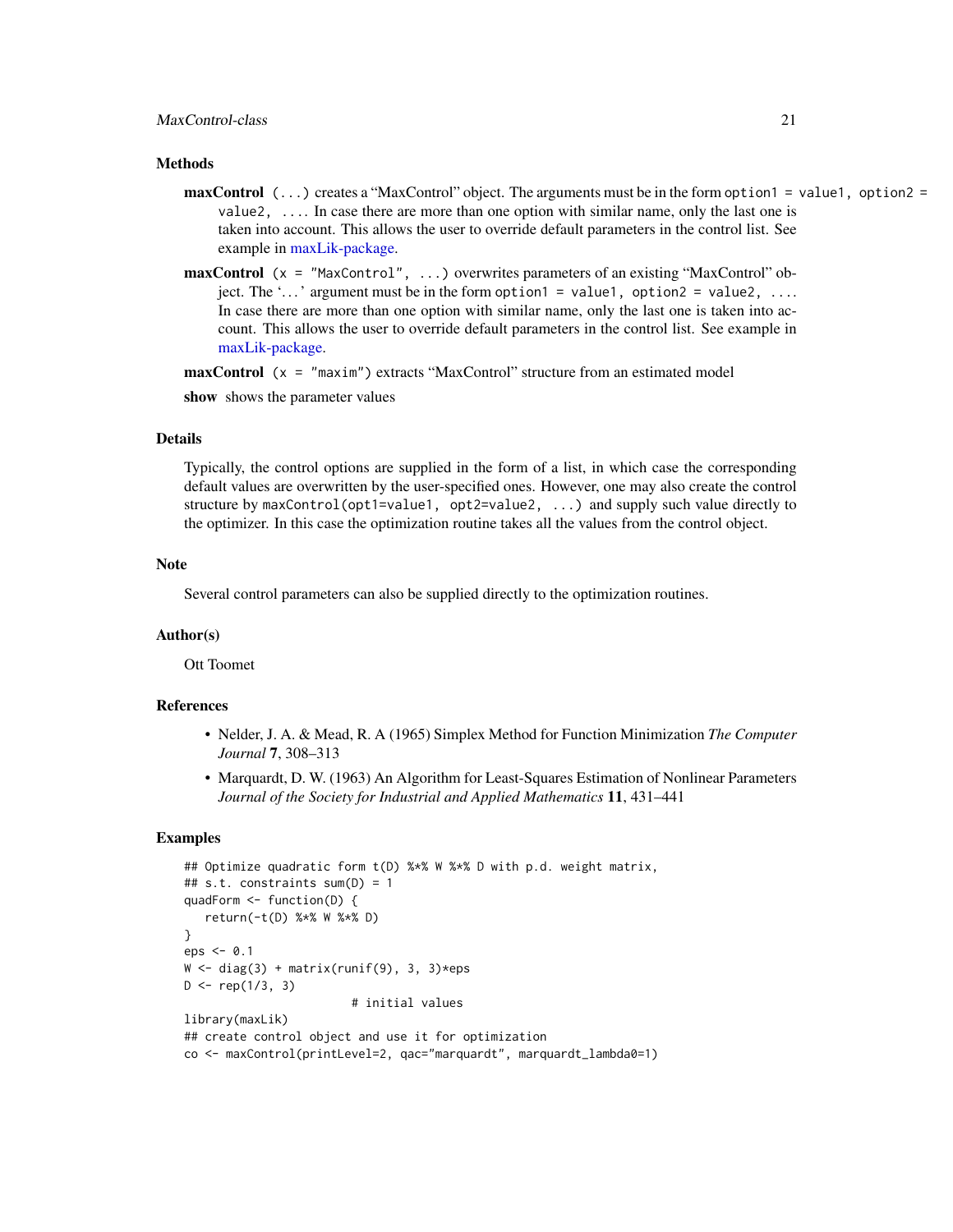```
res <- maxNR(quadForm, start=D, control=co)
print(summary(res))
## Now perform the same with no trace information
co <- maxControl(co, printLevel=0)
res <- maxNR(quadForm, start=D, control=co) # no tracing information
print(summary(res)) # should be the same as above
maxControl(res) # shows the control structure
```
maximType *Type of Minimization/Maximization*

#### Description

Returns the type of optimization as supplied by the optimisation routine.

#### Usage

maximType(x)

#### Arguments

x object of class 'maxim' or another object which involves numerical optimisation.

#### Value

A text message, describing the involved optimisation algorithm

#### Author(s)

Ott Toomet

#### See Also

[maxNR](#page-24-2)

```
## maximize two-dimensional exponential hat. True maximum c(2,1):
f <- function(a) exp(-(a[1] - 2)^2 - (a[2] - 1)^2)m \leftarrow maxNR(f, start=c(0,0))coef(m)
maximType(m)
## Now use BFGS maximisation.
m \leftarrow maxBFGS(f, start=c(0,0))maximType(m)
```
<span id="page-21-0"></span>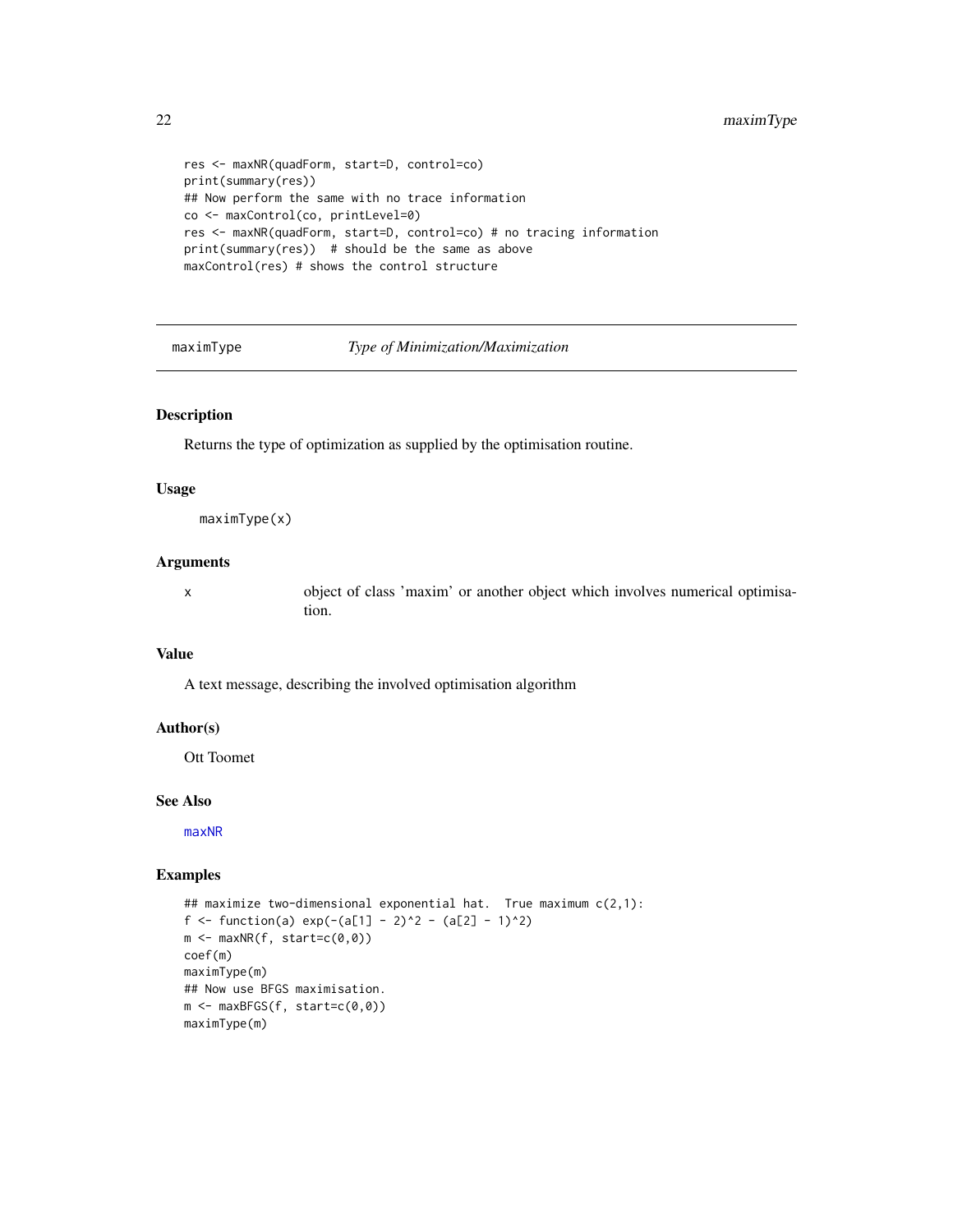<span id="page-22-1"></span><span id="page-22-0"></span>

#### Description

This is the main interface for the **maxLik** package, and the function that performs Maximum Likelihood estimation. It is a wrapper for different optimizers returning an object of class "maxLik". Corresponding methods handle the likelihood-specific properties of the estimates, including standard errors.

#### Usage

```
maxLik(logLik, grad = NULL, hess = NULL, start, method,
constraints=NULL, ...)
```
#### Arguments

| logLik      | log-likelihood function. Must have the parameter vector as the first argument.<br>Must return either a single log-likelihood value, or a numeric vector where each<br>component is log-likelihood of the corresponding individual observation.                                                                                                                                                                                                    |
|-------------|---------------------------------------------------------------------------------------------------------------------------------------------------------------------------------------------------------------------------------------------------------------------------------------------------------------------------------------------------------------------------------------------------------------------------------------------------|
| grad        | gradient of log-likelihood. Must have the parameter vector as the first argument.<br>Must return either a single gradient vector with length equal to the number of pa-<br>rameters, or a matrix where each row is the gradient vector of the corresponding<br>individual observation. If NULL, numeric gradient will be used.                                                                                                                    |
| hess        | hessian of log-likelihood. Must have the parameter vector as the first argument.<br>Must return a square matrix. If NULL, numeric Hessian will be used.                                                                                                                                                                                                                                                                                           |
| start       | numeric vector, initial value of parameters. If it has names, these will also be<br>used for naming the results.                                                                                                                                                                                                                                                                                                                                  |
| method      | maximisation method, currently either "NR" (for Newton-Raphson), "BFGS"<br>(for Broyden-Fletcher-Goldfarb-Shanno), "BFGSR" (for the BFGS algorithm<br>implemented in R), "BHHH" (for Berndt-Hall-Hall-Hausman), "SANN" (for<br>Simulated ANNealing), "CG" (for Conjugate Gradients), or "NM" (for Nelder-<br>Mead). Lower-case letters (such as "nr" for Newton-Raphson) are allowed. If<br>missing, a suitable method is selected automatically. |
| constraints | either NULL for unconstrained maximization or a list, specifying the constraints.<br>See maxBFGS.                                                                                                                                                                                                                                                                                                                                                 |
|             | further arguments, such as control are passed to the selected maximisation<br>routine, i.e. maxNR, maxBFGS, maxBFGSR, maxBHHH, maxSANN, maxCG, or maxNM<br>(depending on argument method). Arguments not used by the optimizers are<br>forwarded to logLik, grad and hess.                                                                                                                                                                        |

#### Details

maxLik supports constrained optimization in the sense that constraints are passed further to the underlying optimization routines, and suitable default method is selected. However, no attempt is made to correct the resulting variance-covariance matrix. Hence the inference may be wrong. A corresponding warning is issued by the summary method.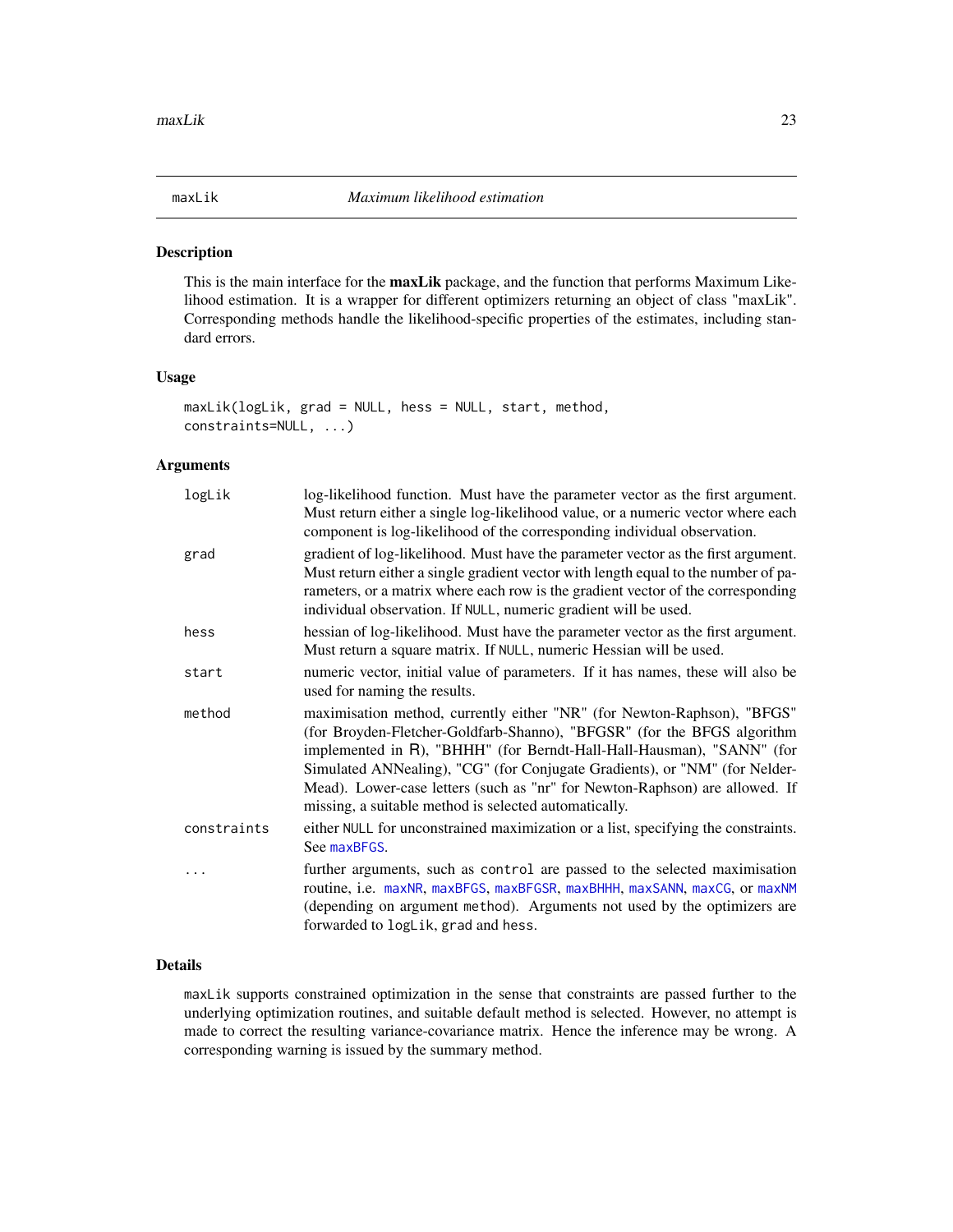#### <span id="page-23-0"></span>Value

object of class 'maxLik' which inherits from class 'maxim'. The structure is identical to that of the class "maxim" (see [maxNR](#page-24-2)) but the methods differ.

#### Warning

The constrained maximum likelihood estimation should be considered experimental. In particular, the variance-covariance matrix is not corrected for constrained parameter space.

#### Author(s)

Ott Toomet, Arne Henningsen

#### See Also

[maxNR](#page-24-2), [nlm](#page-0-0) and [optim](#page-0-0) for different non-linear optimisation routines, see [maxBFGS](#page-15-1) for the constrained maximization examples.

```
## Estimate the parameter of exponential distribution
t < - rexp(100, 2)
loglik <- function(theta) log(theta) - theta*t
gradlik <- function(theta) 1/theta - t
hesslik <- function(theta) -100/theta^2
## Estimate with numeric gradient and hessian
a <- maxLik(loglik, start=1, control=list(printLevel=2))
summary(a)
## Estimate with analytic gradient and hessian
a <- maxLik(loglik, gradlik, hesslik, start=1)
summary(a)
##
## Next, we give an example with vector argument: Estimate the mean and
## variance of a random normal sample by maximum likelihood
##
loglik <- function(param) {
  mu <- param[1]
  sigma <- param[2]
  11 \le -0.5*N*log(2*pi) - N*log(sigma) - sum(0.5*(x - mu)^2/sigma^2)ll
}
x \le - rnorm(100, 1, 2) # use mean=1, stdd=2
N \leftarrow length(x)res <- maxLik(loglik, start=c(0,1)) # use 'wrong' start values
summary( res )
##
## The previous example showing parameter names and fixed values
##
resFix <- maxLik(loglik, start=c(mu=0, sigma=1), fixed="sigma")
summary(resFix) # 'sigma' is exactly 1.000 now.
```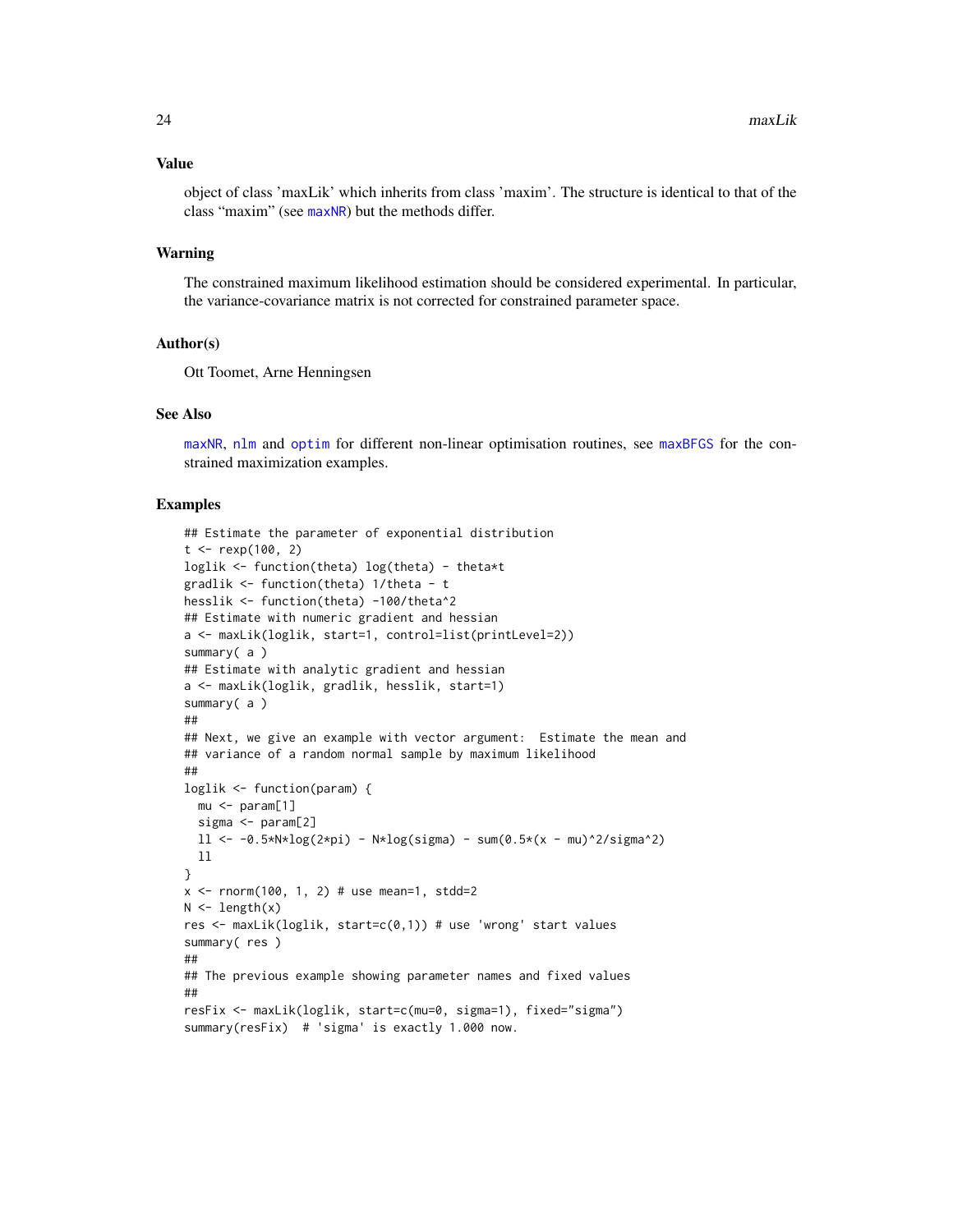<span id="page-24-2"></span><span id="page-24-0"></span>

#### <span id="page-24-1"></span>Description

Unconstrained and equality-constrained maximization based on the quadratic approximation (Newton) method. The Newton-Raphson, BFGS (Broyden 1970, Fletcher 1970, Goldfarb 1970, Shanno 1970), and BHHH (Berndt, Hall, Hall, Hausman 1974) methods are available.

#### Usage

```
maxNR(fn, grad = NULL, hess = NULL, start,
      constraints = NULL, finalHessian = TRUE, bhhhHessian=FALSE,
      fixed = NULL, activePar = NULL, control=NULL, ... )
maxBFGSR(fn, grad = NULL, hess = NULL, start,
      constraints = NULL, finalHessian = TRUE,
      fixed = NULL, activePar = NULL, control=NULL, ... )
maxBHHH(fn, grad = NULL, hess = NULL, start,
      finalHessian = "BHHH", ... )
```
#### Arguments

| fn    | the function to be maximized. It must have the parameter vector as the first<br>argument and it must return either a single number, or a numeric vector (this is<br>is summed internally). If the BHHH method is used and argument gradient is<br>not given, fn must return a numeric vector of observation-specific log-likelihood<br>values. If the parameters are out of range, fn should return NA. See details for<br>constant parameters.                                                                                                                                                                              |
|-------|------------------------------------------------------------------------------------------------------------------------------------------------------------------------------------------------------------------------------------------------------------------------------------------------------------------------------------------------------------------------------------------------------------------------------------------------------------------------------------------------------------------------------------------------------------------------------------------------------------------------------|
|       | fn may also return attributes "gradient" and/or "hessian". If these attributes are<br>set, the algorithm uses the corresponding values as gradient and Hessian.                                                                                                                                                                                                                                                                                                                                                                                                                                                              |
| grad  | gradient of the objective function. It must have the parameter vector as the first<br>argument and it must return either a gradient vector of the objective function,<br>or a matrix, where <i>columns</i> correspond to individual parameters. The column<br>sums are treated as gradient components. If NULL, finite-difference gradients are<br>computed. If BHHH method is used, grad must return a matrix, where rows<br>corresponds to the gradient vectors for individual observations and the columns<br>to the individual parameters. If fn returns an object with attribute gradient,<br>this argument is ignored. |
| hess  | Hessian matrix of the function. It must have the parameter vector as the first<br>argument and it must return the Hessian matrix of the objective function. If<br>missing, finite-difference Hessian, based on gradient, is computed. Hessian is<br>used by the Newton-Raphson method only, and eventually by the other methods<br>if finalHessian is requested.                                                                                                                                                                                                                                                             |
| start | initial parameter values. If start values are named, those names are also carried<br>over to the results.                                                                                                                                                                                                                                                                                                                                                                                                                                                                                                                    |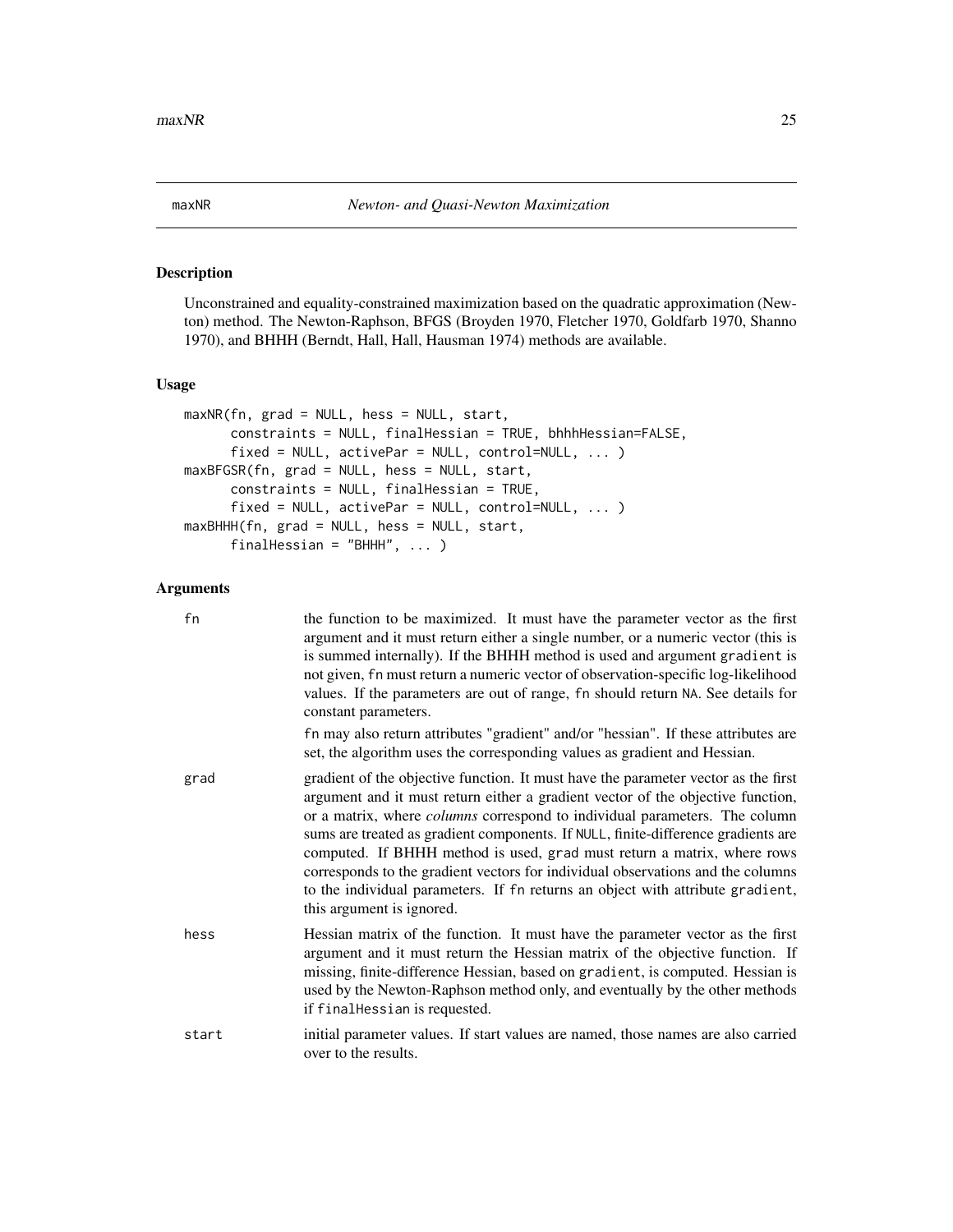<span id="page-25-0"></span>

| constraints  | either NULL for unconstrained optimization or a list with two components. The<br>components may be either eqA and eqB for equality-constrained optimization<br>$A\theta + B = 0$ ; or ineqA and ineqB for inequality constraints $A\theta + B > 0$ .<br>More than one row in ineqA and ineqB corresponds to more than one linear<br>constraint, in that case all these must be zero (equality) or positive (inequal-<br>ity constraints). The equality-constrained problem is forwarded to sumt, the<br>inequality-constrained case to constrOptim2. |
|--------------|------------------------------------------------------------------------------------------------------------------------------------------------------------------------------------------------------------------------------------------------------------------------------------------------------------------------------------------------------------------------------------------------------------------------------------------------------------------------------------------------------------------------------------------------------|
| finalHessian | how (and if) to calculate the final Hessian. Either FALSE (do not calculate),<br>TRUE (use analytic/finite-difference Hessian) or "bhhh"/"BHHH" for the infor-<br>mation equality approach. The latter approach is only suitable for maximizing<br>log-likelihood functions. It requires the gradient/log-likelihood to be supplied<br>by individual observations. Note that computing the (actual, not BHHH) final<br>Hessian does not carry any extra penalty for the NR method, but does for the<br>other methods.                                |
| bhhhHessian  | logical. Indicating whether to use the information equality approximation (Bernd,<br>Hall, Hall, and Hausman, 1974) for the Hessian. This effectively transforms<br>maxNR into maxBHHH and is mainly designed for internal use.                                                                                                                                                                                                                                                                                                                      |
| fixed        | parameters to be treated as constants at their start values. If present, it is treated<br>as an index vector of start parameters.                                                                                                                                                                                                                                                                                                                                                                                                                    |
| activePar    | this argument is retained for backward compatibility only; please use argument<br>fixed instead.                                                                                                                                                                                                                                                                                                                                                                                                                                                     |
| control      | list of control parameters. The control parameters used by these optimizers are                                                                                                                                                                                                                                                                                                                                                                                                                                                                      |
|              | tol $10^{-8}$ , stopping condition. Stop if the absolute difference between successive<br>iterations is less than tol. Return code=2.                                                                                                                                                                                                                                                                                                                                                                                                                |
|              | reltol sqrt(.Machine\$double.eps), stopping condition. Relative convergence tol-<br>erance: the algorithm stops if the relative improvement between iterations<br>is less than 'reltol'. Return code 2.                                                                                                                                                                                                                                                                                                                                              |
|              | gradtol stopping condition. Stop if norm of the gradient is less than gradtol.<br>Return code 1.                                                                                                                                                                                                                                                                                                                                                                                                                                                     |
|              | steptol 1e-10, stopping/error condition. If $qac == "stephalving"$ and the<br>quadratic approximation leads to a worse, instead of a better value, or to<br>NA, the step length is halved and a new attempt is made. If necessary, this<br>procedure is repeated until step < steptol, thereafter code 3 is returned.                                                                                                                                                                                                                                |
|              | <b>lambdatol</b> $10^{-6}$ , controls whether Hessian is treated as negative definite. If the<br>largest of the eigenvalues of the Hessian is larger than -lambdatol (Hessian<br>is not negative definite), a suitable diagonal matrix is subtracted from the<br>Hessian (quadratic hill-climbing) in order to enforce negative definiteness.                                                                                                                                                                                                        |
|              | $\mathbf{q}$ rtol $10^{-10}$ , QR-decomposition tolerance for the Hessian inversion.                                                                                                                                                                                                                                                                                                                                                                                                                                                                 |
|              | qac "stephalving", Quadratic Approximation Correction. When the new guess<br>is worse than the initial one, the algorithm attemts to correct it: "stephalv-<br>ing" decreases the step but keeps the direction, "marquardt" uses Marquardt<br>(1963) method by decreasing the step length while also moving closer to<br>the pure gradient direction. It may be faster and more robust choice in areas<br>where quadratic approximation behaves poorly. maxNR and maxBHHH only.                                                                      |
|              | <b>marquardt_lambda0</b> $10^{-2}$ , positive numeric, initial correction term for Mar-<br>quardt (1963) correction.                                                                                                                                                                                                                                                                                                                                                                                                                                 |
|              |                                                                                                                                                                                                                                                                                                                                                                                                                                                                                                                                                      |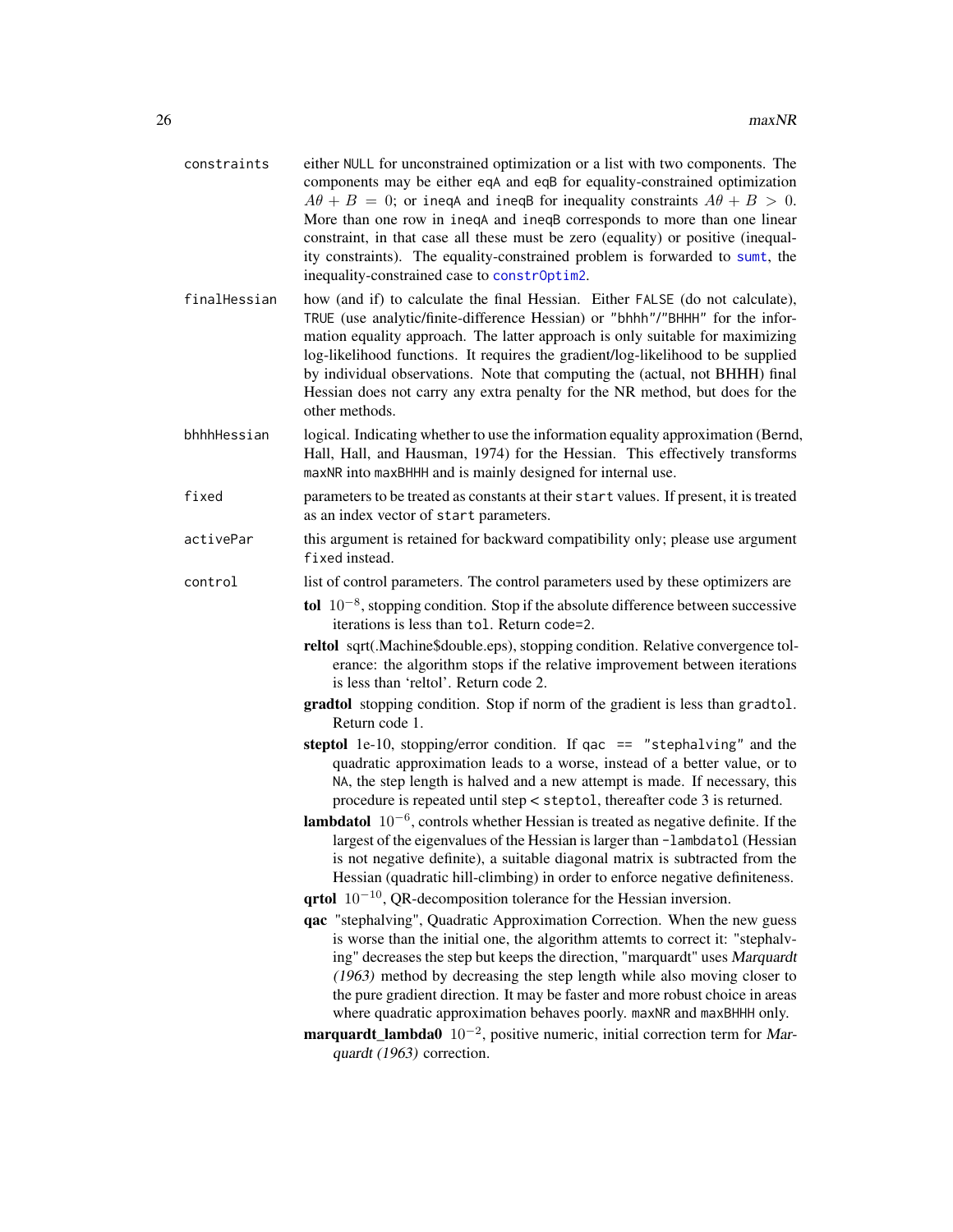- marquardt\_lambdaStep 2, how much the Marquardt (1963) correction term is decreased/increased at each successful/unsuccesful step. maxNR and maxBHHH only.
- marquardt\_maxLambda  $10^{12}$ , maximum allowed Marquardt (1963) correction term. If exceeded, the algorithm exits with return code 3. maxNR and maxBHHH only.
- iterlim stopping condition. Stop if more than iterlim iterations, return code=4.
- printLevel this argument determines the level of printing which is done during the optimization process. The default value 0 means that no printing occurs, 1 prints the initial and final details, 2 prints all the main tracing information for every iteration. Higher values will result in even more output.
- further arguments to fn, grad and hess. Further arguments to maxBHHH are also passed to maxNR. To maintain compatibility with the earlier versions, . . . also passes a number of control options (tol, reltol, gradtol, steptol, lambdatol, qrtol, iterlim) to the optimizers.

#### Details

The idea of the Newton method is to approximate the function at a given location by a multidimensional quadratic function, and use the estimated maximum as the start value for the next iteration. Such an approximation requires knowledge of both gradient and Hessian, the latter of which can be quite costly to compute. Several methods for approximating Hessian exist, including BFGS and BHHH.

The BHHH (information equality) approximation is only valid for log-likelihood functions. It requires the score (gradient) values by individual observations and hence those must be returned by individual observations by grad or fn. The Hessian is approximated as the negative of the sum of the outer products of the gradients of individual observations, or, in the matrix form,

$$
\mathsf{H}^{BHHH} = -\frac{1}{N} \sum_{i=1}^{N} \left[ \frac{\partial \ell(\boldsymbol{\vartheta})}{\boldsymbol{\vartheta}} \frac{\partial \ell(\boldsymbol{\vartheta})}{\boldsymbol{\vartheta}'} \right]
$$

The functions maxNR, maxBFGSR, and maxBHHH can work with constant parameters, useful if a parameter value converges to the boundary of support, or for testing. One way is to put fixed to non-NULL, specifying which parameters should be treated as constants. The parameters can also be fixed in runtime (only for maxNR and maxBHHH) by signaling it with the fn return value. See Henningsen & Toomet (2011) for details.

#### Value

list of class "maxim" with following components:

| maximum     | fn value at maximum (the last calculated value if not converged).                                                                                                  |
|-------------|--------------------------------------------------------------------------------------------------------------------------------------------------------------------|
| estimate    | estimated parameter value.                                                                                                                                         |
| gradient    | vector, last gradient value which was calculated. Should be close to 0 if normal<br>convergence.                                                                   |
| gradientObs | matrix of gradients at parameter value estimate evaluated at each observation<br>(only if grad returns a matrix or grad is not specified and fn returns a vector). |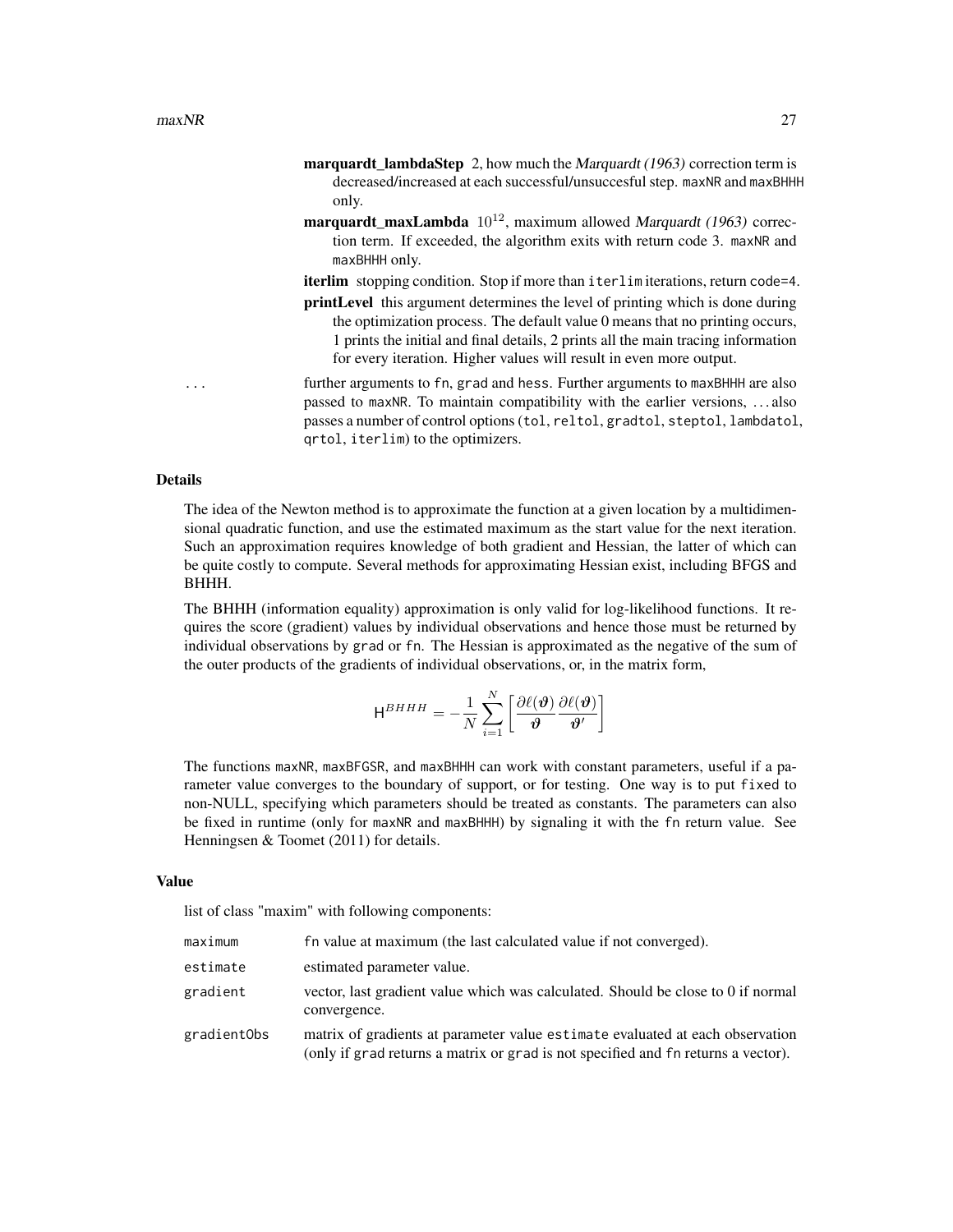<span id="page-27-0"></span>

| hessian | Hessian at the maximum (the last calculated value if not converged).                                                                                                                                                                                                                                                                                 |
|---------|------------------------------------------------------------------------------------------------------------------------------------------------------------------------------------------------------------------------------------------------------------------------------------------------------------------------------------------------------|
| code    | return code:                                                                                                                                                                                                                                                                                                                                         |
|         | • 1 gradient close to zero (normal convergence).                                                                                                                                                                                                                                                                                                     |
|         | • 2 successive function values within tolerance limit (normal convergence).                                                                                                                                                                                                                                                                          |
|         | • 3 last step could not find higher value (probably not converged). This is<br>related to line search step getting too small, usually because hitting the<br>boundary of the parameter space. It may also be related to attempts to<br>move to a wrong direction because of numerical errors. In some cases it<br>can be helped by changing steptol. |

- 4 iteration limit exceeded.
- 5 Infinite value.
- 6 Infinite gradient.
- 7 Infinite Hessian.
- 8 Successive function values withing relative tolerance limit (normal convergence).
- 9 (BFGS) Hessian approximation cannot be improved because of gradient did not change. May be related to numerical approximation problems or wrong analytic gradient.
- 100 Initial value out of range.
- message a short message, describing the code.

last.step list describing the last unsuccessful step if code=3 with following components:

- theta0 previous parameter value
	- f0 fn value at theta0
	- climb the movement vector to the maximum of the quadratic approximation

fixed logical vector, which parameters are constants.

- iterations number of iterations.
- type character string, type of maximization.

constraints A list, describing the constrained optimization (NULL if unconstrained). Includes the following components:

- type type of constrained optimization
- outer.iterations number of iterations in the constraints step
- barrier.value value of the barrier function

#### Warning

No attempt is made to ensure that user-provided analytic gradient/Hessian is correct. The users are encouraged to use [compareDerivatives](#page-6-1) function, designed for this purpose. If analytic gradient/Hessian are wrong, the algorithm may not converge, or may converge to a wrong point.

As the BHHH method uses the likelihood-specific information equality, it is only suitable for maximizing log-likelihood functions!

Quasi-Newton methods, including those mentioned above, do not work well in non-concave regions. This is especially the case with the implementation in maxBFGSR. The user is advised to experiment with various tolerance options to achieve convergence.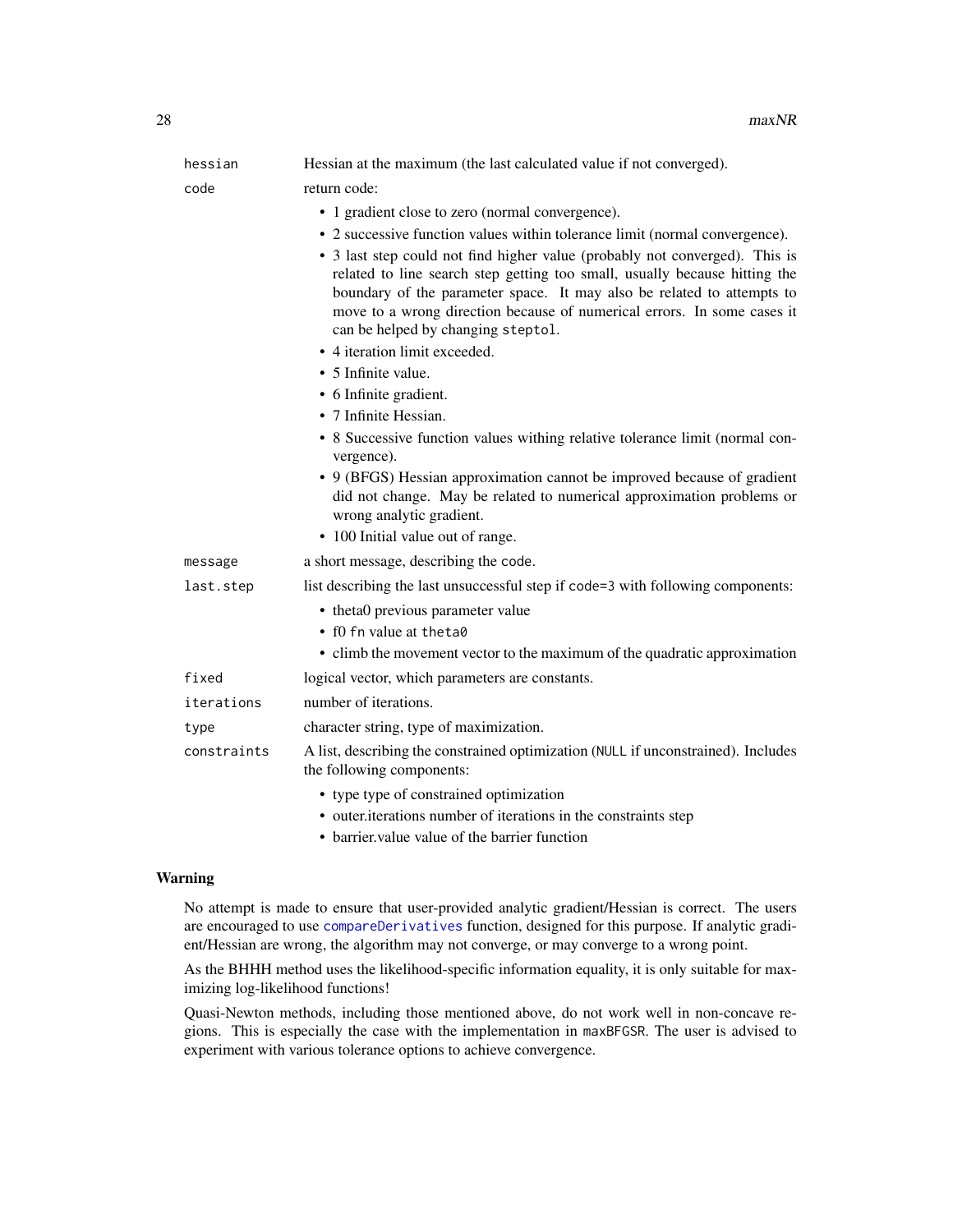#### <span id="page-28-0"></span> $maxNR$  29

#### Author(s)

Ott Toomet, Arne Henningsen, function maxBFGSR was originally developed by Yves Croissant (and placed in 'mlogit' package)

#### References

Berndt, E., Hall, B., Hall, R. and Hausman, J. (1974): Estimation and Inference in Nonlinear Structural Models, *Annals of Social Measurement* 3, 653–665.

Broyden, C.G. (1970): The Convergence of a Class of Double-rank Minimization Algorithms, *Journal of the Institute of Mathematics and Its Applications* 6, 76–90.

Fletcher, R. (1970): A New Approach to Variable Metric Algorithms, *Computer Journal* 13, 317– 322.

Goldfeld, S.M. and Quandt, R.E. (1972): *Nonlinear Methods in Econometrics*. Amsterdam: North-Holland.

Goldfarb, D. (1970): A Family of Variable Metric Updates Derived by Variational Means, *Mathematics of Computation* 24, 23–26.

Greene, W.H., (2008), *Econometric Analysis*, 6th edition, Prentice Hall.

Henningsen, A. and Toomet, O. (2011): maxLik: A package for maximum likelihood estimation in R *Computational Statistics* 26, 443–458

Marquardt, D.W., (1963) An Algorithm for Least-Squares Estimation of Nonlinear Parameters, *Journal of the Society for Industrial & Applied Mathematics* 11, 2, 431–441

Shanno, D.F. (1970): Conditioning of Quasi-Newton Methods for Function Minimization, *Mathematics of Computation* 24, 647–656.

#### See Also

[maxLik](#page-22-1) for a general framework for maximum likelihood estimation (MLE); [maxBHHH](#page-24-1) for maximizations using the Berndt, Hall, Hall, Hausman (1974) algorithm (which is a wrapper function to maxNR); [maxBFGS](#page-15-1) for maximization using the BFGS, Nelder-Mead (NM), and Simulated Annealing (SANN) method (based on [optim](#page-0-0)), also supporting inequality constraints; [nlm](#page-0-0) for Newton-Raphson optimization; and [optim](#page-0-0) for different gradient-based optimization methods.

```
## estimate the exponential distribution parameter by ML
t <- rexp(100, 2)
loglik <- function(theta) sum(log(theta) - theta*t)
## Note the log-likelihood and gradient are summed over observations
gradlik <- function(theta) sum(1/theta - t)
hesslik <- function(theta) -100/theta^2
## Estimate with finite-difference gradient and Hessian
a <- maxNR(loglik, start=1, control=list(printLevel=2))
summary(a)
## You would probably prefer 1/mean(t) instead ;-)
## Estimate with analytic gradient and Hessian
a <- maxNR(loglik, gradlik, hesslik, start=1)
summary(a)
```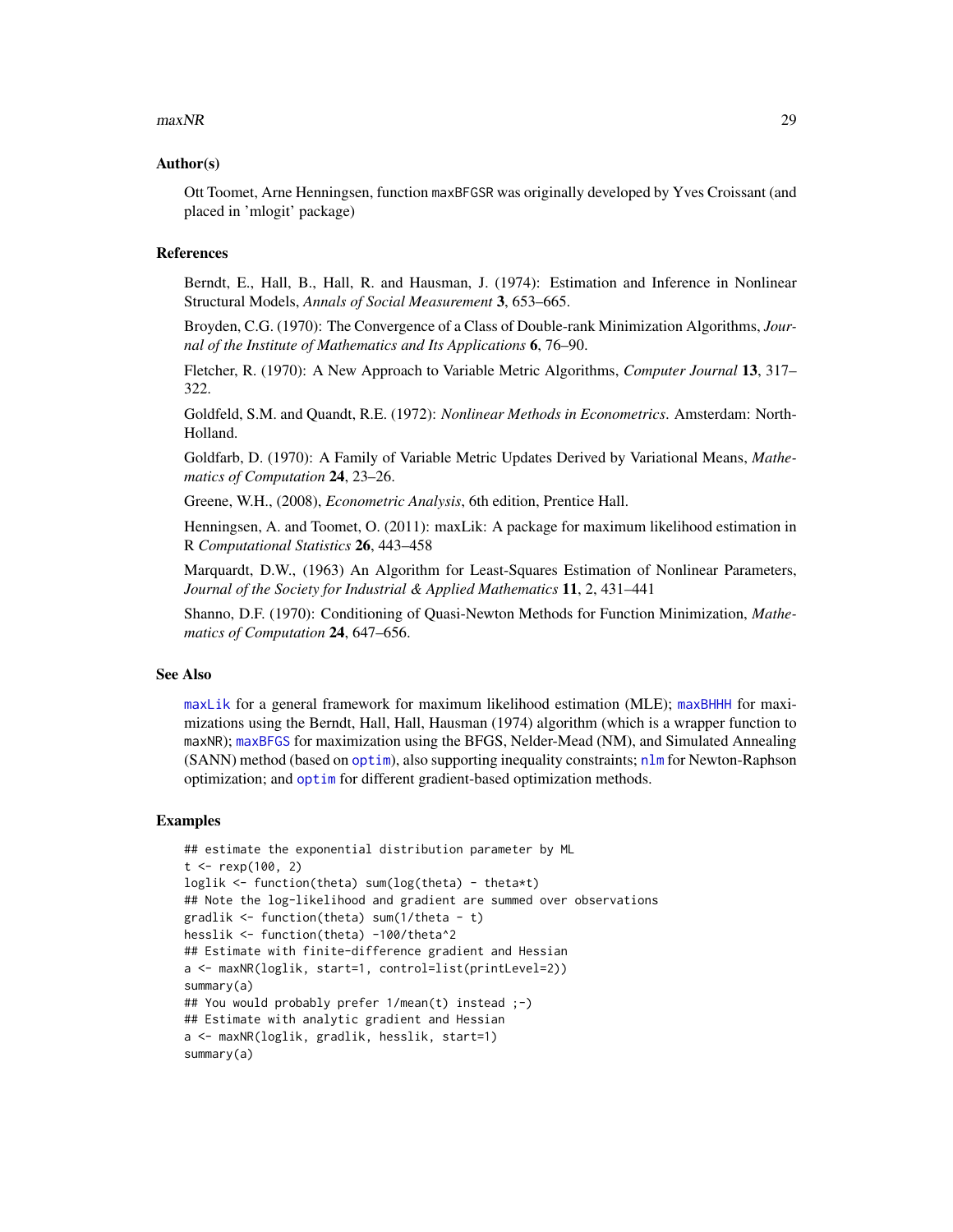```
## BFGS estimation with finite-difference gradient
a <- maxBFGSR( loglik, start=1 )
summary(a)
## For the BHHH method we need likelihood values and gradients
## of individual observations
loglikInd <- function(theta) log(theta) - theta*t
gradlikInd <- function(theta) 1/theta - t
## Estimate with analytic gradient
a <- maxBHHH(loglikInd, gradlikInd, start=1)
summary(a)
##
## Example with a vector argument: Estimate the mean and
## variance of a random normal sample by maximum likelihood
## Note: you might want to use maxLik instead
##
loglik <- function(param) {
  mu <- param[1]
  sigma <- param[2]
  11 \le -0.5*N*log(2*pi) - N*log(sigma) - sum(0.5*(x - mu)^2/sigma^2)11}
x \le - rnorm(100, 1, 2) # use mean=1, stdd=2
N \leftarrow length(x)res <- maxNR(loglik, start=c(0,1)) # use 'wrong' start values
summary(res)
##
## The previous example with named parameters and fixed values
##
resFix <- maxNR(loglik, start=c(mu=0, sigma=1), fixed="sigma")
summary(resFix) # 'sigma' is exactly 1.000 now.
###
### Constrained optimization
###
## We maximize exp(-x^2 - y^2) where x+y = 1hatf <- function(theta) {
  x \leftarrow \text{theta}[1]y \leftarrow \text{theta}[2]exp(-(x^2 + y^2))## Note: you may prefer exp(- theta %*% theta) instead
}
## use constraints: x + y = 1A \leftarrow matrix(c(1, 1), 1, 2)B < - -1res <- maxNR(hatf, start=c(0,0), constraints=list(eqA=A, eqB=B),
             control=list(printLevel=1))
print(summary(res))
```
nIter *Return number of iterations for iterative models*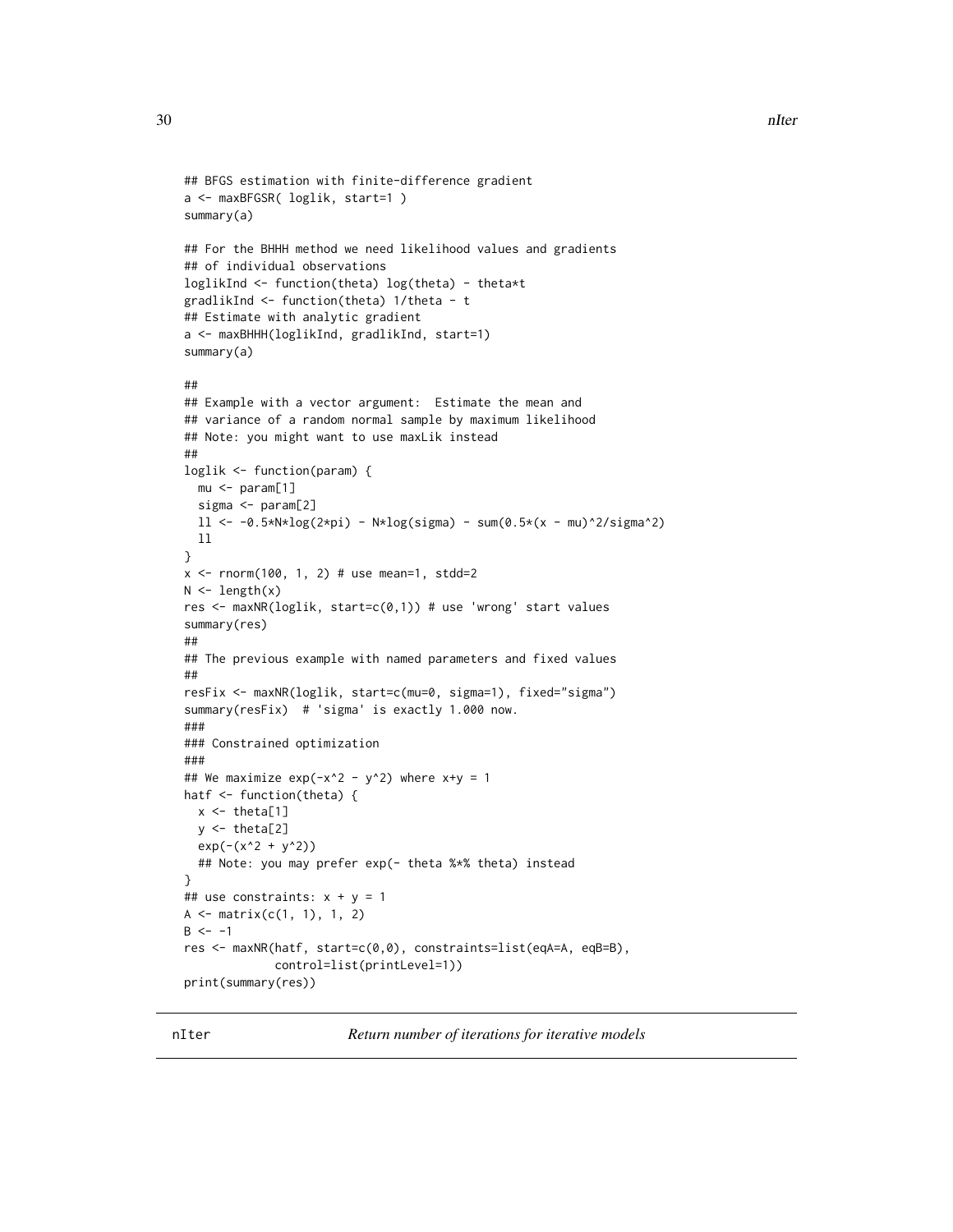#### <span id="page-30-0"></span>nIter 31

#### Description

Returns the number of iterations for iterative models. The default method assumes presence of a component iterations in x.

#### Usage

```
nIter(x, \ldots)## Default S3 method:
nIter(x, \ldots)
```
#### Arguments

| $\mathsf{x}$ | a statistical model, or a result of maximisation, created by maxLik, maxNR or<br>another optimizer. |
|--------------|-----------------------------------------------------------------------------------------------------|
| $\cdots$     | further arguments for methods                                                                       |

## Details

This is a generic function. The default method returns the component x\$iterations.

#### Value

numeric, number of iterations. Note that 'iteration' may mean different things for different optimizers.

#### Author(s)

Ott Toomet

#### See Also

[maxLik](#page-22-1), [maxNR](#page-24-2)

```
## Estimate the exponential distribution parameter:
t < - rexp(100, 2)
loglik <- function(theta) sum(log(theta) - theta*t)
## Estimate with numeric gradient and numeric Hessian
a <- maxNR(loglik, start=1)
nIter(a)
```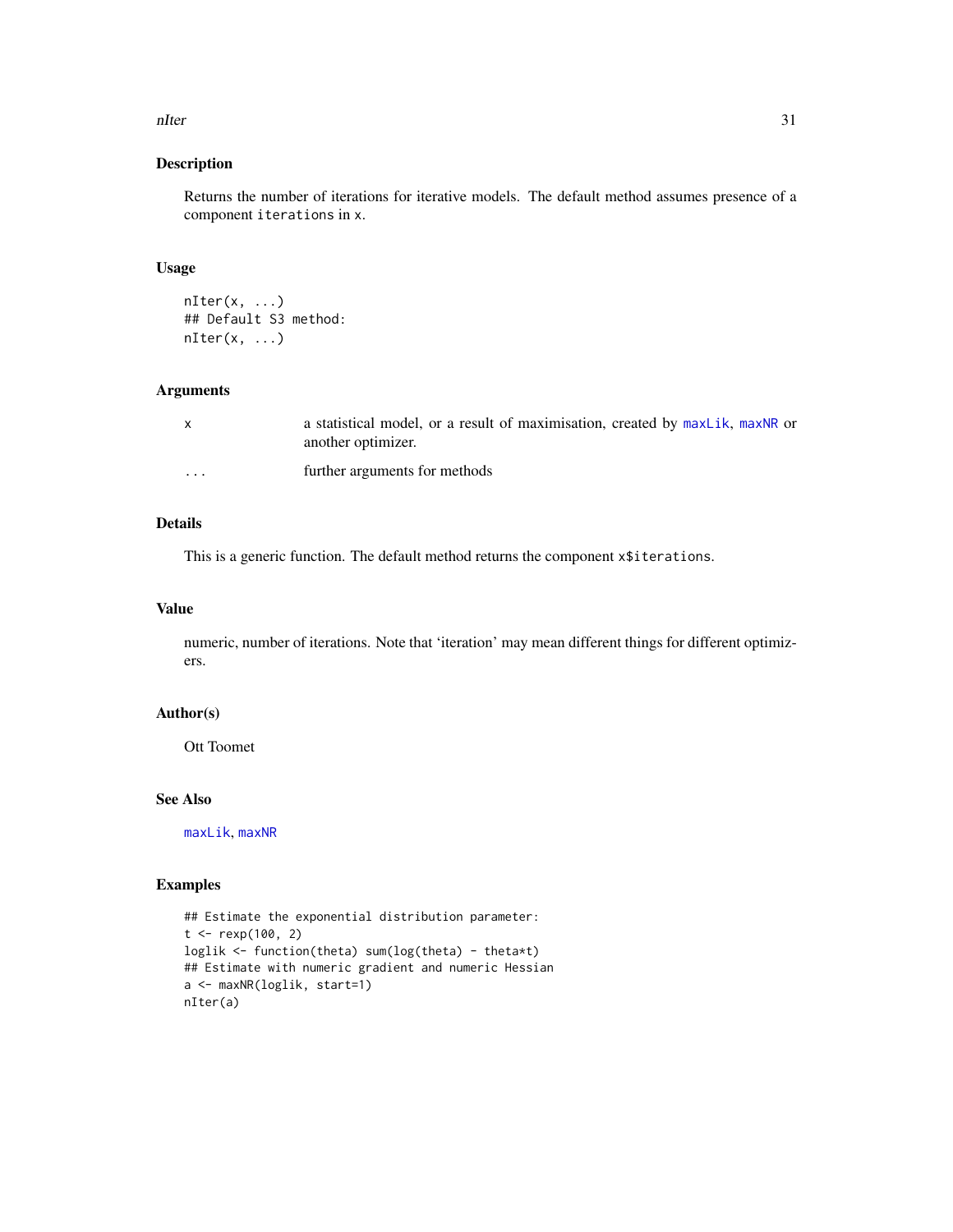<span id="page-31-0"></span>

#### Description

Returns the number of observations for statistical models, estimated by Maximum Likelihood using [maxLik](#page-22-1).

#### Usage

## S3 method for class 'maxLik'  $nObs(x, \ldots)$ 

#### Arguments

|   | a statistical model estimated by Maximum Likelihood using maxLik. |
|---|-------------------------------------------------------------------|
| . | further arguments (currently ignored).                            |

#### Details

The nObs method for "maxLik" objects can return the number of observations only if log-likelihood function (or the gradient) returns values by individual observation.

#### Value

numeric, number of observations

#### Author(s)

Arne Henningsen, Ott Toomet

#### See Also

[nObs](#page-0-0), [maxLik](#page-22-1), [nParam](#page-0-0).

```
## fit a normal distribution by ML
# generate a variable from normally distributed random numbers
x \le - rnorm( 100, 1, 2)
# log likelihood function (for individual observations)
llf <- function( param ) {
   return( dnorm( x, mean = param[ 1 ], sd = param[ 2 ], log = TRUE ) )
}
## ML method
ml \le maxLik( llf, start = c( mu = 0, sigma = 1 ) )
# return number of onservations
nObs( ml )
```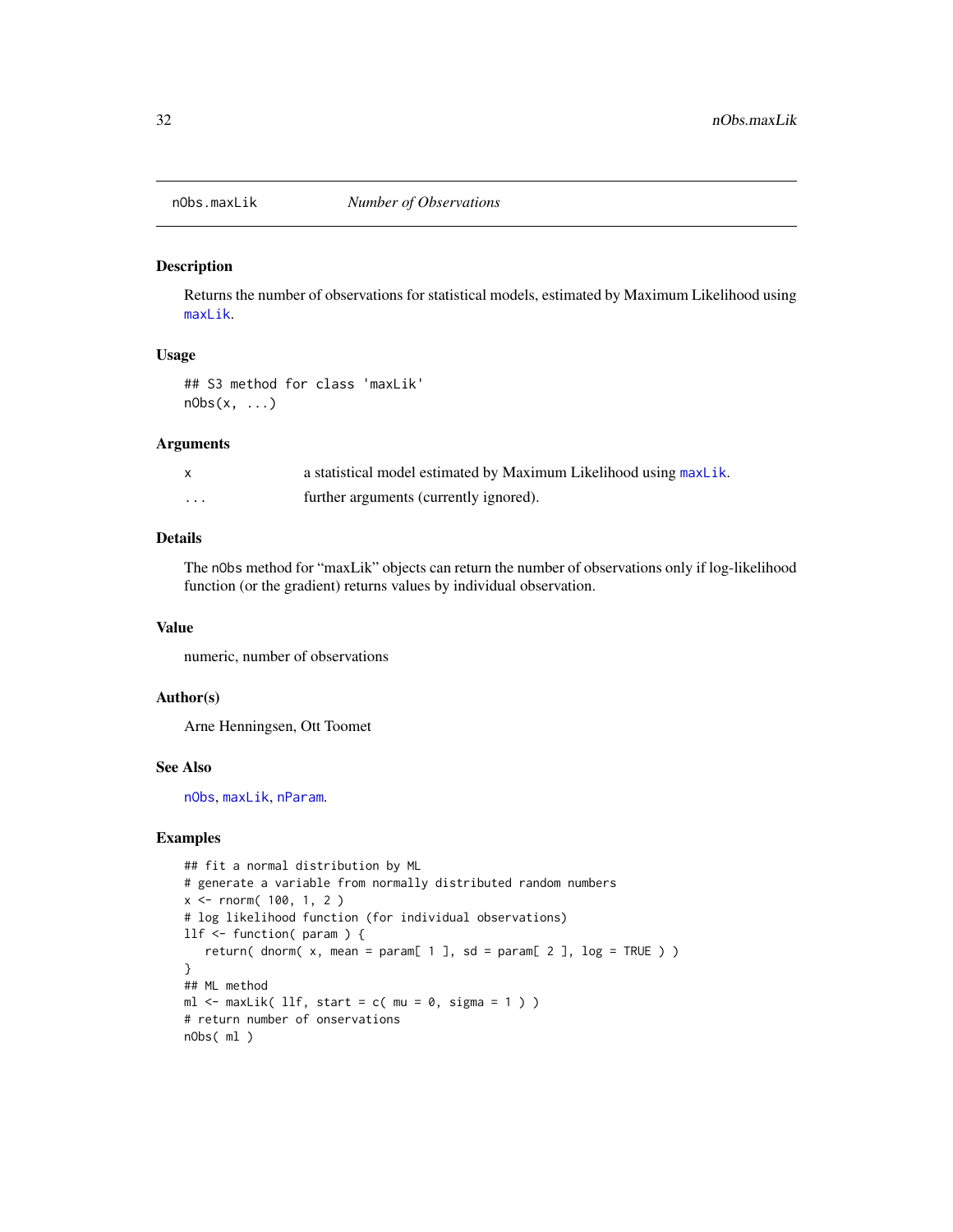<span id="page-32-0"></span>

#### Description

This function returns the number of model parameters.

#### Usage

```
## S3 method for class 'maxim'
nParam(x, free=FALSE, ...)
```
#### Arguments

| X        | a model returned by a maximisation method from the <b>maxLik</b> package.                            |
|----------|------------------------------------------------------------------------------------------------------|
| free     | logical, whether to report only the free parameters or the total number of param-<br>eters (default) |
| $\cdots$ | other arguments for methods                                                                          |

#### Details

Free parameters are the parameters with no equality restrictions. Some parameters may be jointly restricted (e.g. sum of two probabilities equals unity). In this case the total number of parameters may depend on the normalization.

#### Value

Number of parameters in the model

#### Author(s)

Ott Toomet

#### See Also

[nObs](#page-0-0) for number of observations

```
## fit a normal distribution by ML
# generate a variable from normally distributed random numbers
x \le - rnorm( 100, 1, 2)
# log likelihood function (for individual observations)
llf <- function( param ) {
   return( dnorm( x, mean = param[ 1 ], sd = param[ 2 ], log = TRUE ) )
}
## ML method
ml \le maxLik( llf, start = c( mu = 0, sigma = 1 ) )
```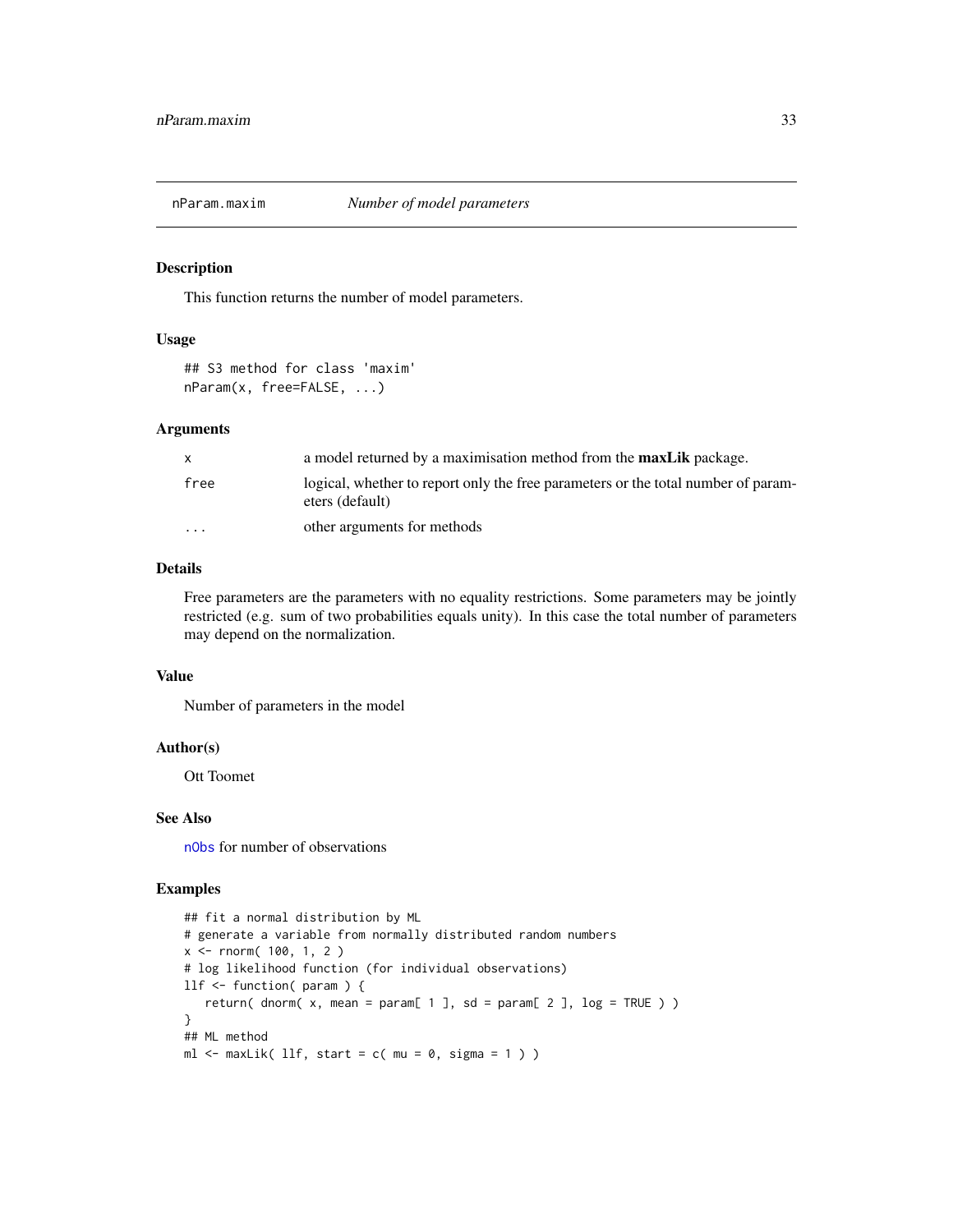```
# return number of parameters
nParam( ml )
```
<span id="page-33-1"></span>numericGradient *Functions to Calculate Numeric Derivatives*

#### Description

Calculate (central) numeric gradient and Hessian, including of vector-valued functions.

#### Usage

```
numericGradient(f, t0, eps=1e-06, fixed, ...)
numericHessian(f, grad=NULL, t0, eps=1e-06, fixed, ...)
numericNHessian(f, t0, eps=1e-6, fixed, ...)
```
#### Arguments

| $\mathbf{f}$ | function to be differentiated. The first argument must be the parameter vector<br>with respect to which it is differentiated. For numeric gradient, f may return a<br>(numeric) vector, for Hessian it should return a numeric scalar |
|--------------|---------------------------------------------------------------------------------------------------------------------------------------------------------------------------------------------------------------------------------------|
| grad         | function, gradient of f                                                                                                                                                                                                               |
| t0           | vector, the parameter values                                                                                                                                                                                                          |
| eps          | numeric, the step for numeric differentiation                                                                                                                                                                                         |
| fixed        | logical index vector, fixed parameters. Derivative is calculated only with re-<br>spect to the parameters for which $fixed =$ FALSE, NA is returned for the fixed<br>parameters. If missing, all parameters are treated as active.    |
|              | furter arguments for f                                                                                                                                                                                                                |

#### Details

numericGradient numerically differentiates a (vector valued) function with respect to it's (vector valued) argument. If the functions value is a  $N_{val} \times 1$  vector and the argument is  $N_{par} \times 1$  vector, the resulting gradient is a  $N_{val} \times N_{par}$  matrix.

numericHessian checks whether a gradient function is present. If yes, it calculates the gradient of the gradient, if not, it calculates the full numeric Hessian (numericNHessian).

#### Value

Matrix. For numericGradient, the number of rows is equal to the length of the function value vector, and the number of columns is equal to the length of the parameter vector.

For the numericHessian, both numer of rows and columns is equal to the length of the parameter vector.

<span id="page-33-0"></span>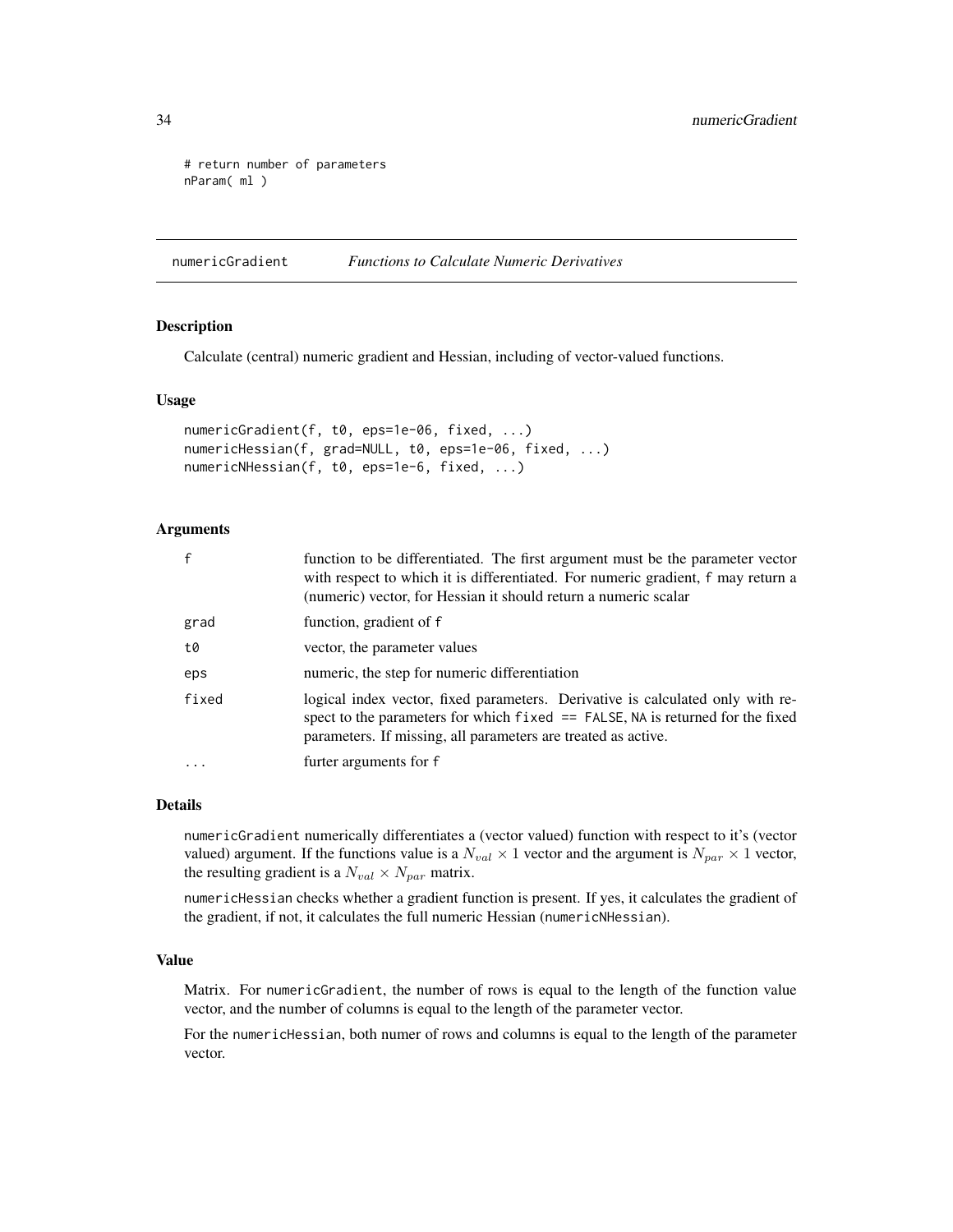#### <span id="page-34-0"></span>returnCode 35

#### Warning

Be careful when using numerical differentiation in optimization routines. Although quite precise in simple cases, they may work very poorly in more complicated conditions.

#### Author(s)

Ott Toomet

#### See Also

[compareDerivatives](#page-6-1), [deriv](#page-0-0)

#### Examples

```
# A simple example with Gaussian bell surface
f0 <- function(t0) exp(-t0[1]^2 - t0[2]^2)
numericGradient(f0, c(1,2))
numericHessian(f0, t0=c(1,2))
```

```
# An example with the analytic gradient
gradf0 <- function(t0) -2*t0*f0(t0)
numericHessian(f0, gradf0, t0=c(1,2))
# The results should be similar as in the previous case
```

```
# The central numeric derivatives are often quite precise
compareDerivatives(f0, gradf0, t0=1:2)
# The difference is around 1e-10
```
<span id="page-34-1"></span>returnCode *Success or failure of the optimization*

#### <span id="page-34-2"></span>**Description**

These function extract success or failure information from optimization objects. The returnCode gives a numeric code, and returnMessage a brief description about the success or failure of the optimization, and point to the problems occured (see documentation for the corresponding functions).

#### Usage

```
returnCode(x, ...)
## Default S3 method:
returnCode(x, ...)
## S3 method for class 'maxLik'
returnCode(x, ...)
returnMessage(x, ...)
## S3 method for class 'maxim'
returnMessage(x, ...)
## S3 method for class 'maxLik'
returnMessage(x, ...)
```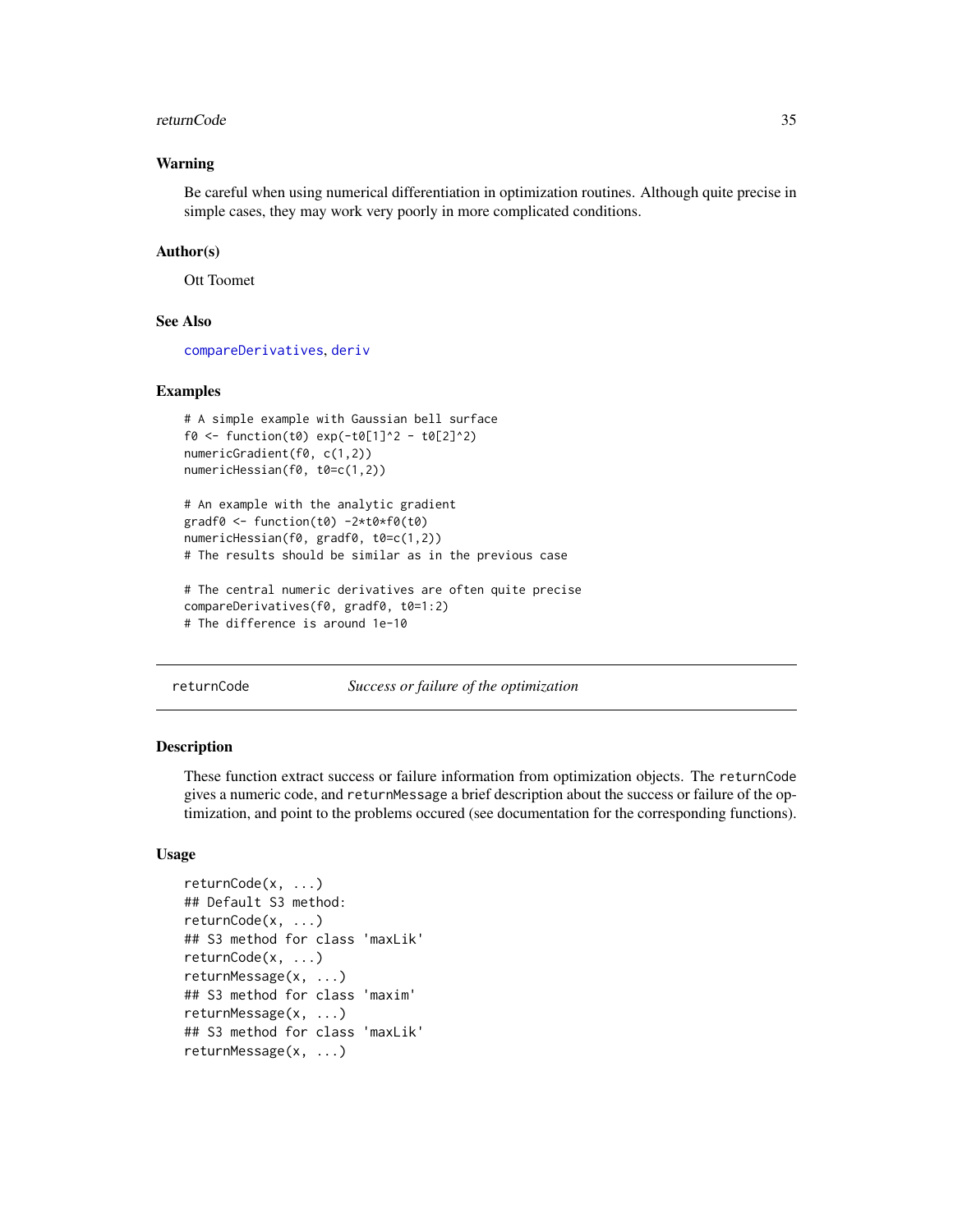#### <span id="page-35-0"></span>Arguments

|         | object, usually an optimization result |
|---------|----------------------------------------|
| $\cdot$ | further arguments for other methods    |

#### Details

returnMessage and returnCode are a generic functions, with methods for various optimisation algorithms. The message should either describe the convergence (stopping condition), or the problem.

#### Value

Integer for returnCode, character for returnMessage. Different optimization routines may define it in a different way.

#### Author(s)

Ott Toomet

#### See Also

[maxNR](#page-24-2), [maxBFGS](#page-15-1)

#### Examples

```
## maximise the exponential bell
f1 <- function(x) exp(-x^2)a <- maxNR(f1, start=2)
returnCode(a) # should be success (1 or 2)
returnMessage(a)
## Now try to maximise log() function
a <- maxNR(log, start=2)
returnCode(a) # should give a failure (4)
returnMessage(a)
```
summary.maxim *Summary method for maximization*

#### Description

Summarizes the maximization results

#### Usage

```
## S3 method for class 'maxim'
summary( object, hessian=FALSE, unsucc.step=FALSE, ... )
```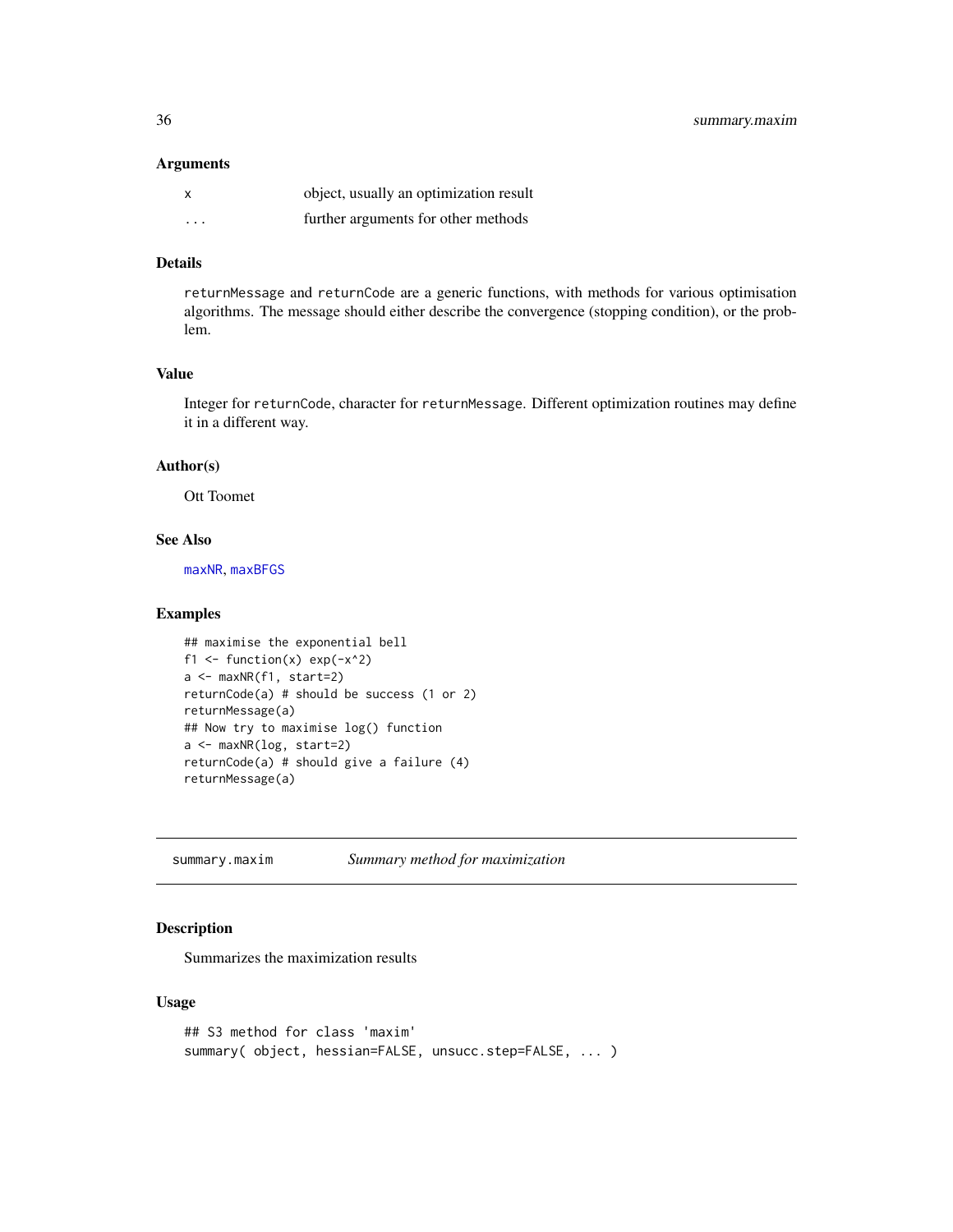#### <span id="page-36-0"></span>summary.maxim 37

#### Arguments

| object      | optimization result, object of class maxim. See maxNR.            |
|-------------|-------------------------------------------------------------------|
| hessian     | logical, whether to display Hessian matrix.                       |
| unsucc.step | logical, whether to describe last unsuccesful step if $code == 3$ |
| $\cdots$    | currently not used.                                               |

#### Value

Object of class summary.maxim, intended to print with corresponding print method. There are following components:

| type        | type of maximization.                                                                    |
|-------------|------------------------------------------------------------------------------------------|
| iterations  | number of iterations.                                                                    |
| code        | exit code (see returnCode.)                                                              |
| message     | a brief message, explaining the outcome (see returnMessage).                             |
| unsucc.step | description of last unsuccessful step, only if requested and code $== 3$                 |
| maximum     | function value at maximum                                                                |
| estimate    | matrix with following columns:                                                           |
|             | results coefficient estimates at maximum                                                 |
|             | <b>gradient</b> estimated gradient at maximum                                            |
| constraints | information about the constrained optimization. NULL if unconstrained maxi-<br>mization. |
| hessian     | estimated hessian at maximum (if requested)                                              |

#### Author(s)

Ott Toomet

#### See Also

[maxNR](#page-24-2), [returnCode](#page-34-1), [returnMessage](#page-34-2)

```
## minimize a 2D quadratic function:
f \leftarrow function(b) {
 x \le b[1]; y \le b[2];val <- (x - 2)^2 + (y - 3)^2attr(val, "gradient") <- c(2*x - 4, 2*y - 6)attr(va1, "hessian") \leftarrow matrix(c(2, 0, 0, 2), 2, 2)val
}
## Note that NR finds the minimum of a quadratic function with a single
## iteration. Use c(0,0) as initial value.
result1 <- maxNR(f, start = c(0,0))summary( result1)
```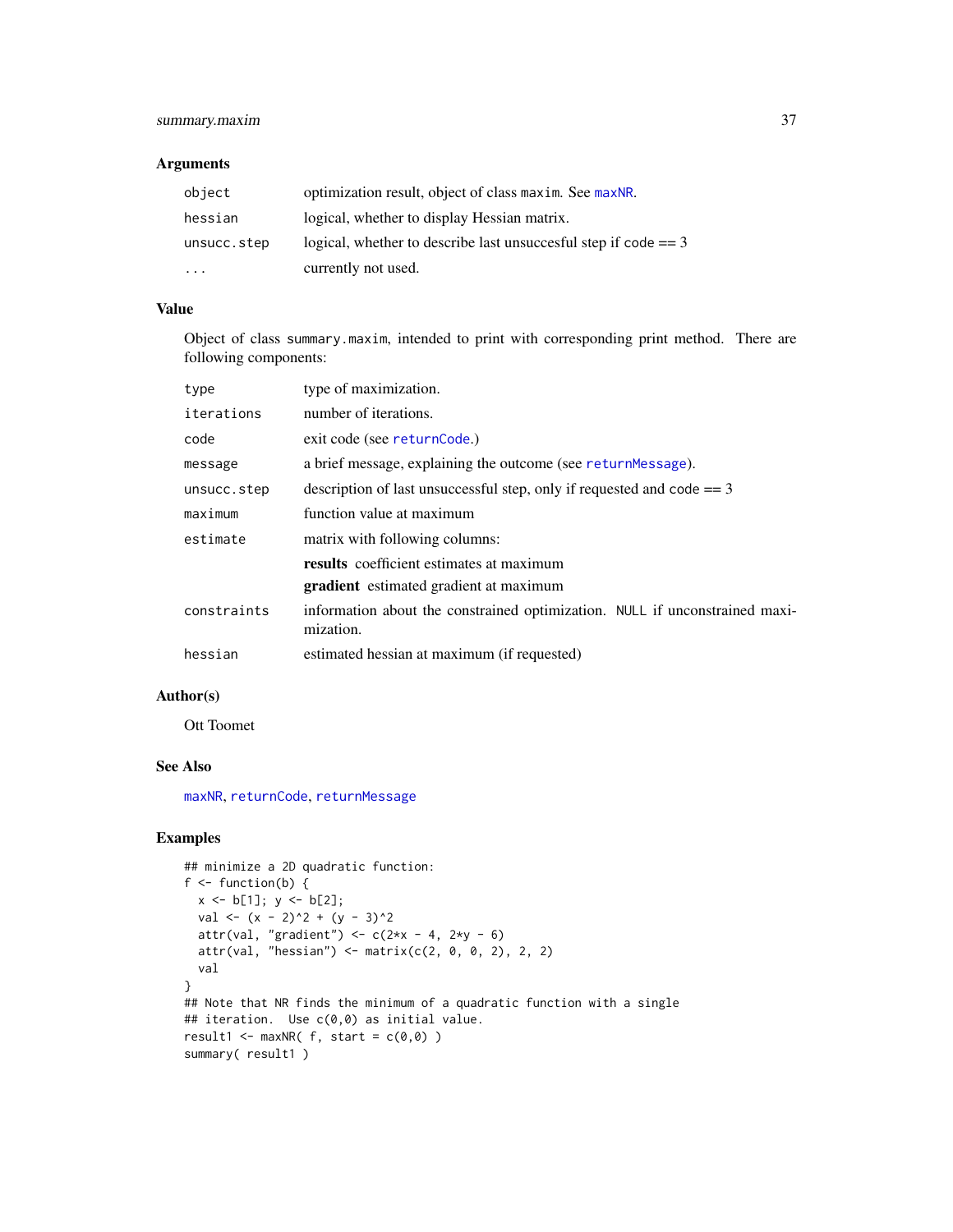```
## Now use c(1000000, -777777) as initial value and ask for hessian
result2 <- maxNR( f, start = c( 1000000, -777777))
summary( result2 )
```
summary.maxLik *summary the Maximum-Likelihood estimation*

#### Description

Summary the Maximum-Likelihood estimation including standard errors and t-values.

#### Usage

```
## S3 method for class 'maxLik'
summary(object, eigentol=1e-12, ... )
## S3 method for class 'summary.maxLik'
coef(object, ...)
```
#### Arguments

| object   | object of class 'maxLik', or 'summary.maxLik', usually a result from Maximum-<br>Likelihood estimation.                                                                                        |
|----------|------------------------------------------------------------------------------------------------------------------------------------------------------------------------------------------------|
| eigentol | The standard errors are only calculated if the ratio of the smallest and largest<br>eigenvalue of the Hessian matrix is less than "eigentol". Otherwise the Hessian<br>is treated as singular. |
| $\cdots$ | currently not used.                                                                                                                                                                            |

#### Value

An object of class 'summary.maxLik' with following components:

type type of maximization.

iterations number of iterations.

code code of success.

message a short message describing the code.

loglik the loglik value in the maximum.

- estimate numeric matrix, the first column contains the parameter estimates, the second the standard errors, third t-values and fourth corresponding probabilities.
- fixed logical vector, which parameters are treated as constants.

NActivePar number of free parameters.

constraints information about the constrained optimization. Passed directly further from maximobject. NULL if unconstrained maximization.

#### Author(s)

Ott Toomet, Arne Henningsen

<span id="page-37-0"></span>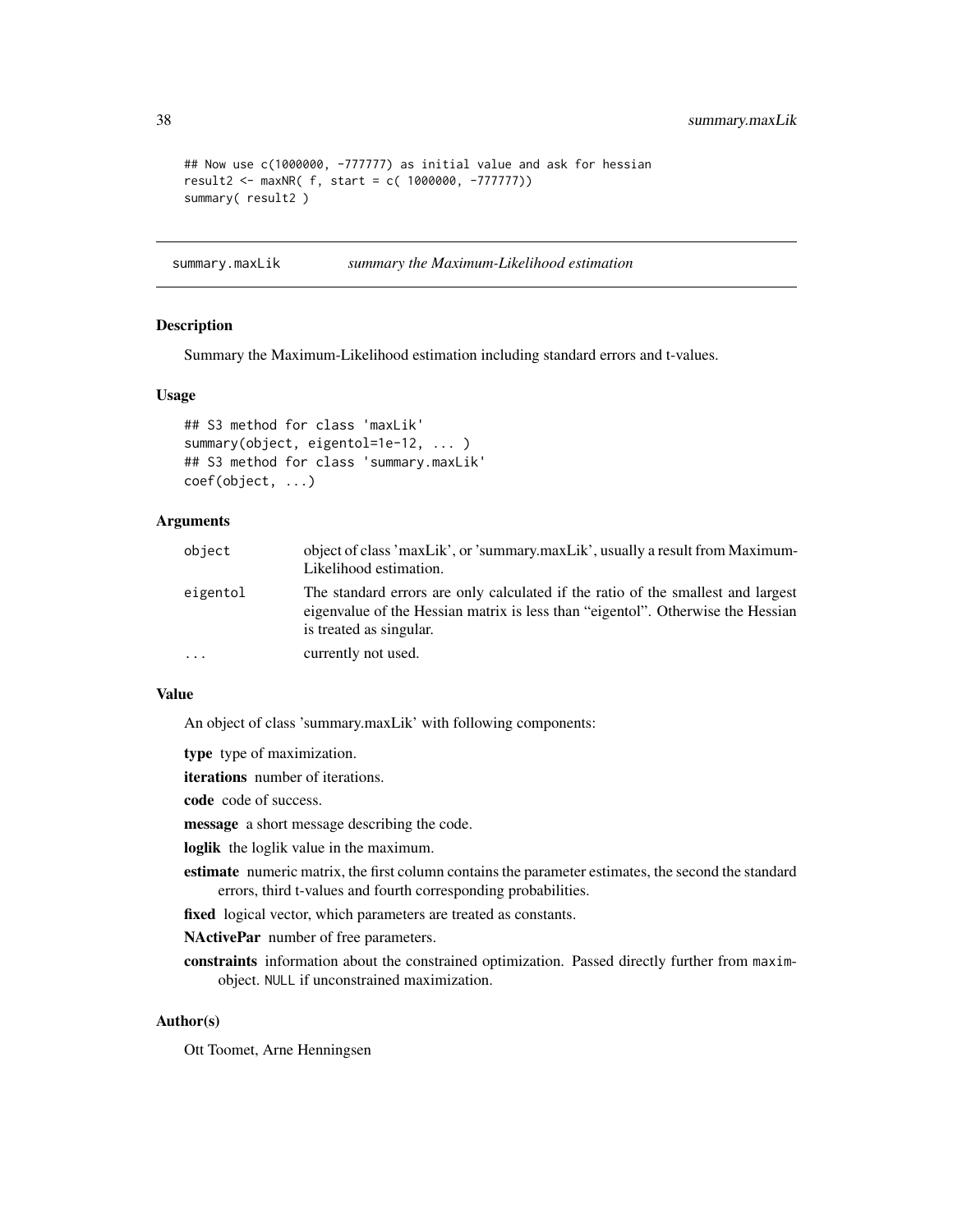#### <span id="page-38-0"></span>sumt 39

#### See Also

[maxLik](#page-22-1)

#### Examples

```
## ML estimation of exponential distribution:
t < - rexp(100, 2)
loglik <- function(theta) log(theta) - theta*t
gradlik <- function(theta) 1/theta - t
hesslik <- function(theta) -100/theta^2
## Estimate with numeric gradient and hessian
a <- maxLik(loglik, start=1, control=list(printLevel=2))
summary(a)
## Estimate with analytic gradient and hessian
a <- maxLik(loglik, gradlik, hesslik, start=1, control=list(printLevel=2))
summary(a)
```
#### <span id="page-38-1"></span>sumt *Equality-constrained optimization*

#### Description

Sequentially Unconstrained Maximization Technique (SUMT) based optimization for linear equality constraints.

This implementation is primarily intended to be called from other maximization routines, such as [maxNR](#page-24-2).

#### Usage

```
sumt(fn, grad=NULL, hess=NULL,
start,
maxRoutine, constraints,
SUMTTol = sqrt(.Machine$double.eps),
SUMTPenaltyTol = sqrt(.Machine$double.eps),
SUMTQ = 10,
SUMTRho0 = NULL,
printLevel=print.level, print.level = 0, SUMTMaxIter = 100, ...)
```
#### Arguments

| fn         | function of a (single) vector parameter. The function may have more arguments<br>(passed by $\dots$ ), but those are not treated as the parameter. |
|------------|----------------------------------------------------------------------------------------------------------------------------------------------------|
| grad       | gradient function of fn. NULL if missing                                                                                                           |
| hess       | function, Hessian of the fn. NULL if missing                                                                                                       |
| start      | numeric, initial value of the parameter                                                                                                            |
| maxRoutine | maximization algorithm, such as maxNR                                                                                                              |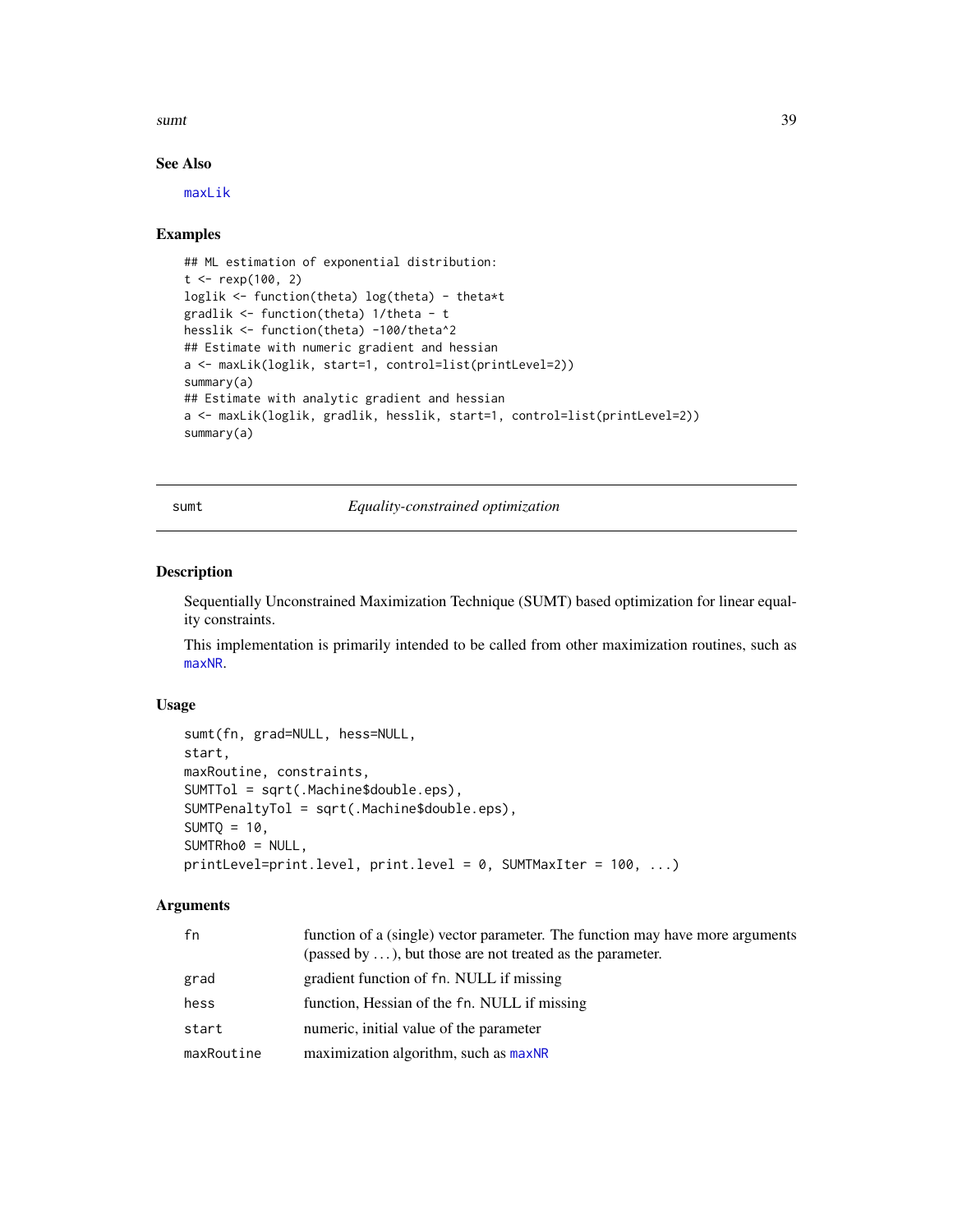<span id="page-39-0"></span>

| constraints    | list, information for constrained maximization. Currently two components are<br>supported: eqA and eqB for linear equality constraints: $A\beta + B = 0$ . The user<br>must ensure that the matrices A and B are conformable.                                 |
|----------------|---------------------------------------------------------------------------------------------------------------------------------------------------------------------------------------------------------------------------------------------------------------|
| <b>SUMTTol</b> | stopping condition. If the estimates at successive outer iterations are close<br>enough, i.e. maximum of the absolute value over the component difference is<br>smaller than SUMTTol, the algorithm stops.                                                    |
|                | Note this does not necessarily mean that the constraints are satisfied. If the<br>penalty function is too "weak", SUMT may repeatedly find the same optimum.<br>In that case a warning is issued. The user may set SUMTTol to a lower value,<br>e.g. to zero. |
|                | SUMTPenaltyTol stopping condition. If the barrier value (also called penalty) $(A\beta + B)'(A\beta + B)$<br>is less than SUMTTo1, the algorithm stops                                                                                                        |
| <b>SUMTO</b>   | a double greater than one, controlling the growth of the rho as described in<br>Details. Defaults to 10.                                                                                                                                                      |
| SUMTRho0       | Initial value for rho. If not specified, a (possibly) suitable value is selected. See<br>Details.                                                                                                                                                             |
|                | One should consider supplying SUMTRho0 in case where the unconstrained prob-<br>lem does not have a maximum, or the maximum is too far from the constrained<br>value. Otherwise the authomatically selected value may not lead to convergence.                |
| printLevel     | Integer, debugging information. Larger number prints more details.                                                                                                                                                                                            |
| print.level    | same as 'printLevel', for backward compatibility                                                                                                                                                                                                              |
| SUMTMaxIter    | <b>Maximum SUMT</b> iterations                                                                                                                                                                                                                                |
|                | Other arguments to max Routine and fn.                                                                                                                                                                                                                        |

#### Details

The Sequential Unconstrained Minimization Technique is a heuristic for constrained optimization. To minimize a function  $f$  subject to constraints, it uses a non-negative penalty function  $P$ , such that  $P(x)$  is zero iff x satisfies the constraints. One iteratively minimizes  $f(x) + \varrho_k P(x)$ , where the  $\varrho$ values are increased according to the rule  $\varrho_{k+1} = q \varrho_k$  for some constant  $q > 1$ , until convergence is achieved in the sense that the barrier value  $P(x)P(x)$  is close to zero. Note that there is no guarantee that the global constrained optimum is found. Standard practice recommends to use the best solution found in "sufficiently many" replications.

Any of the maximization algorithms in the **maxLik**, such as [maxNR](#page-24-2), can be used for the unconstrained step.

Analytic gradient and hessian are used if provided.

#### Value

Object of class 'maxim'. In addition, a component

constraints A list, describing the constrained optimization. Includes the following components: type type of constrained optimization barrier.value value of the penalty function at maximum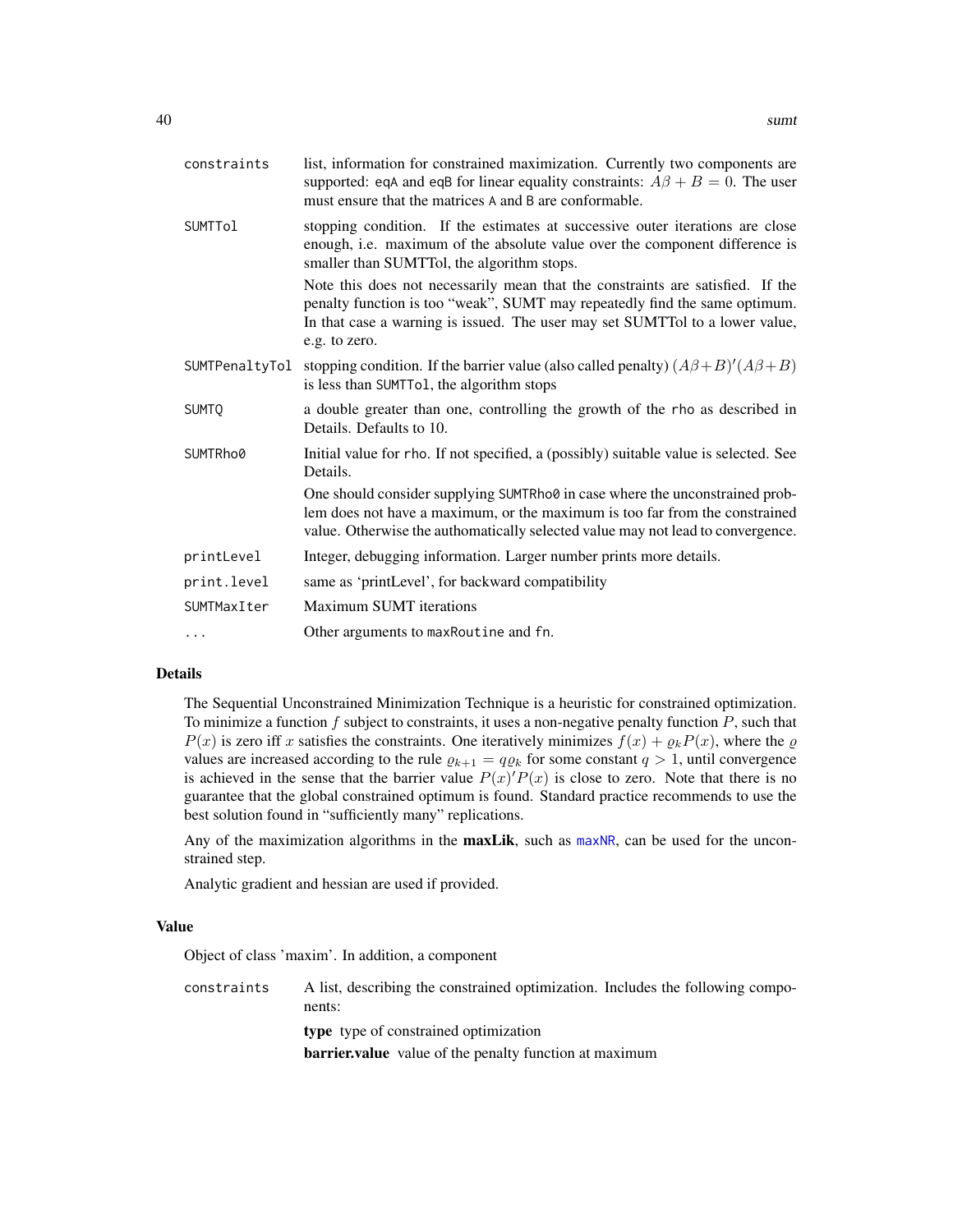code code for the stopping condition message a short message, describing the stopping condition outer.iterations number of iterations in the SUMT step

#### <span id="page-40-0"></span>Note

In case of equality constraints, it may be more efficient to enclose the function in a wrapper function. The wrapper calculates full set of parameters based on a smaller set of parameters, and the constraints.

#### Author(s)

Ott Toomet, Arne Henningsen

#### See Also

[sumt](#page-38-1) in package clue.

#### Examples

```
## We maximize exp(-x^2 - y^2) where x+y = 1hatf <- function(theta) {
   x \leftarrow \text{theta}[1]y \leftarrow \text{theta}[2]exp(-(x^2 + y^2))## Note: you may prefer exp(- theta %*% theta) instead
}
## use constraints: x + y = 1A \leftarrow matrix(c(1, 1), 1, 2)B \le -1res <- sumt(hatf, start=c(0,0), maxRoutine=maxNR,
             constraints=list(eqA=A, eqB=B))
print(summary(res))
```
vcov.maxLik *Variance Covariance Matrix of maxLik objects*

#### Description

Extract variance-covariance matrices from [maxLik](#page-22-1) objects.

#### Usage

```
## S3 method for class 'maxLik'
vcov( object, eigentol=1e-12, ... )
```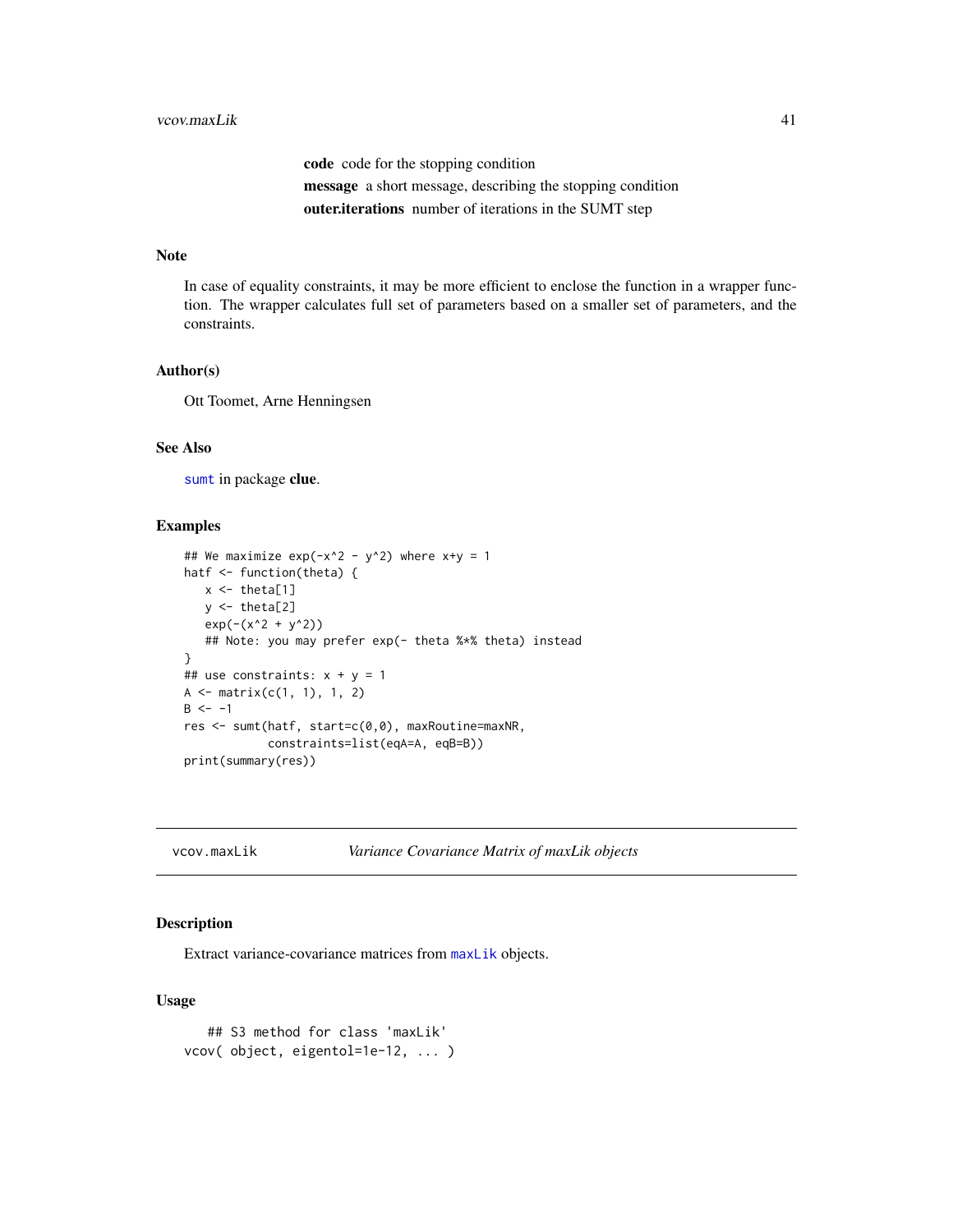#### <span id="page-41-0"></span>Arguments

| object   | a 'maxLik' object.                                                                                 |
|----------|----------------------------------------------------------------------------------------------------|
| eigentol | eigenvalue tolerance, controlling when the Hessian matrix is treated as numeri-<br>cally singular. |
| $\cdots$ | further arguments (currently ignored).                                                             |

#### Details

The standard errors are only calculated if the ratio of the smallest and largest eigenvalue of the Hessian matrix is less than "eigentol". Otherwise the Hessian is treated as singular.

#### Value

the estimated variance covariance matrix of the coefficients. In case of the estimated Hessian is singular, it's values are Inf. The values corresponding to fixed parameters are zero.

#### Author(s)

Arne Henningsen, Ott Toomet

#### See Also

[vcov](#page-0-0), [maxLik](#page-22-1).

```
## ML estimation of exponential random variables
t < - rexp(100, 2)
loglik <- function(theta) log(theta) - theta*t
gradlik <- function(theta) 1/theta - t
hesslik <- function(theta) -100/theta^2
## Estimate with numeric gradient and hessian
a <- maxLik(loglik, start=1, control=list(printLevel=2))
vcov(a)
## Estimate with analytic gradient and hessian
a <- maxLik(loglik, gradlik, hesslik, start=1)
vcov(a)
```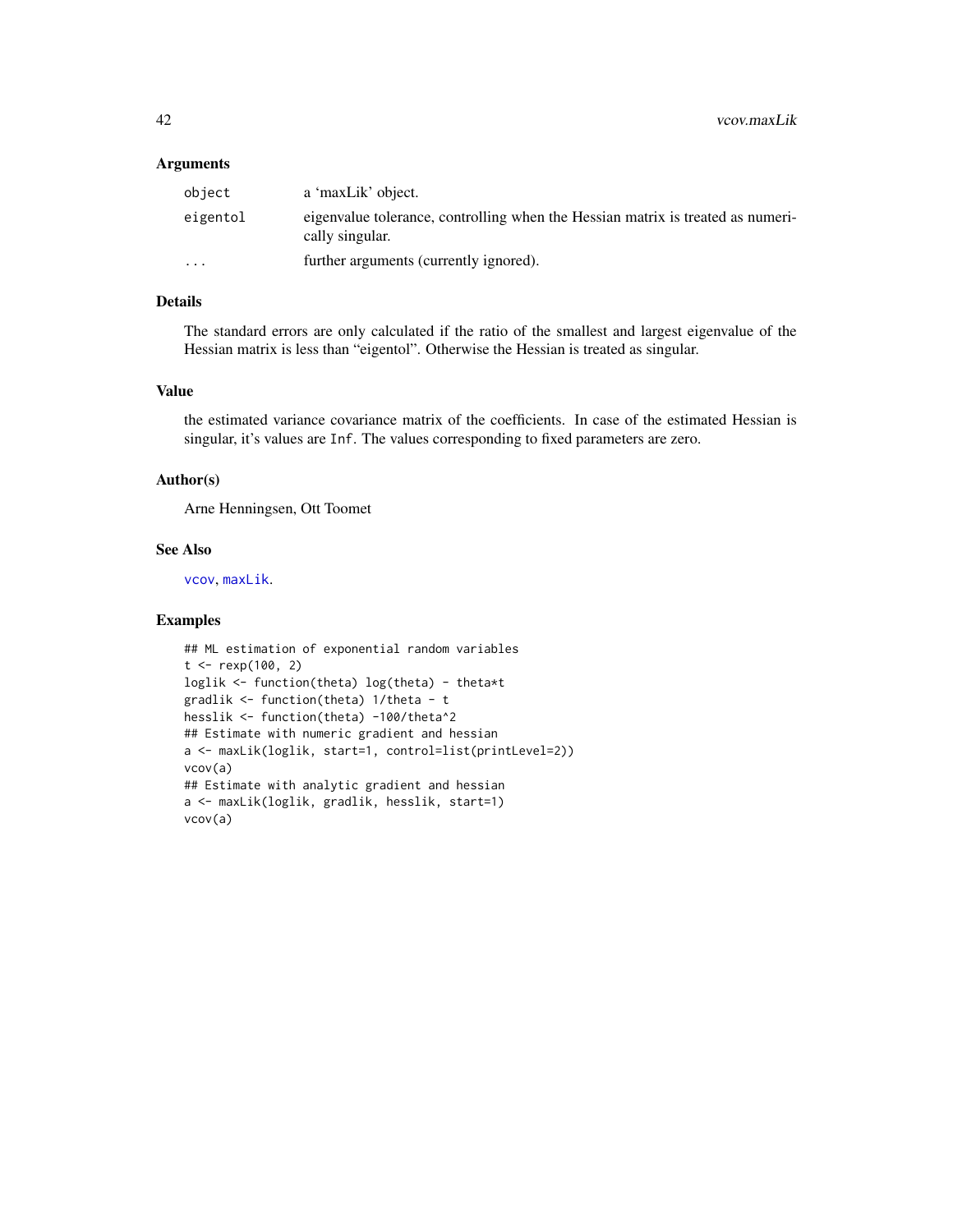# <span id="page-42-0"></span>Index

∗Topic debugging condiNumber , [9](#page-8-0) ∗Topic math compareDerivatives , [7](#page-6-0) condiNumber , [9](#page-8-0) numericGradient , [34](#page-33-0) ∗Topic methods activePar , [3](#page-2-0) AIC.maxLik, [5](#page-4-0) bread.maxLik , [6](#page-5-0) estfun.maxLik , [11](#page-10-0) hessian , [13](#page-12-0) logLik.maxLik , [15](#page-14-0) maximType , [22](#page-21-0) nIter , [31](#page-30-0) nObs.maxLik , [32](#page-31-0) nParam.maxim, [33](#page-32-0) returnCode , [35](#page-34-0) summary.maxim, [36](#page-35-0) vcov.maxLik , [41](#page-40-0) ∗Topic models summary.maxLik, [38](#page-37-0) ∗Topic optimize activePar , [3](#page-2-0) fnSubset , [12](#page-11-0) hessian , [13](#page-12-0) maxBFGS, [16](#page-15-0) maximType , [22](#page-21-0) maxLik , [23](#page-22-0) maxNR, [25](#page-24-0) sumt , [39](#page-38-0) ∗Topic print summary.maxim, [36](#page-35-0) ∗Topic utilities compareDerivatives , [7](#page-6-0) condiNumber , [9](#page-8-0) fnSubset , [12](#page-11-0) MaxControl-class , [19](#page-18-0) numericGradient , [34](#page-33-0)

# returnCode , [35](#page-34-0) activePar , [3](#page-2-0) , *[14](#page-13-0)* AIC.maxLik, <mark>[5](#page-4-0)</mark> bread , *[6](#page-5-0)* bread.maxLik , [6](#page-5-0) coef , *[2](#page-1-0)* coef.maxim *(*AIC.maxLik *)* , [5](#page-4-0) coef.maxLik *(*AIC.maxLik *)* , [5](#page-4-0) coef.summary.maxLik *(*summary.maxLik *)* , [38](#page-37-0) compareDerivatives , *[2](#page-1-0)* , [7](#page-6-0) , *[28](#page-27-0)* , *[35](#page-34-0)* condiNumber , *[2](#page-1-0)* , [9](#page-8-0) , *[14](#page-13-0)* constrOptim2 , *[17](#page-16-0)* , *[26](#page-25-0)* deriv , *[8](#page-7-0)* , *[35](#page-34-0)* dlmMLE , *[13](#page-12-0)* estfun , *[11](#page-10-0)* estfun.maxLik , [11](#page-10-0) fnSubset , [12](#page-11-0) hessian , [13](#page-12-0) kappa , *[9](#page-8-0) , [10](#page-9-0)* logLik.maxLik , [15](#page-14-0) logLik.summary.maxLik *(*logLik.maxLik *)* , [15](#page-14-0) maxBFGS , [16](#page-15-0) , *[23](#page-22-0) , [24](#page-23-0)* , *[29](#page-28-0)* , *[36](#page-35-0)* maxBFGSR , *[19](#page-18-0)* , *[23](#page-22-0)* maxBFGSR *(*maxNR *)* , [25](#page-24-0) maxBHHH , *[2](#page-1-0)* , *[17](#page-16-0)* , *[19](#page-18-0)* , *[23](#page-22-0)* , *[29](#page-28-0)* maxBHHH *(*maxNR *)* , [25](#page-24-0) maxCG , *[23](#page-22-0)* maxCG *(*maxBFGS *)* , [16](#page-15-0) MaxControl , *[18](#page-17-0)*

maxControl *(*MaxControl-class *)* , [19](#page-18-0)